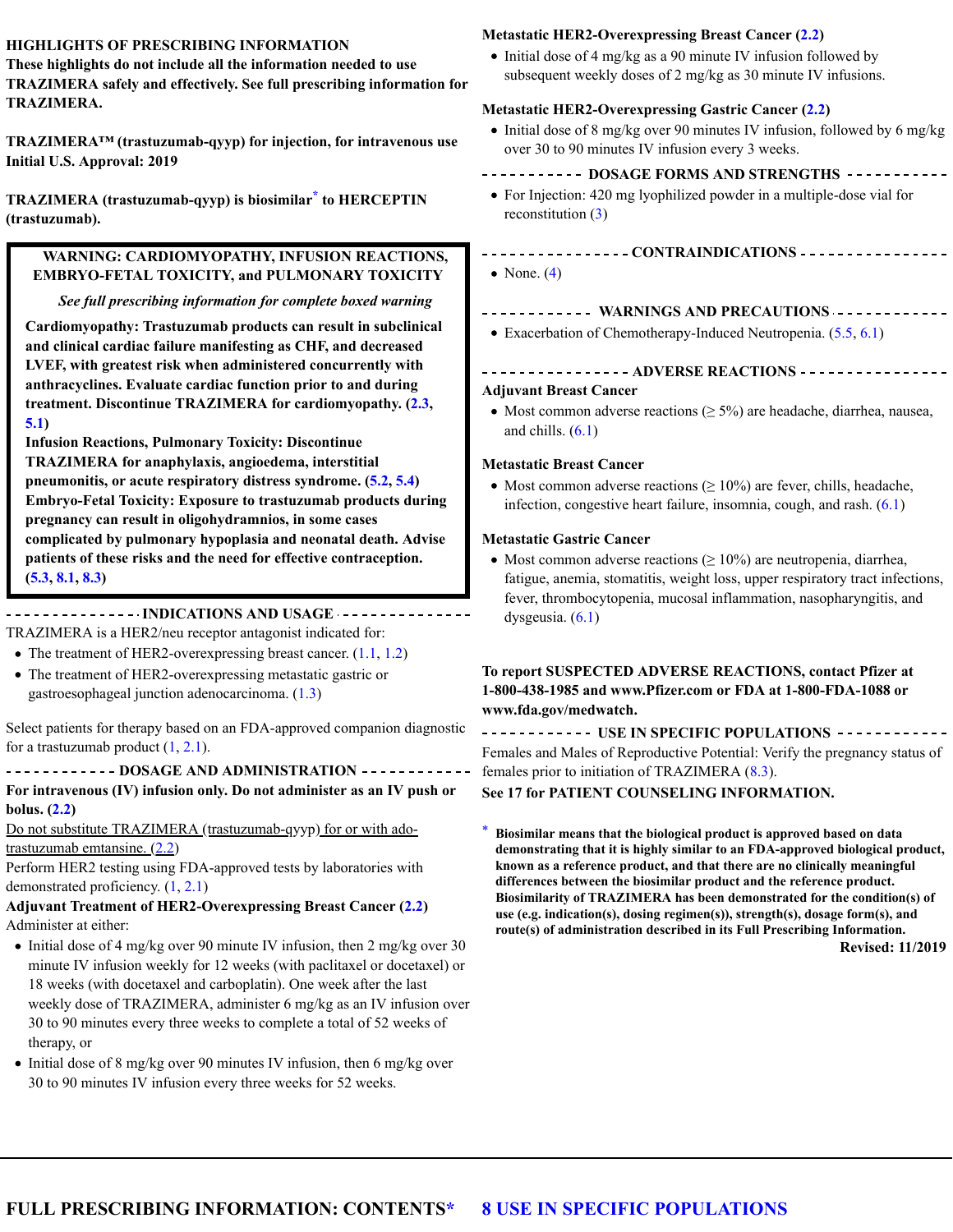# **WARNING: CARDIOMYOPATHY, INFUSION REACTIONS, EMBRYO-FETAL TOXICITY, and PULMONARY TOXICITY**

#### **1 INDICATIONS AND USAGE**

- 1.1 Adjuvant Breast Cancer
- 1.2 Metastatic Breast Cancer
- 1.3 Metastatic Gastric Cancer

#### **2 DOSAGE AND ADMINISTRATION**

- 2.1 Patient Selection
- 2.2 Recommended Doses and Schedules
- 2.3 Important Dosing Considerations
- 2.4 Preparation for Administration

### **3 DOSAGE FORMS AND STRENGTHS**

## **4 CONTRAINDICATIONS**

### **5 WARNINGS AND PRECAUTIONS**

- 5.1 Cardiomyopathy
- 5.2 Infusion Reactions
- 5.3 Embryo-Fetal Toxicity
- 5.4 Pulmonary Toxicity
- 5.5 Exacerbation of Chemotherapy-Induced Neutropenia

# **6 ADVERSE REACTIONS**

- 6.1 Clinical Trials Experience
- 6.2 Immunogenicity
- 6.3 Post-Marketing Experience

# **7 DRUG INTERACTIONS**

8.1 Pregnancy 8.2 Lactation 8.3 Females and Males of Reproductive Potential 8.4 Pediatric Use 8.5 Geriatric Use **10 OVERDOSAGE 11 DESCRIPTION 12 CLINICAL PHARMACOLOGY** 12.1 Mechanism of Action 12.2 Pharmacodynamics 12.3 Pharmacokinetics **13 NONCLINICAL TOXICOLOGY** 13.1 Carcinogenesis, Mutagenesis, Impairment of Fertility **14 CLINICAL STUDIES** 14.1 Adjuvant Breast Cancer 14.2 Metastatic Breast Cancer 14.3 Metastatic Gastric Cancer **16 HOW SUPPLIED/STORAGE AND HANDLING** 16.1 How Supplied 16.2 Storage **17 PATIENT COUNSELING INFORMATION** \* Sections or subsections omitted from the full prescribing information are not listed.

**FULL PRESCRIBING INFORMATION**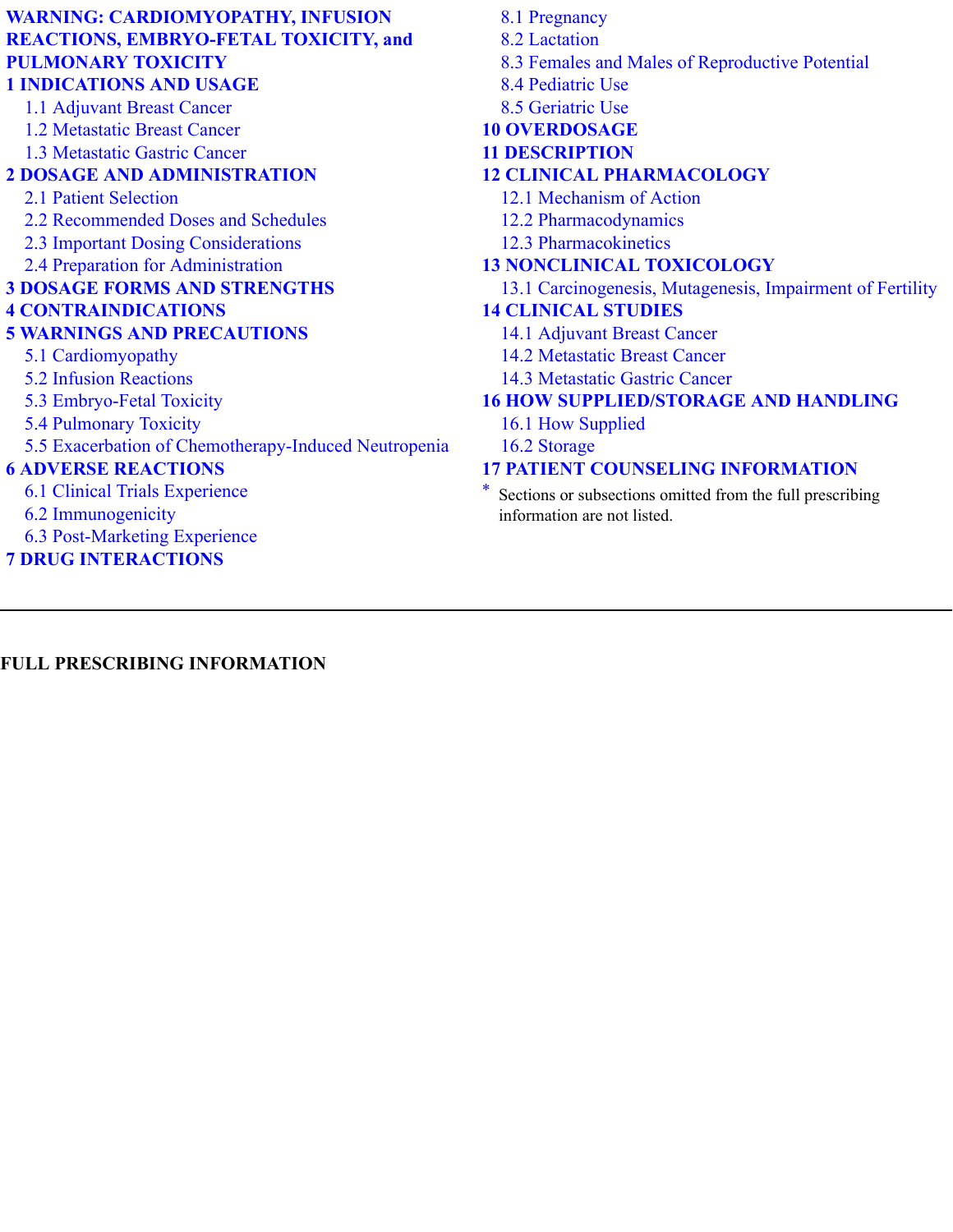### **WARNING: CARDIOMYOPATHY, INFUSION REACTIONS, EMBRYO-FETAL TOXICITY, and PULMONARY TOXICITY**

## **Cardiomyopathy**

**Administration of trastuzumab products can result in sub-clinical and clinical cardiac failure. The incidence and severity was highest in patients receiving trastuzumab with anthracycline-containing chemotherapy regimens.**

**Evaluate left ventricular function in all patients prior to and during treatment with TRAZIMERA. Discontinue TRAZIMERA treatment in patients receiving adjuvant therapy and withhold TRAZIMERA in patients with metastatic disease for clinically significant decrease in left ventricular function** *[see Dosage and Administration (2.3) and Warnings and Precautions (5.1)].*

# **Infusion Reactions; Pulmonary Toxicity**

**Administration of trastuzumab products can result in serious and fatal infusion reactions and pulmonary toxicity. Symptoms usually occur during or within 24 hours of administration. Interrupt TRAZIMERA infusion for dyspnea or clinically significant hypotension. Monitor patients until symptoms completely resolve. Discontinue TRAZIMERA for anaphylaxis, angioedema, interstitial pneumonitis, or acute respiratory distress syndrome** *[see Warnings and Precautions (5.2, 5.4)].*

# **Embryo-Fetal Toxicity**

**Exposure to trastuzumab products during pregnancy can result in oligohydramnios and oligohydramnios sequence manifesting as pulmonary hypoplasia, skeletal abnormalities, and neonatal death. Advise patients of these risks and the need for effective contraception** *[see Warnings and Precautions (5.3) and Use in Specific Populations (8.1, 8.3)].*

# **1 INDICATIONS AND USAGE**

# **1.1 Adjuvant Breast Cancer**

TRAZIMERA is indicated for adjuvant treatment of HER2-overexpressing node positive or node negative (ER/PR negative or with one high risk feature *[see Clinical Studies (14.1)]*) breast cancer

- as part of a treatment regimen consisting of doxorubicin, cyclophosphamide, and either paclitaxel or docetaxel
- as part of a treatment regimen with docetaxel and carboplatin
- as a single agent following multi-modality anthracycline based therapy.

Select patients for therapy based on an FDA-approved companion diagnostic for a trastuzumab product *[see Dosage and Administration (2.1)]*.

# **1.2 Metastatic Breast Cancer**

TRAZIMERA is indicated:

- In combination with paclitaxel for first-line treatment of HER2-overexpressing metastatic breast cancer
- As a single agent for treatment of HER2-overexpressing breast cancer in patients who have received one or more chemotherapy regimens for metastatic disease.

Select patients for therapy based on an FDA-approved companion diagnostic for a trastuzumab product *[see Dosage and Administration (2.1)].*

# **1.3 Metastatic Gastric Cancer**

TRAZIMERA is indicated, in combination with cisplatin and capecitabine or 5-fluorouracil, for the treatment of patients with HER2-overexpressing metastatic gastric or gastroesophageal junction adenocarcinoma who have not received prior treatment for metastatic disease.

Select patients for therapy based on an FDA-approved companion diagnostic for a trastuzumab product *[see Dosage and Administration (2.1)]*.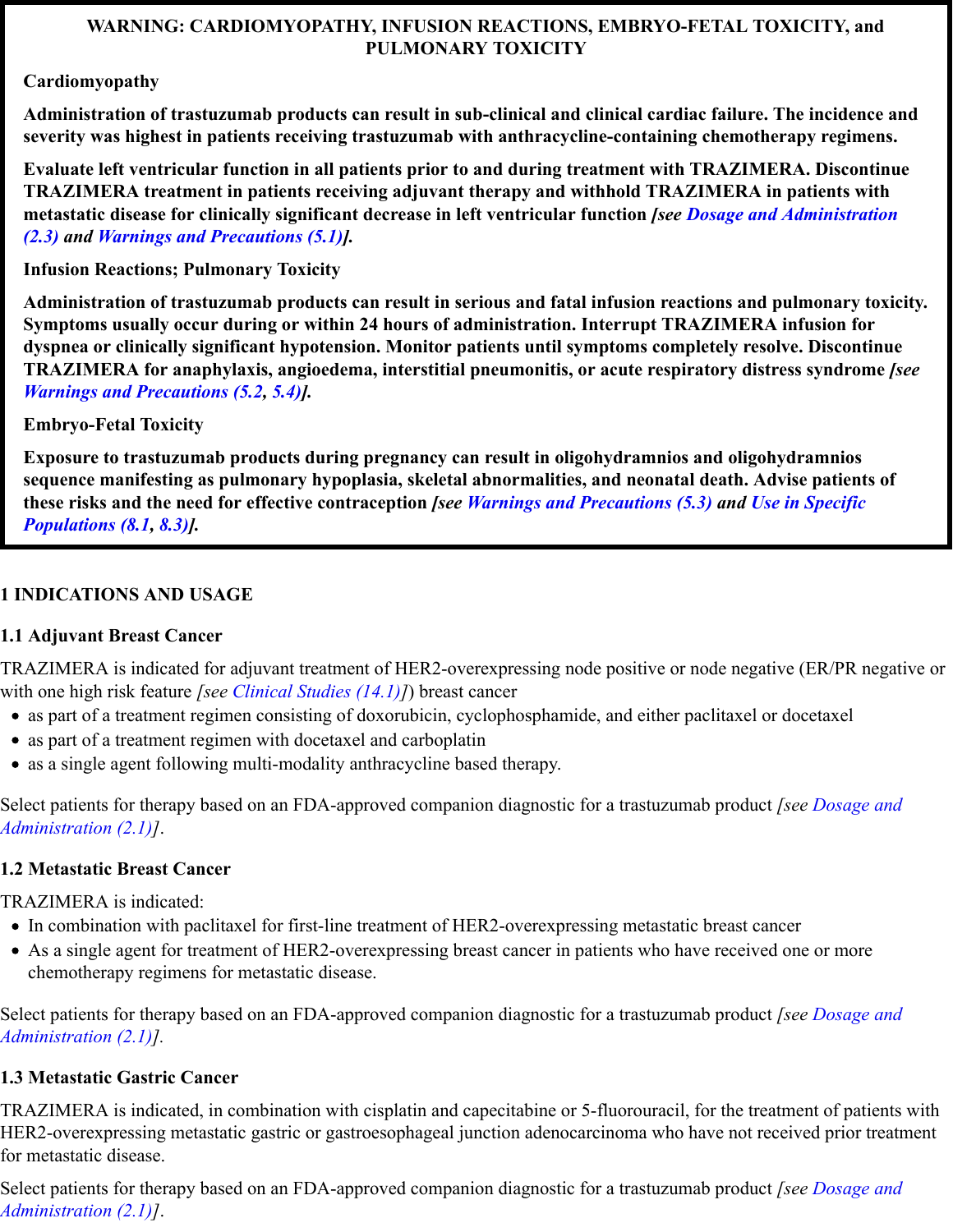### **2 DOSAGE AND ADMINISTRATION**

## **2.1 Patient Selection**

Select patients based on HER2 protein overexpression or HER2 gene amplification in tumor specimens *[see Indications and Usage (1) and Clinical Studies (14)]*. Assessment of HER2 protein overexpression and HER2 gene amplification should be performed using FDA-approved tests specific for breast or gastric cancers by laboratories with demonstrated proficiency. Information on the FDA-approved tests for the detection of HER2 protein overexpression and HER2 gene amplification is available at: http://www.fda.gov/CompanionDiagnostics.

Assessment of HER2 protein overexpression and HER2 gene amplification in metastatic gastric cancer should be performed using FDA-approved tests specifically for gastric cancers due to differences in gastric vs. breast histopathology, including incomplete membrane staining and more frequent heterogeneous expression of HER2 seen in gastric cancers.

Improper assay performance, including use of suboptimally fixed tissue, failure to utilize specified reagents, deviation from specific assay instructions, and failure to include appropriate controls for assay validation, can lead to unreliable results.

# **2.2 Recommended Doses and Schedules**

- **Do not administer as an intravenous push or bolus. Do not mix TRAZIMERA with other drugs.**
- **Do not substitute TRAZIMERA (trastuzumab-qyyp) for or with ado-trastuzumab emtansine.**

# Adjuvant Treatment, Breast Cancer

Administer according to one of the following doses and schedules for a total of 52 weeks of TRAZIMERA therapy:

During and following paclitaxel, docetaxel, or docetaxel and carboplatin:

- Initial dose of 4 mg/kg as an intravenous infusion over 90 minutes then at 2 mg/kg as an intravenous infusion over 30 minutes weekly during chemotherapy for the first 12 weeks (paclitaxel or docetaxel) or 18 weeks (docetaxel and carboplatin).
- One week following the last weekly dose of TRAZIMERA, administer TRAZIMERA at 6 mg/kg as an intravenous infusion over 30 to 90 minutes every three weeks.

As a single agent within three weeks following completion of multi-modality, anthracycline-based chemotherapy regimens:

- Initial dose at 8 mg/kg as an intravenous infusion over 90 minutes.
- Subsequent doses at 6 mg/kg as an intravenous infusion over 30 to 90 minutes every three weeks *[see Dosage and Administration (2.3)].*
- Extending adjuvant treatment beyond one year is not recommended *[see Adverse Reactions (6.1)]*.

# Metastatic Treatment, Breast Cancer

• Administer TRAZIMERA, alone or in combination with paclitaxel, at an initial dose of 4 mg/kg as a 90-minute intravenous infusion followed by subsequent once weekly doses of 2 mg/kg as 30-minute intravenous infusions until disease progression.

# Metastatic Gastric Cancer

Administer TRAZIMERA at an initial dose of 8 mg/kg as a 90-minute intravenous infusion followed by subsequent doses of 6 mg/kg as an intravenous infusion over 30 to 90 minutes every three weeks until disease progression *[see Dosage and Administration (2.3)].*

# **2.3 Important Dosing Considerations**

If the patient has missed a dose of TRAZIMERA by one week or less, then the usual maintenance dose (weekly schedule: 2 mg/kg; three-weekly schedule: 6 mg/kg) should be administered as soon as possible. Do not wait until the next planned cycle. Subsequent TRAZIMERA maintenance doses should be administered 7 days or 21 days later according to the weekly or threeweekly schedules, respectively.

If the patient has missed a dose of TRAZIMERA by more than one week, a re-loading dose of TRAZIMERA should be administered over approximately 90 minutes (weekly schedule: 4 mg/kg; three-weekly schedule: 8 mg/kg) as soon as possible. Subsequent TRAZIMERA maintenance doses (weekly schedule: 2 mg/kg; three-weekly schedule 6 mg/kg) should be administered 7 days or 21 days later according to the weekly or three-weekly schedules, respectively.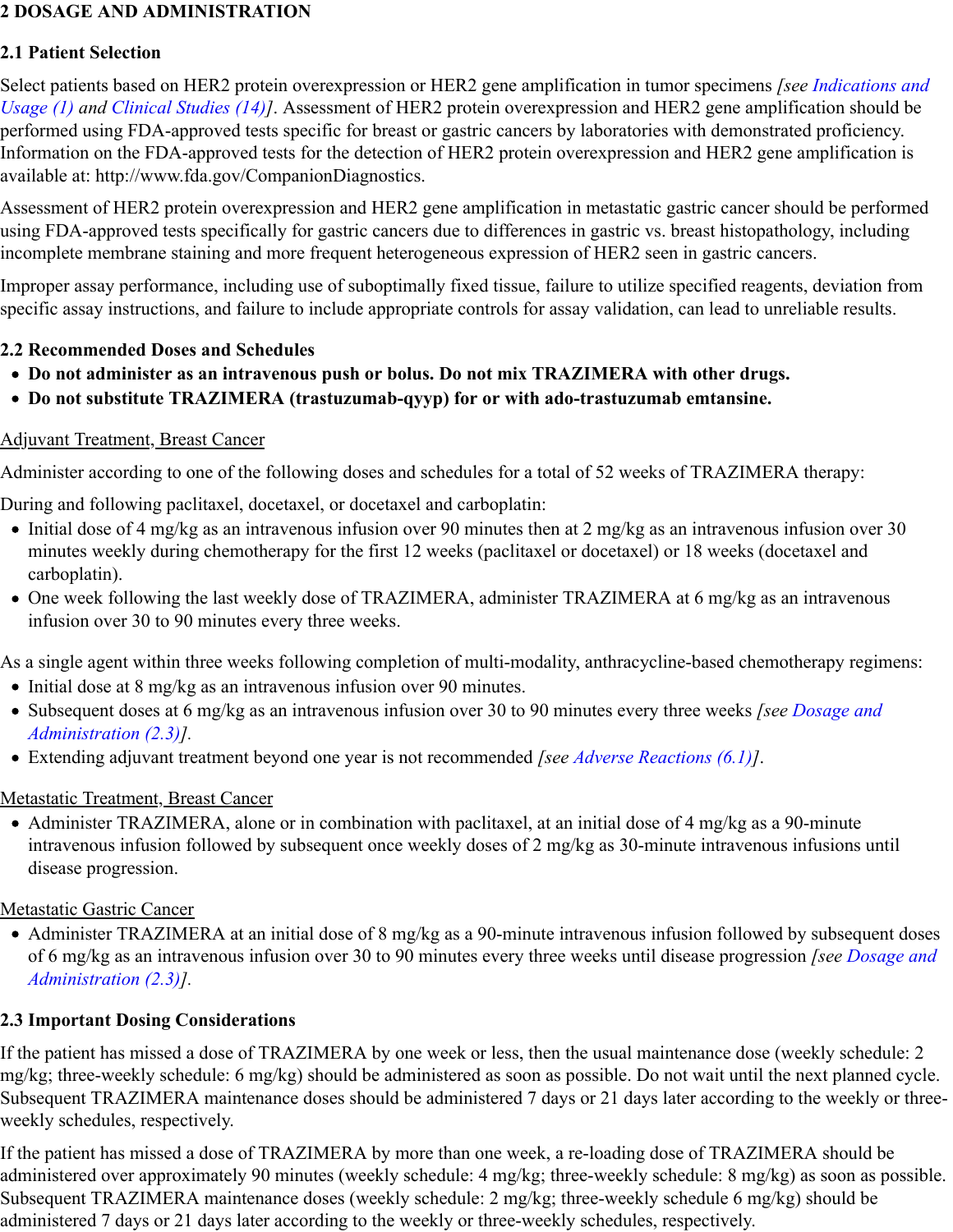#### Infusion Reactions

# *[See Boxed Warning, Warnings and Precautions (5.2)]*

- Decrease the rate of infusion for mild or moderate infusion reactions
- Interrupt the infusion in patients with dyspnea or clinically significant hypotension
- Discontinue TRAZIMERA for severe or life-threatening infusion reactions.

# Cardiomyopathy

# *[See Boxed Warning, Warnings and Precautions (5.1)]*

Assess left ventricular ejection fraction (LVEF) prior to initiation of TRAZIMERA and at regular intervals during treatment. Withhold TRAZIMERA dosing for at least 4 weeks for either of the following:

- $\bullet \geq 16\%$  absolute decrease in LVEF from pre-treatment values
- LVEF below institutional limits of normal and ≥ 10% absolute decrease in LVEF from pretreatment values.

TRAZIMERA may be resumed if, within 4 to 8 weeks, the LVEF returns to normal limits and the absolute decrease from baseline is  $\leq 15\%$ .

Permanently discontinue TRAZIMERA for a persistent (> 8 weeks) LVEF decline or for suspension of TRAZIMERA dosing on more than 3 occasions for cardiomyopathy.

# **2.4 Preparation for Administration**

To prevent medication errors, it is important to check the vial labels to ensure that the drug being prepared and administered is TRAZIMERA (trastuzumab-qyyp) and not ado-trastuzumab emtansine.

## 420 mg Multiple-Dose Vial

## *Reconstitution*

Reconstitute each 420 mg vial of TRAZIMERA with 20 mL of Bacteriostatic Water for Injection (BWFI) containing 1.1% benzyl alcohol as a preservative to yield a multiple-dose solution containing 21 mg/mL trastuzumab-qyyp that delivers 20 mL (420 mg trastuzumab-qyyp). In patients with known hypersensitivity to benzyl alcohol, reconstitute with 20 mL of Sterile Water for Injection (SWFI) without preservative to yield a single use solution.

Use appropriate aseptic technique when performing the following reconstitution steps:

- Using a sterile syringe, slowly inject the 20 mL of diluent into the vial containing the lyophilized powder of TRAZIMERA, which has a cake-like appearance. The reconstituted vial yields a solution for multiple-dose use, containing 21 mg/mL trastuzumab-qyyp.
- Swirl the vial gently to aid reconstitution. **DO NOT SHAKE.**
- Slight foaming of the product may be present upon reconstitution. Allow the vial to stand undisturbed for approximately 5 minutes.
- Parenteral drug products should be inspected visually for particulate matter and discoloration prior to administration, whenever solution and container permit. Inspect visually for particulates and discoloration. The solution should be free of visible particulates, clear to slightly opalescent and colorless to pale yellow-brown.
- Store reconstituted TRAZIMERA in the refrigerator at  $2^{\circ}C$  to  $8^{\circ}C$  (36°F to 46°F); discard unused TRAZIMERA after 28 days. If TRAZIMERA is reconstituted with SWFI without preservative, use immediately and discard any unused portion. **Do not freeze.**

# *Dilution*

- Determine the dose (mg) of TRAZIMERA *[see Dosage and Administration (2.2)]*. Calculate the volume of the 21 mg/mL reconstituted TRAZIMERA solution needed, withdraw this amount from the vial and add it to an infusion bag containing 250 mL of 0.9% Sodium Chloride Injection, USP. **DO NOT USE DEXTROSE (5%) SOLUTION.**
- Gently invert the bag to mix the solution.
- The solution of TRAZIMERA for infusion diluted in polyvinylchloride, polyethylene, polypropylene, or ethylene vinyl acetate bags or glass IV bottles containing 0.9% Sodium Chloride Injection, USP, should be stored at 2°C to 8°C (36°F to 46°F) for no more than 24 hours prior to use. **Do not freeze.**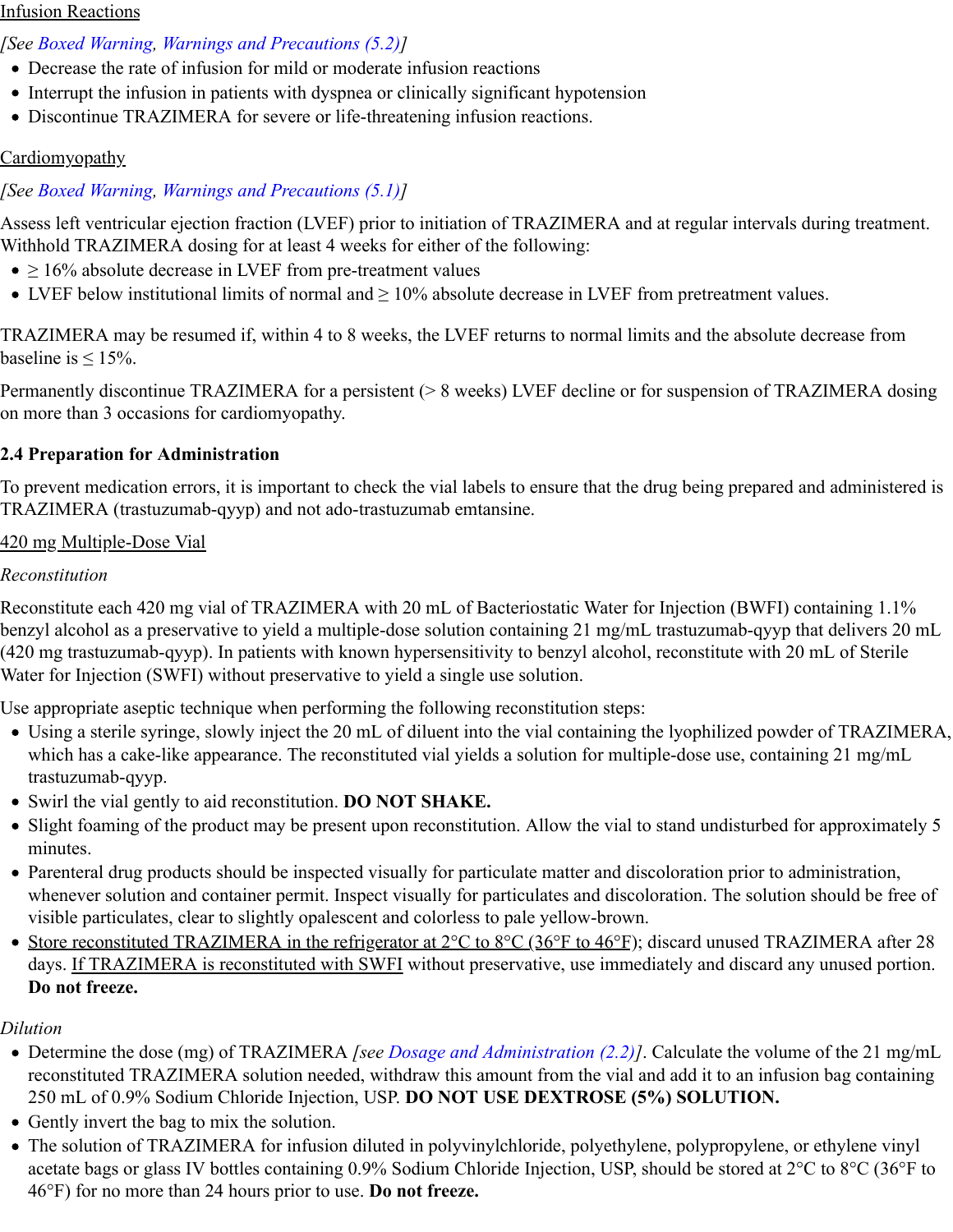#### **3 DOSAGE FORMS AND STRENGTHS**

For injection: 420 mg of TRAZIMERA as a white lyophilized powder in a multiple-dose vial.

# **4 CONTRAINDICATIONS**

None.

# **5 WARNINGS AND PRECAUTIONS**

# **5.1 Cardiomyopathy**

Trastuzumab products can cause left ventricular cardiac dysfunction, arrhythmias, hypertension, disabling cardiac failure, cardiomyopathy, and cardiac death *[see Boxed Warning]*. Trastuzumab products can also cause asymptomatic decline in left ventricular ejection fraction (LVEF).

There is a 4 to 6 fold increase in the incidence of symptomatic myocardial dysfunction among patients receiving trastuzumab products as a single agent or in combination therapy compared with those not receiving trastuzumab products. The highest absolute incidence occurs when a trastuzumab product is administered with an anthracycline.

Withhold TRAZIMERA for  $\geq 16\%$  absolute decrease in LVEF from pre-treatment values or an LVEF value below institutional limits of normal and ≥ 10% absolute decrease in LVEF from pretreatment values *[see Dosage and Administration (2.3)]*. The safety of continuation or resumption of TRAZIMERA in patients with trastuzumab product-induced left ventricular cardiac dysfunction has not been studied.

Patients who receive anthracycline after stopping TRAZIMERA may also be at increased risk of cardiac dysfunction *[see Drug Interactions (7)* and *Clinical Pharmacology (12.3)]*.

## Cardiac Monitoring

Conduct thorough cardiac assessment, including history, physical examination, and determination of LVEF by echocardiogram or MUGA scan. The following schedule is recommended:

- Baseline LVEF measurement immediately prior to initiation of TRAZIMERA
- LVEF measurements every 3 months during and upon completion of TRAZIMERA
- Repeat LVEF measurement at 4 week intervals if TRAZIMERA is withheld for significant left ventricular cardiac dysfunction *[see Dosage and Administration (2.3)]*
- LVEF measurements every 6 months for at least 2 years following completion of TRAZIMERA as a component of adjuvant therapy.

In Study 1, 15% (158/1031) of patients discontinued trastuzumab due to clinical evidence of myocardial dysfunction or significant decline in LVEF after a median follow-up duration of 8.7 years in the AC-TH (anthracycline, cyclophosphamide, paclitaxel, and trastuzumab) arm. In Study 3 (one-year trastuzumab treatment), the number of patients who discontinued trastuzumab due to cardiac toxicity at 12.6 months median duration of follow-up was 2.6% (44/1678). In Study 4, a total of 2.9% (31/1056) of patients in the TCH (docetaxel, carboplatin, trastuzumab) arm (1.5% during the chemotherapy phase and 1.4% during the monotherapy phase) and 5.7% (61/1068) of patients in the AC-TH arm (1.5% during the chemotherapy phase and 4.2% during the monotherapy phase) discontinued trastuzumab due to cardiac toxicity.

Among 64 patients receiving adjuvant chemotherapy (Studies 1 and 2) who developed congestive heart failure (CHF), one patient died of cardiomyopathy, one patient died suddenly without documented etiology, and 33 patients were receiving cardiac medication at last follow-up. Approximately 24% of the surviving patients had recovery to a normal LVEF (defined as  $\geq 50\%$ ) and no symptoms on continuing medical management at the time of last follow-up. Incidence of congestive heart failure is presented in Table 1. The safety of continuation or resumption of TRAZIMERA in patients with trastuzumab product-induced left ventricular cardiac dysfunction has not been studied.

### **Table 1 Incidence of Congestive Heart Failure in Adjuvant Breast Cancer Studies**

|              |         | <b>Incidence of CHF</b> |         |  |  |
|--------------|---------|-------------------------|---------|--|--|
| <b>Study</b> | Regimen | <b>Trastuzumab</b>      | Control |  |  |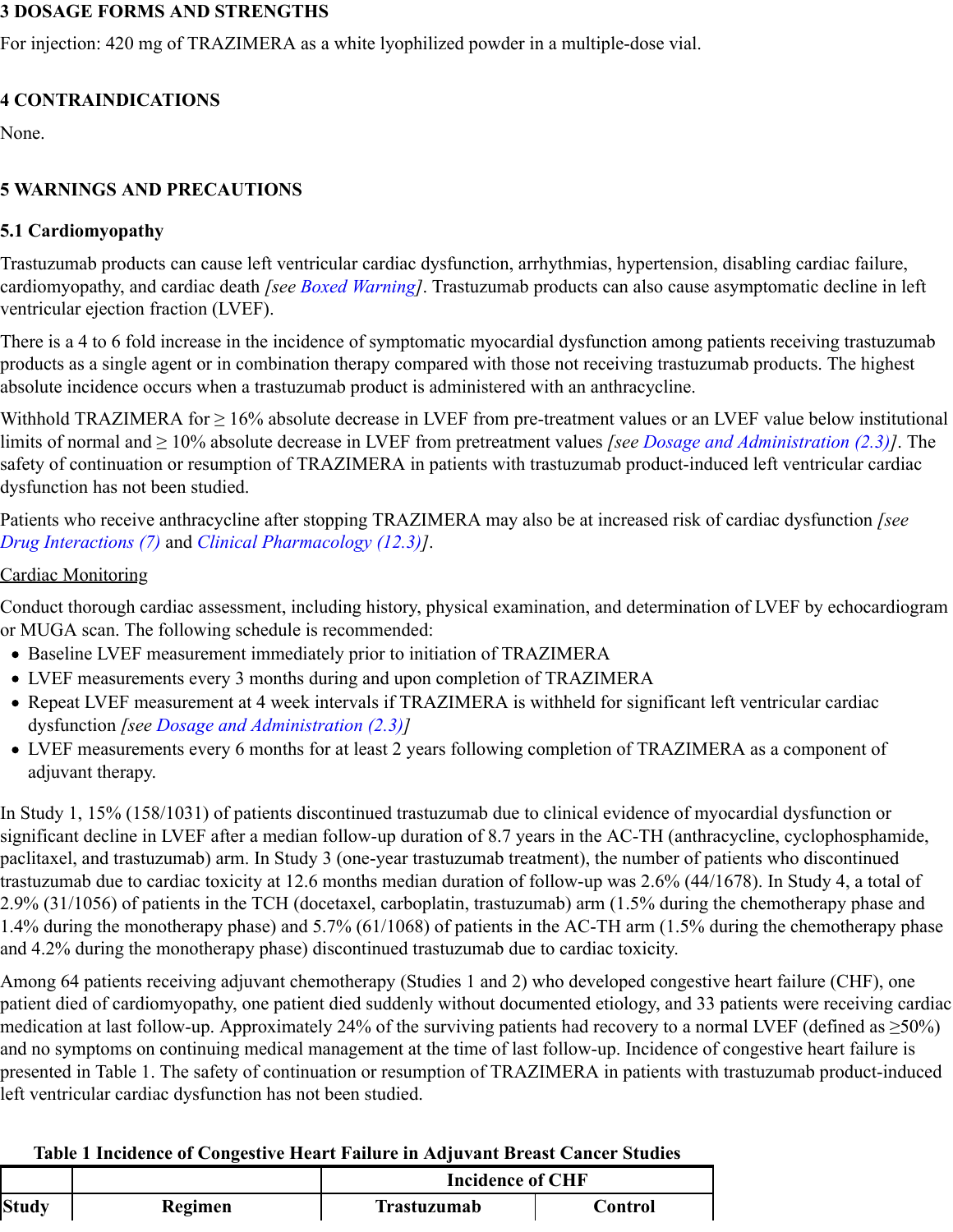|                |                                                   | <b>Incidence of CHF</b>      |                   |  |  |  |
|----------------|---------------------------------------------------|------------------------------|-------------------|--|--|--|
| <b>Study</b>   | Regimen                                           | <b>Trastuzumab</b>           | Control           |  |  |  |
| $1 & 2^*$      | $AC^{\dagger} \rightarrow$ Paclitaxel+Trastuzumab | $3.2\% (64/2000)^{\ddagger}$ | $1.3\%$ (21/1655) |  |  |  |
| $3\bar{\S}$    | Chemo $\rightarrow$ Trastuzumab                   | $2\%$ (30/1678)              | $0.3\%$ (5/1708)  |  |  |  |
| $\overline{4}$ | $AC^{\dagger} \rightarrow Docetaxel+Trastuzumab$  | $2\% (20/1068)$              | $0.3\%$ (3/1050)  |  |  |  |
| $\overline{4}$ | Docetaxel+Carbo+Trastuzumab                       | $0.4\%$ (4/1056)             | $0.3\%$ (3/1050)  |  |  |  |

\* Median follow-up duration for Studies 1 and 2 combined was 8.3 years in the AC→TH arm.

† Anthracycline (doxorubicin) and cyclophosphamide.

‡ Includes 1 patient with fatal cardiomyopathy and 1 patient with sudden death without documented etiology.

§ Includes NYHA II–IV and cardiac death at 12.6 months median duration of follow-up in the one-year trastuzumab arm.

In Study 3 (one-year trastuzumab treatment), at a median follow-up duration of 8 years, the incidence of severe CHF (NYHA III & IV) was 0.8%, and the rate of mild symptomatic and asymptomatic left ventricular dysfunction was 4.6%.

| Table 2 Incidence of Cardiac Dysfunction in Metastatic Breast Cancer Studies |                                   |                    |         |                    |                |  |  |
|------------------------------------------------------------------------------|-----------------------------------|--------------------|---------|--------------------|----------------|--|--|
|                                                                              |                                   | <b>Incidence</b>   |         |                    |                |  |  |
|                                                                              |                                   | <b>NYHA I–IV</b>   |         | NYHA III–IV        |                |  |  |
| <b>Study</b>                                                                 | <b>Event</b>                      | <b>Trastuzumab</b> | Control | <b>Trastuzumab</b> | <b>Control</b> |  |  |
| 5 (AC) <sup>†</sup>                                                          | Cardiac<br>Dysfunction            | 28%                | 7%      | 19%                | 3%             |  |  |
| 5 (paclitaxel)                                                               | Cardiac<br>Dysfunction            | 11%                | $1\%$   | 4%                 | $1\%$          |  |  |
| 6                                                                            | Cardiac<br>Dysfunction $\ddagger$ | 7%                 | N/A     | 5%                 | N/A            |  |  |

**Table 2 Incidence of Cardiac Dysfunction\* in Metastatic Breast Cancer Studies \***

\* Congestive heart failure or significant asymptomatic decrease in LVEF.

† Anthracycline (doxorubicin or epirubicin) and cyclophosphamide.

‡ Includes 1 patient with fatal cardiomyopathy.

In Study 4, the incidence of NCI-CTC Grade 3/4 cardiac ischemia/infarction was higher in the trastuzumab containing regimens (AC-TH:  $0.3\%$  (3/1068) and TCH:  $0.2\%$  (2/1056)) as compared to none in AC-T.

# **5.2 Infusion Reactions**

Infusion reactions consist of a symptom complex characterized by fever and chills, and on occasion included nausea, vomiting, pain (in some cases at tumor sites), headache, dizziness, dyspnea, hypotension, rash, and asthenia *[see Adverse Reactions (6.1)].*

In post-marketing reports, serious and fatal infusion reactions have been reported. Severe reactions, which include bronchospasm, anaphylaxis, angioedema, hypoxia, and severe hypotension, were usually reported during or immediately following the initial infusion. However, the onset and clinical course were variable, including progressive worsening, initial improvement followed by clinical deterioration, or delayed post-infusion events with rapid clinical deterioration. For fatal events, death occurred within hours to days following a serious infusion reaction.

Interrupt TRAZIMERA infusion in all patients experiencing dyspnea, clinically significant hypotension, and intervention of medical therapy administered (which may include epinephrine, corticosteroids, diphenhydramine, bronchodilators, and oxygen). Patients should be evaluated and carefully monitored until complete resolution of signs and symptoms. Permanent discontinuation should be strongly considered in all patients with severe infusion reactions.

There are no data regarding the most appropriate method of identification of patients who may safely be retreated with trastuzumab products after experiencing a severe infusion reaction. Prior to resumption of trastuzumab infusion, the majority of patients who experienced a severe infusion reaction were pre-medicated with antihistamines and/or corticosteroids. While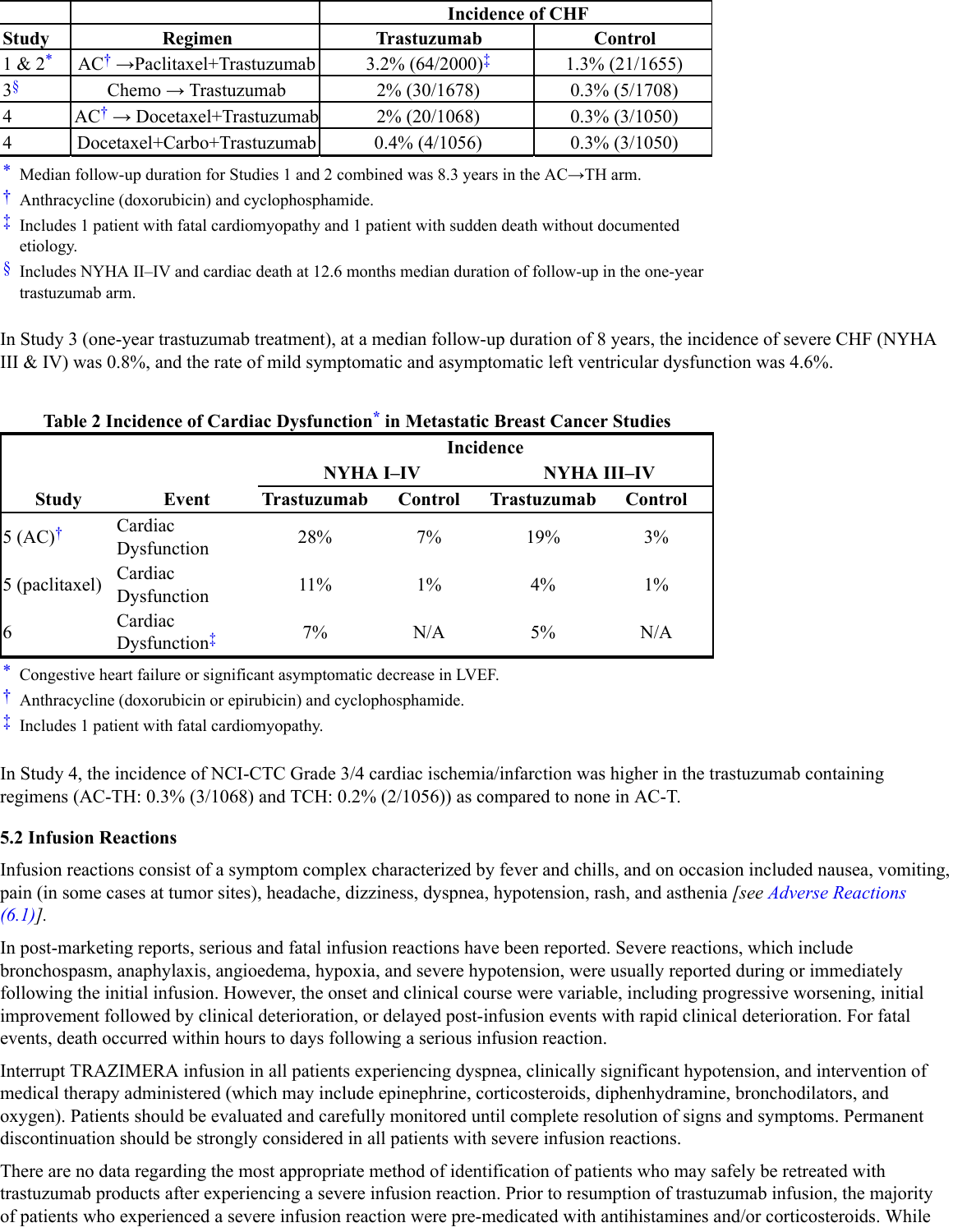some patients tolerated trastuzumab infusions, others had recurrent severe infusion reactions despite pre-medications.

## **5.3 Embryo-Fetal Toxicity**

Trastuzumab products can cause fetal harm when administered to a pregnant woman. In post-marketing reports, use of trastuzumab during pregnancy resulted in cases of oligohydramnios and oligohydramnios sequence manifesting as pulmonary hypoplasia, skeletal abnormalities, and neonatal death.

Verify the pregnancy status of females of reproductive potential prior to the initiation of TRAZIMERA. Advise pregnant women and females of reproductive potential that exposure to TRAZIMERA during pregnancy or within 7 months prior to conception can result in fetal harm. Advise females of reproductive potential to use effective contraception during treatment and for 7 months following the last dose of TRAZIMERA *[see Use in Specific Populations (8.1, 8.3) and Clinical Pharmacology (12.3)].*

# **5.4 Pulmonary Toxicity**

Trastuzumab product use can result in serious and fatal pulmonary toxicity. Pulmonary toxicity includes dyspnea, interstitial pneumonitis, pulmonary infiltrates, pleural effusions, non-cardiogenic pulmonary edema, pulmonary insufficiency and hypoxia, acute respiratory distress syndrome, and pulmonary fibrosis. Such events can occur as sequelae of infusion reactions *[see Warnings and Precautions (5.2)]*. Patients with symptomatic intrinsic lung disease or with extensive tumor involvement of the lungs, resulting in dyspnea at rest, appear to have more severe toxicity.

# **5.5 Exacerbation of Chemotherapy-Induced Neutropenia**

In randomized, controlled clinical trials, the per-patient incidences of NCI-CTC Grade 3 to 4 neutropenia and of febrile neutropenia were higher in patients receiving trastuzumab in combination with myelosuppressive chemotherapy as compared to those who received chemotherapy alone. The incidence of septic death was similar among patients who received trastuzumab and those who did not *[see Adverse Reactions (6.1)].*

# **6 ADVERSE REACTIONS**

The following adverse reactions are discussed in greater detail in other sections of the label:

- Cardiomyopathy *[see Warnings and Precautions (5.1)]*
- Infusion Reactions *[see Warnings and Precautions (5.2)]*
- Embryo-Fetal Toxicity *[see Warnings and Precautions (5.3)]*
- Pulmonary Toxicity *[see Warnings and Precautions (5.4)]*
- Exacerbation of Chemotherapy-Induced Neutropenia *[see Warnings and Precautions (5.5)]*

The most common adverse reactions in patients receiving trastuzumab products in the adjuvant and metastatic breast cancer setting are fever, nausea, vomiting, infusion reactions, diarrhea, infections, increased cough, headache, fatigue, dyspnea, rash, neutropenia, anemia, and myalgia. Adverse reactions requiring interruption or discontinuation of trastuzumab product treatment include CHF, significant decline in left ventricular cardiac function, severe infusion reactions, and pulmonary toxicity *[see Dosage and Administration (2.3)]*.

In the metastatic gastric cancer setting, the most common adverse reactions ( $\geq 10\%$ ) that were increased ( $\geq 5\%$  difference) in patients receiving trastuzumab as compared to patients receiving chemotherapy alone were neutropenia, diarrhea, fatigue, anemia, stomatitis, weight loss, upper respiratory tract infections, fever, thrombocytopenia, mucosal inflammation, nasopharyngitis, and dysgeusia. The most common adverse reactions which resulted in discontinuation of trastuzumab treatment in the absence of disease progression were infection, diarrhea, and febrile neutropenia.

# **6.1 Clinical Trials Experience**

Because clinical trials are conducted under widely varying conditions, adverse reaction rates observed in the clinical trials of a drug cannot be directly compared to rates in the clinical trials of another drug and may not reflect the rates observed in practice.

# Adjuvant Breast Cancer Studies

The data below reflect exposure to one-year trastuzumab therapy across three randomized, open-label studies, Studies 1, 2, and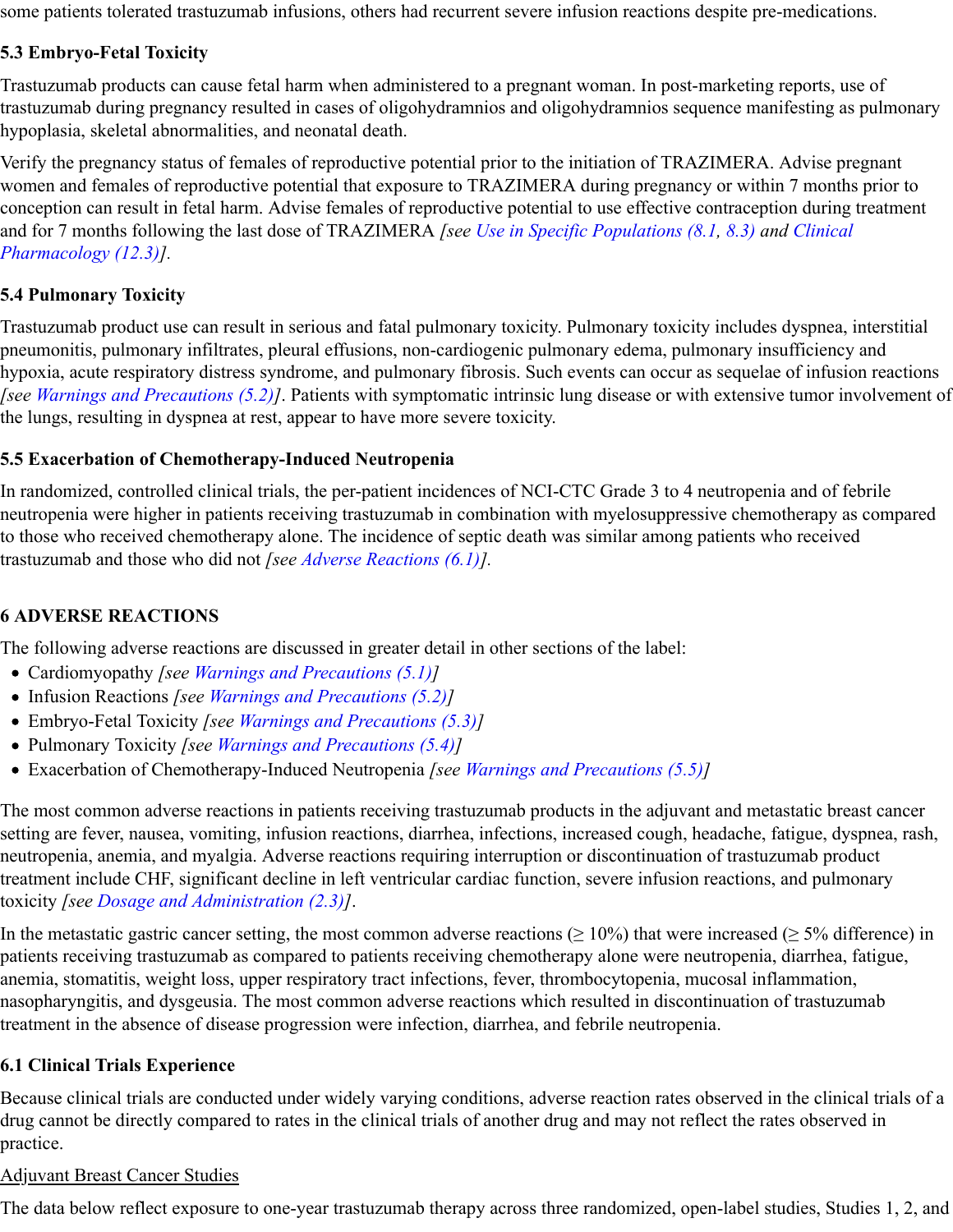3, with ( $n = 3678$ ) or without ( $n = 3363$ ) trastuzumab in the adjuvant treatment of breast cancer.

The data summarized in Table 3 below, from Study 3, reflect exposure to trastuzumab in 1678 patients; the median treatment duration was 51 weeks and median number of infusions was 18. Among the 3386 patients enrolled in the observation and oneyear trastuzumab arms of Study 3 at a median duration of follow-up of 12.6 months in the trastuzumab arm, the median age was 49 years (range: 21 to 80 years), 83% of patients were Caucasian, and 13% were Asian.

| Table 3 Adverse Reactions for Study 3 <sup>*</sup> , All Grades <sup>†</sup> |                             |                    |  |  |  |  |
|------------------------------------------------------------------------------|-----------------------------|--------------------|--|--|--|--|
|                                                                              | <b>One Year Trastuzumab</b> | <b>Observation</b> |  |  |  |  |
| <b>Adverse Reaction</b>                                                      | $(n = 1678)$                | $(n = 1708)$       |  |  |  |  |
| Cardiac                                                                      |                             |                    |  |  |  |  |
| Hypertension                                                                 | 64(4%)                      | 35(2%)             |  |  |  |  |
| <b>Dizziness</b>                                                             | 60(4%)                      | 29(2%)             |  |  |  |  |
| <b>Ejection Fraction Decreased</b>                                           | 58 (3.5%)                   | $11(0.6\%)$        |  |  |  |  |
| Palpitations                                                                 | 48 (3%)                     | $12(0.7\%)$        |  |  |  |  |
| Cardiac Arrhythmias <sup>‡</sup>                                             | 40 (3%)                     | 17(1%)             |  |  |  |  |
| Cardiac Failure Congestive                                                   | 30(2%)                      | $5(0.3\%)$         |  |  |  |  |
| Cardiac Failure                                                              | $9(0.5\%)$                  | $4(0.2\%)$         |  |  |  |  |
| Cardiac Disorder                                                             | $5(0.3\%)$                  | $0(0\%)$           |  |  |  |  |
| Ventricular Dysfunction                                                      | $4(0.2\%)$                  | $0(0\%)$           |  |  |  |  |
| Respiratory Thoracic Mediastinal Disorders                                   |                             |                    |  |  |  |  |
| Cough                                                                        | 81(5%)                      | 34(2%)             |  |  |  |  |
| Influenza                                                                    | 70 (4%)                     | $9(0.5\%)$         |  |  |  |  |
| Dyspnea                                                                      | 57 $(3%)$                   | 26(2%)             |  |  |  |  |
| <b>URI</b>                                                                   | 46 (3%)                     | $20(1\%)$          |  |  |  |  |
| Rhinitis                                                                     | 36(2%)                      | $6(0.4\%)$         |  |  |  |  |
| Pharyngolaryngeal Pain                                                       | 32(2%)                      | $8(0.5\%)$         |  |  |  |  |
| Sinusitis                                                                    | 26(2%)                      | $5(0.3\%)$         |  |  |  |  |
| Epistaxis                                                                    | 25(2%)                      | $1(0.06\%)$        |  |  |  |  |
| Pulmonary Hypertension                                                       | $4(0.2\%)$                  | $0(0\%)$           |  |  |  |  |
| <b>Interstitial Pneumonitis</b>                                              | $4(0.2\%)$                  | $0(0\%)$           |  |  |  |  |
| <b>Gastrointestinal Disorders</b>                                            |                             |                    |  |  |  |  |
| Diarrhea                                                                     | 123 (7%)                    | $16(1\%)$          |  |  |  |  |
| Nausea                                                                       | 108 (6%)                    | $19(1\%)$          |  |  |  |  |
| Vomiting                                                                     | 58 (3.5%)                   | $10(0.6\%)$        |  |  |  |  |
| Constipation                                                                 | 33 $(2%)$                   | $17(1\%)$          |  |  |  |  |
| Dyspepsia                                                                    | 30(2%)                      | $9(0.5\%)$         |  |  |  |  |
| <b>Upper Abdominal Pain</b>                                                  | 29(2%)                      | $15(1\%)$          |  |  |  |  |
| Musculoskeletal & Connective Tissue Disorders                                |                             |                    |  |  |  |  |
| Arthralgia                                                                   | 137(8%)                     | 98 (6%)            |  |  |  |  |
| <b>Back Pain</b>                                                             | 91(5%)                      | 58 (3%)            |  |  |  |  |
| Myalgia                                                                      | 63 (4%)                     | 17(1%)             |  |  |  |  |
| <b>Bone Pain</b>                                                             | 49 (3%)                     | 26(2%)             |  |  |  |  |
| Muscle Spasm                                                                 | 46 (3%)                     | $3(0.2\%)$         |  |  |  |  |

\*

Median follow-up duration of 12.6 months in the one-year trastuzumab treatment arm.

 $\dagger$  The incidence of Grade 3 or higher adverse reactions was <1% in both arms for each listed term.

‡ Higher level grouping term.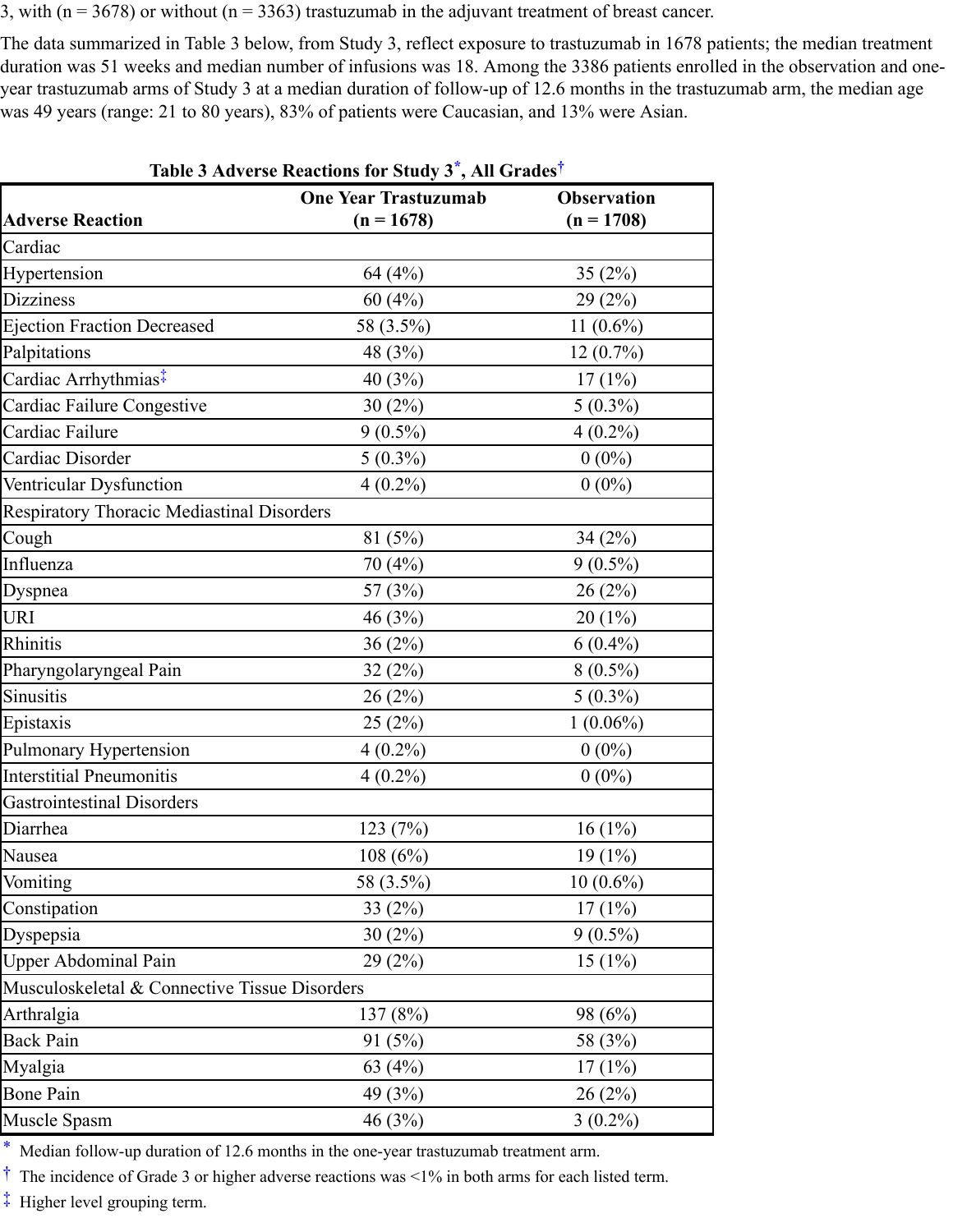|                                      | <b>One Year Trastuzumab</b> | <b>Observation</b> |
|--------------------------------------|-----------------------------|--------------------|
| <b>Adverse Reaction</b>              | $(n = 1678)$                | $(n = 1708)$       |
| Nervous System Disorders             |                             |                    |
| Headache                             | $162(10\%)$                 | 49 (3%)            |
| Paraesthesia                         | 29(2%)                      | 11 $(0.6\%)$       |
| Skin & Subcutaneous Tissue Disorders |                             |                    |
| Rash                                 | 70 (4%)                     | $10(0.6\%)$        |
| Nail Disorders                       | 43 (2%)                     | $0(0\%)$           |
| Pruritus                             | 40(2%)                      | $10(0.6\%)$        |
| <b>General Disorders</b>             |                             |                    |
| Pyrexia                              | 100(6%)                     | $6(0.4\%)$         |
| Edema Peripheral                     | 79 (5%)                     | 37(2%)             |
| Chills                               | 85 (5%)                     | $0(0\%)$           |
| Asthenia                             | 75 (4.5%)                   | 30(2%)             |
| Influenza-like Illness               | 40(2%)                      | $3(0.2\%)$         |
| Sudden Death                         | $1(0.06\%)$                 | $0(0\%)$           |
| Infections                           |                             |                    |
| Nasopharyngitis                      | 135 (8%)                    | 43 (3%)            |
| <b>UTI</b>                           | 39 (3%)                     | $13(0.8\%)$        |
| <b>Immune System Disorders</b>       |                             |                    |
| Hypersensitivity                     | $10(0.6\%)$                 | $1(0.06\%)$        |
| Autoimmune Thyroiditis               | $4(0.3\%)$                  | $0(0\%)$           |

\* Median follow-up duration of 12.6 months in the one-year trastuzumab treatment arm.

 $\dagger$  The incidence of Grade 3 or higher adverse reactions was <1% in both arms for each listed term.

‡ Higher level grouping term.

In Study 3, a comparison of 3-weekly trastuzumab treatment for two years versus one year was also performed. The rate of asymptomatic cardiac dysfunction was increased in the 2-year trastuzumab treatment arm (8.1% versus 4.6% in the one-year trastuzumab treatment arm). More patients experienced at least one adverse reaction of Grade 3 or higher in the 2-year trastuzumab treatment arm (20.4%) compared with the one-year trastuzumab treatment arm (16.3%).

The safety data from Studies 1 and 2 were obtained from 3655 patients, of whom 2000 received trastuzumab; the median treatment duration was 51 weeks. The median age was 49 years (range: 24 to 80); 84% of patients were White, 7% Black, 4% Hispanic, and 3% Asian.

In Study 1, only Grade 3 to 5 adverse events, treatment-related Grade 2 events, and Grade 2 to 5 dyspnea were collected during and for up to 3 months following protocol-specified treatment. The following non-cardiac adverse reactions of Grade 2 to 5 occurred at an incidence of at least 2% greater among patients receiving trastuzumab plus chemotherapy as compared to chemotherapy alone: fatigue (29.5% vs. 22.4%), infection (24.0% vs. 12.8%), hot flashes (17.1% vs. 15.0%), anemia (12.3% vs. 6.7%), dyspnea (11.8% vs. 4.6%), rash/desquamation (10.9% vs. 7.6%), leukopenia (10.5% vs. 8.4%), neutropenia (6.4% vs. 4.3%), headache (6.2% vs. 3.8%), pain (5.5% vs. 3.0%), edema (4.7% vs. 2.7%), and insomnia (4.3% vs. 1.5%). The majority of these events were Grade 2 in severity.

In Study 2, data collection was limited to the following investigator-attributed treatment-related adverse reactions: NCI-CTC Grade 4 and 5 hematologic toxicities, Grade 3 to 5 non-hematologic toxicities, selected Grade 2 to 5 toxicities associated with taxanes (myalgia, arthralgias, nail changes, motor neuropathy, and sensory neuropathy) and Grade 1 to 5 cardiac toxicities occurring during chemotherapy and/or trastuzumab treatment. The following non-cardiac adverse reactions of Grade 2 to 5 occurred at an incidence of at least 2% greater among patients receiving trastuzumab plus chemotherapy as compared to chemotherapy alone: arthralgia (12.2% vs. 9.1%), nail changes (11.5% vs. 6.8%), dyspnea (2.4% vs. 0.2%), and diarrhea (2.2% vs. 0%). The majority of these events were Grade 2 in severity.

Safety data from Study 4 reflect exposure to trastuzumab as part of an adjuvant treatment regimen from 2124 patients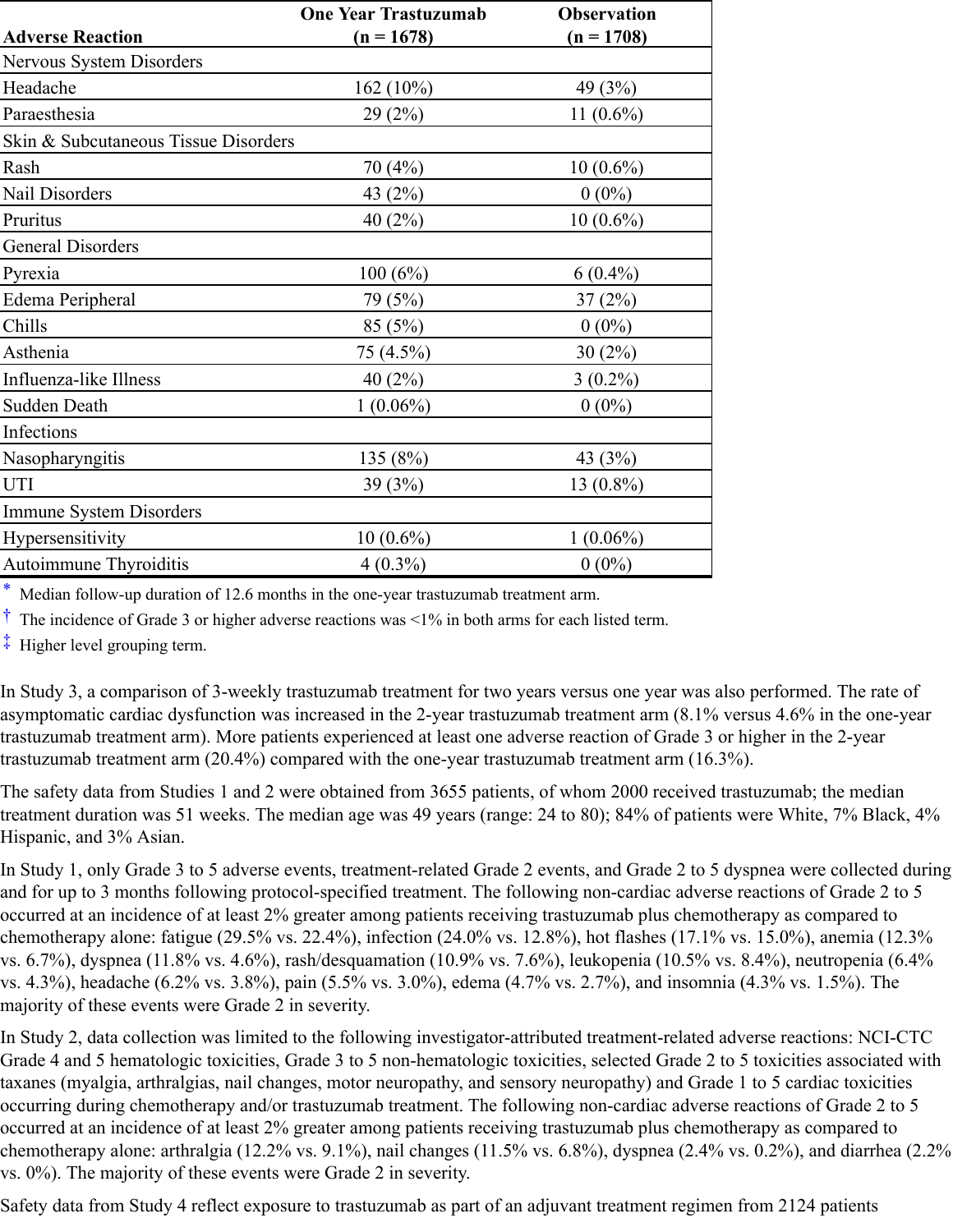receiving at least one dose of study treatment [AC-TH: n = 1068; TCH: n = 1056]. The overall median treatment duration was 54 weeks in both the AC-TH and TCH arms. The median number of infusions was 26 in the AC-TH arm and 30 in the TCH arm, including weekly infusions during the chemotherapy phase and every three week dosing in the monotherapy period. Among these patients, the median age was 49 years (range 22 to 74 years). In Study 4, the toxicity profile was similar to that reported in Studies 1, 2, and 3 with the exception of a low incidence of CHF in the TCH arm.

### Metastatic Breast Cancer Studies

The data below reflect exposure to trastuzumab in one randomized, open-label study, Study 5, of chemotherapy with  $(n = 235)$ or without ( $n = 234$ ) trastuzumab in patients with metastatic breast cancer, and one single-arm study (Study 6;  $n = 222$ ) in patients with metastatic breast cancer. Data in Table 4 are based on Studies 5 and 6.

Among the 464 patients treated in Study 5, the median age was 52 years (range: 25 to 77 years). Eighty-nine percent were White, 5% Black, 1% Asian, and 5% other racial/ethnic groups. All patients received 4 mg/kg initial dose of trastuzumab followed by 2 mg/kg weekly. The percentages of patients who received trastuzumab treatment for  $\geq 6$  months and  $\geq 12$  months were 58% and 9%, respectively.

Among the 352 patients treated in single agent studies (213 patients from Study 6), the median age was 50 years (range 28 to 86 years), 86% were White, 3% were Black, 3% were Asian, and 8% in other racial/ethnic groups. Most of the patients received 4 mg/kg initial dose of trastuzumab followed by 2 mg/kg weekly. The percentages of patients who received trastuzumab treatment for  $\geq 6$  months and  $\geq 12$  months were 31% and 16%, respectively.

|                             |                                      | 6                                       |                                        |                                                     |                                   |
|-----------------------------|--------------------------------------|-----------------------------------------|----------------------------------------|-----------------------------------------------------|-----------------------------------|
|                             | <b>Single</b><br>Agent*<br>$n = 352$ | Trastuzumab<br>+ Paclitaxel<br>$n = 91$ | Paclitaxel<br><b>Alone</b><br>$n = 95$ | <b>Trastuzumab</b><br>$+ AC^{\dagger}$<br>$n = 143$ | $AC^{\dagger}$ Alone<br>$n = 135$ |
|                             |                                      |                                         |                                        |                                                     |                                   |
| Body as a Whole             |                                      |                                         |                                        |                                                     |                                   |
| Pain                        | 47%                                  | 61%                                     | 62%                                    | 57%                                                 | 42%                               |
| Asthenia                    | 42%                                  | 62%                                     | 57%                                    | 54%                                                 | 55%                               |
| Fever                       | 36%                                  | 49%                                     | 23%                                    | 56%                                                 | 34%                               |
| Chills                      | 32%                                  | 41%                                     | 4%                                     | 35%                                                 | 11%                               |
| Headache                    | 26%                                  | 36%                                     | 28%                                    | 44%                                                 | 31%                               |
| Abdominal pain              | 22%                                  | 34%                                     | 22%                                    | 23%                                                 | 18%                               |
| Back pain                   | 22%                                  | 34%                                     | 30%                                    | 27%                                                 | 15%                               |
| Infection                   | 20%                                  | 47%                                     | 27%                                    | 47%                                                 | 31%                               |
| Flu syndrome                | 10%                                  | 12%                                     | 5%                                     | 12%                                                 | 6%                                |
| Accidental injury           | 6%                                   | 13%                                     | 3%                                     | 9%                                                  | 4%                                |
| Allergic reaction           | 3%                                   | $8\%$                                   | $2\%$                                  | 4%                                                  | 2%                                |
| Cardiovascular              |                                      |                                         |                                        |                                                     |                                   |
| Tachycardia                 | 5%                                   | 12%                                     | 4%                                     | 10%                                                 | 5%                                |
| Congestive heart<br>failure | 7%                                   | 11%                                     | $1\%$                                  | 28%                                                 | 7%                                |
| Digestive                   |                                      |                                         |                                        |                                                     |                                   |
| Nausea                      | 33%                                  | 51%                                     | 9%                                     | 76%                                                 | 77%                               |
| Diarrhea                    | 25%                                  | 45%                                     | 29%                                    | 45%                                                 | 26%                               |
| Vomiting                    | 23%                                  | 37%                                     | 28%                                    | 53%                                                 | 49%                               |

# **Table 4 Per-Patient Incidence of Adverse Reactions Occurring in ≥5% of Patients in Uncontrolled Studies or at Increased Incidence in the Trastuzumab Arm (Studies 5 and**

\* Data for trastuzumab single agent were from 4 studies, including 213 patients from Study 6.

† Anthracycline (doxorubicin or epirubicin) and cyclophosphamide.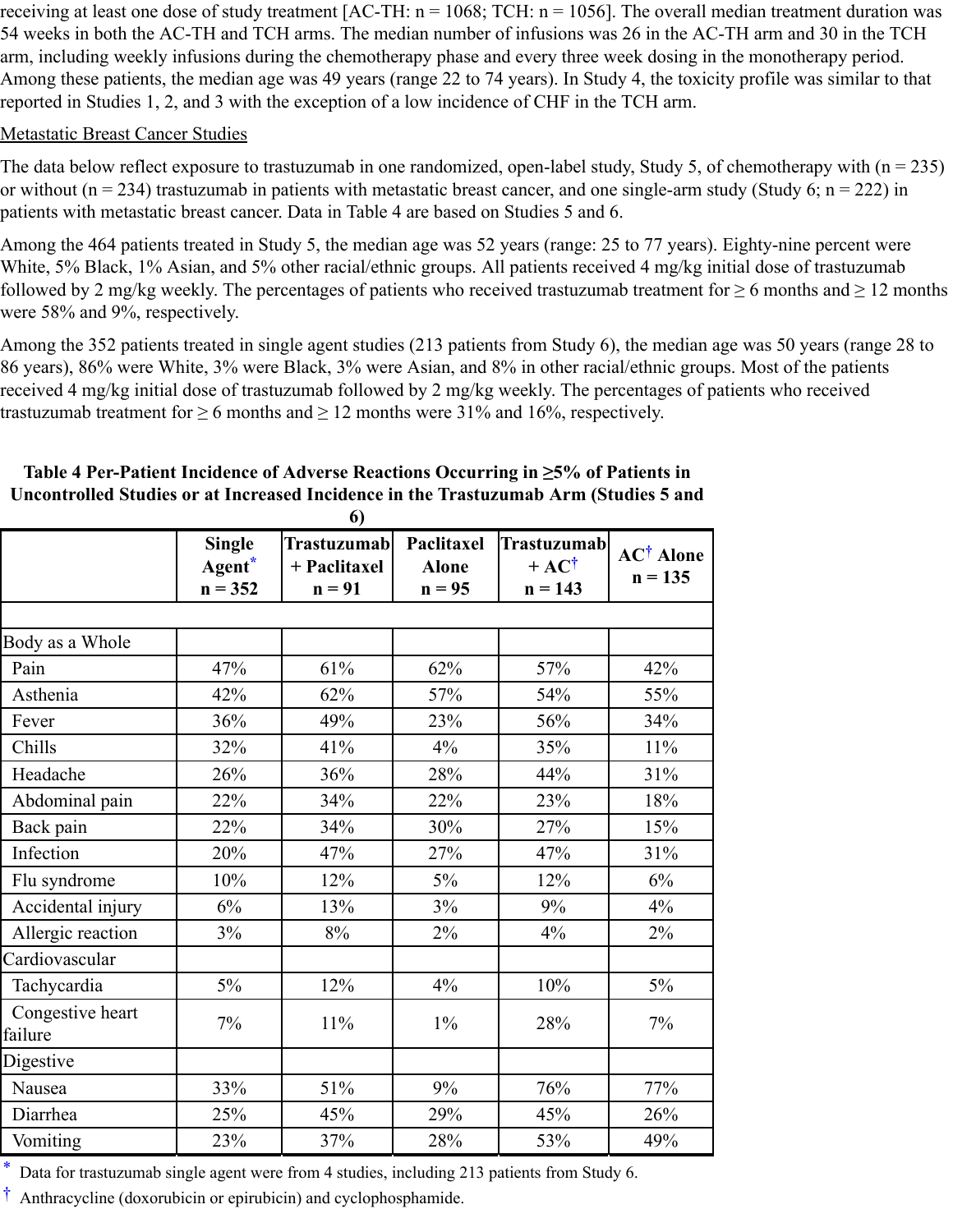|                            | <b>Single</b> | <b>Trastuzumab</b> | Paclitaxel   | <b>Trastuzumab</b> | <b>AC<sup>†</sup></b> Alone |
|----------------------------|---------------|--------------------|--------------|--------------------|-----------------------------|
|                            | Agent*        | + Paclitaxel       | <b>Alone</b> | $+ AC^{\dagger}$   | $n = 135$                   |
|                            | $n = 352$     | $n = 91$           | $n = 95$     | $n = 143$          |                             |
| Nausea and vomiting        | 8%            | 14%                | 11%          | 18%                | 9%                          |
| Anorexia                   | 14%           | 24%                | 16%          | 31%                | 26%                         |
| Heme & Lymphatic           |               |                    |              |                    |                             |
| Anemia                     | 4%            | 14%                | 9%           | 36%                | 26%                         |
| Leukopenia                 | 3%            | 24%                | 17%          | 52%                | 34%                         |
| Metabolic                  |               |                    |              |                    |                             |
| Peripheral edema           | $10\%$        | 22%                | 20%          | 20%                | $17\%$                      |
| Edema                      | 8%            | 10%                | 8%           | 11%                | 5%                          |
| Musculoskeletal            |               |                    |              |                    |                             |
| Bone pain                  | 7%            | 24%                | 18%          | 7%                 | 7%                          |
| Arthralgia                 | 6%            | 37%                | 21%          | $8\%$              | 9%                          |
| Nervous                    |               |                    |              |                    |                             |
| Insomnia                   | 14%           | 25%                | 13%          | 29%                | 15%                         |
| <b>Dizziness</b>           | 13%           | 22%                | 24%          | 24%                | 18%                         |
| Paresthesia                | 9%            | 48%                | 39%          | 17%                | 11%                         |
| Depression                 | 6%            | 12%                | 13%          | 20%                | 12%                         |
| Peripheral neuritis        | 2%            | 23%                | 16%          | $2\%$              | $2\%$                       |
| Neuropathy                 | $1\%$         | 13%                | 5%           | 4%                 | 4%                          |
| Respiratory                |               |                    |              |                    |                             |
| Cough increased            | 26%           | 41%                | 22%          | 43%                | 29%                         |
| Dyspnea                    | 22%           | 27%                | 26%          | 42%                | 25%                         |
| Rhinitis                   | 14%           | 22%                | $5\%$        | 22%                | 16%                         |
| Pharyngitis                | 12%           | 22%                | 14%          | 30%                | 18%                         |
| Sinusitis                  | $9\%$         | 21%                | $7\%$        | 13%                | 6%                          |
| Skin                       |               |                    |              |                    |                             |
| Rash                       | 18%           | 38%                | 18%          | 27%                | 17%                         |
| Herpes simplex             | 2%            | 12%                | 3%           | 7%                 | 9%                          |
| Acne                       | 2%            | 11%                | 3%           | 3%                 | $< 1\%$                     |
| Urogenital                 |               |                    |              |                    |                             |
| Urinary tract<br>infection | 5%            | 18%                | 14%          | 13%                | 7%                          |

\* Data for trastuzumab single agent were from 4 studies, including 213 patients from Study 6.

† Anthracycline (doxorubicin or epirubicin) and cyclophosphamide.

### Metastatic Gastric Cancer

The data below are based on the exposure of 294 patients to trastuzumab in combination with a fluoropyrimidine (capecitabine or 5-FU) and cisplatin (Study 7). In the trastuzumab plus chemotherapy arm, the initial dose of trastuzumab 8 mg/kg was administered on Day 1 (prior to chemotherapy) followed by 6 mg/kg every 21 days until disease progression. Cisplatin was administered at 80 mg/m<sup>2</sup> on Day 1 and the fluoropyrimidine was administered as either capecitabine 1000 mg/m<sup>2</sup> orally twice a day on Days 1 to 14 or 5-fluorouracil 800 mg/m<sup>2</sup>/day as a continuous intravenous infusion Days 1 through 5. Chemotherapy was administered for six 21-day cycles. Median duration of trastuzumab treatment was 21 weeks; median number of trastuzumab infusions administered was eight.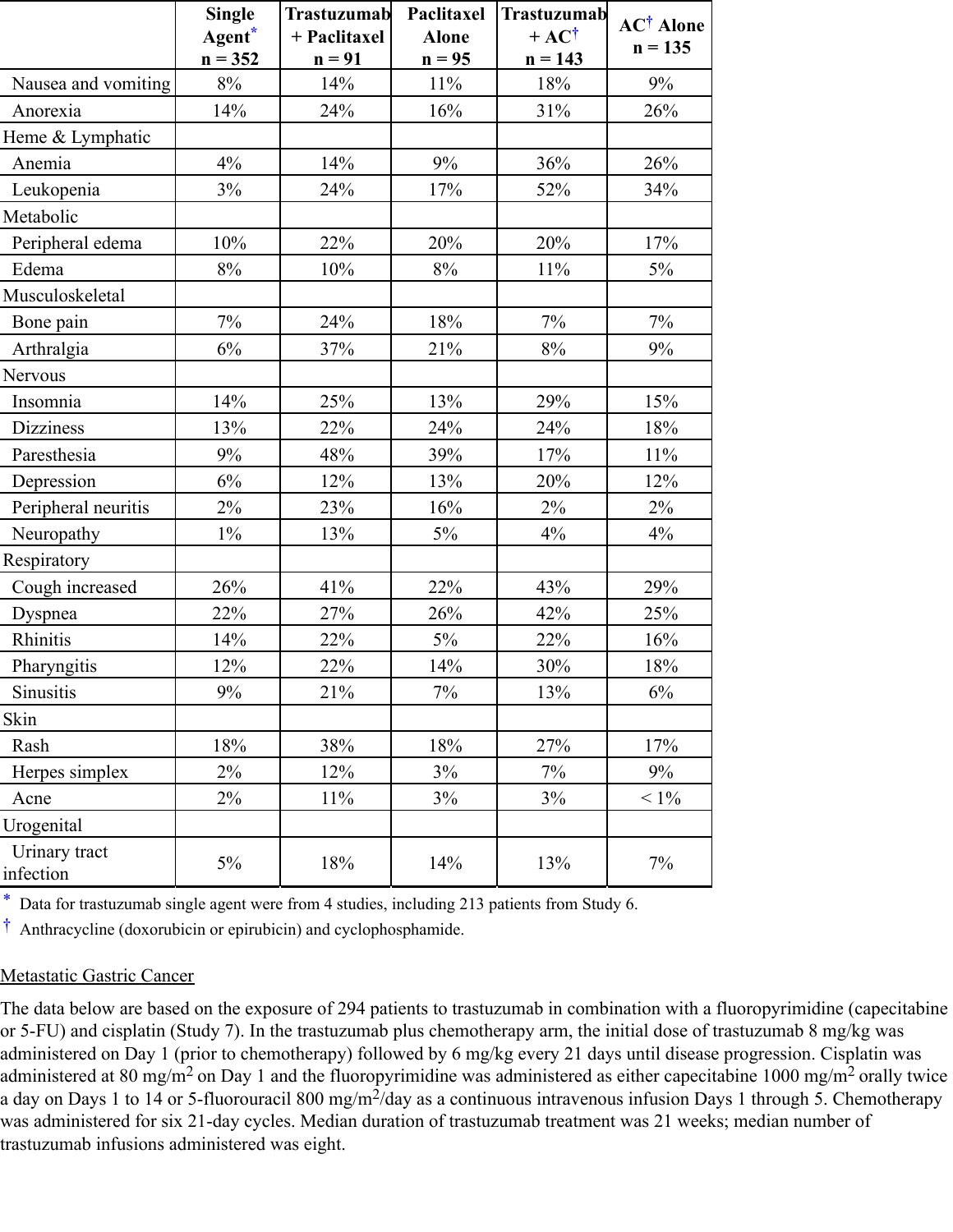|                                             | $Trastuzumab + FC$ |            | FC                |            |  |
|---------------------------------------------|--------------------|------------|-------------------|------------|--|
|                                             | $(N = 294)$        |            | $(N = 290)$       |            |  |
|                                             | N(%)               |            | N(%)              |            |  |
| <b>Body System/Adverse Event</b>            | <b>All Grades</b>  | Grades 3/4 | <b>All Grades</b> | Grades 3/4 |  |
| Investigations                              |                    |            |                   |            |  |
| Neutropenia                                 | 230 (78)           | 101(34)    | 212(73)           | 83 (29)    |  |
| Hypokalemia                                 | 83 (28)            | 28(10)     | 69(24)            | 16(6)      |  |
| Anemia                                      | 81 (28)            | 36(12)     | 61(21)            | 30(10)     |  |
| Thrombocytopenia                            | 47(16)             | 14(5)      | 33(11)            | 8(3)       |  |
| <b>Blood and Lymphatic System Disorders</b> |                    |            |                   |            |  |
| Febrile Neutropenia                         |                    | 15(5)      |                   | 8(3)       |  |
| <b>Gastrointestinal Disorders</b>           |                    |            |                   |            |  |
| Diarrhea                                    | 109(37)            | 27(9)      | 80 (28)           | 11(4)      |  |
| Stomatitis                                  | 72 (24)            | 2(1)       | 43 (15)           | 6(2)       |  |
| Dysphagia                                   | 19(6)              | 7(2)       | 10(3)             | $1\leq 1$  |  |
| Body as a Whole                             |                    |            |                   |            |  |
| Fatigue                                     | 102(35)            | 12(4)      | 82 (28)           | 7(2)       |  |
| Fever                                       | 54 (18)            | 3(1)       | 36(12)            | 0(0)       |  |
| Mucosal Inflammation                        | 37(13)             | 6(2)       | 18(6)             | 2(1)       |  |
| Chills                                      | 23(8)              | $1\leq 1$  | 0(0)              | 0(0)       |  |
| Metabolism and Nutrition Disorders          |                    |            |                   |            |  |
| Weight Decrease                             | 69(23)             | 6(2)       | 40(14)            | 7(2)       |  |
| Infections and Infestations                 |                    |            |                   |            |  |
| <b>Upper Respiratory Tract Infections</b>   | 56 (19)            | 0(0)       | 29(10)            | 0(0)       |  |
| Nasopharyngitis                             | 37(13)             | 0(0)       | 17(6)             | 0(0)       |  |
| <b>Renal and Urinary Disorders</b>          |                    |            |                   |            |  |
| Renal Failure and Impairment                | 53 (18)            | 8(3)       | 42(15)            | 5(2)       |  |
| Nervous System Disorders                    |                    |            |                   |            |  |
| Dysgeusia                                   | 28(10)             | 0(0)       | 14(5)             | 0(0)       |  |

**Table 5 Study 7: Per-Patient Incidence of Adverse Reactions of All Grades (Incidence ≥ 5% between Arms) or Grade 3/4 (Incidence > 1% between Arms) and Higher Incidence in Trastuzumab Arm**

The following subsections provide additional detail regarding adverse reactions observed in clinical trials of adjuvant breast cancer, metastatic breast cancer, metastatic gastric cancer, or post-marketing experience.

# Cardiomyopathy

Serial measurement of cardiac function (LVEF) was obtained in clinical trials in the adjuvant treatment of breast cancer. In Study 3, the median duration of follow-up was 12.6 months (12.4 months in the observation arm; 12.6 months in the 1-year trastuzumab arm); and in Studies 1 and 2, 7.9 years in the AC-T arm, 8.3 years in the AC-TH arm. In Studies 1 and 2, 6% of all randomized patients with post-AC LVEF evaluation were not permitted to initiate trastuzumab following completion of AC chemotherapy due to cardiac dysfunction (LVEF < LLN or  $\geq 16$  point decline in LVEF from baseline to end of AC). Following initiation of trastuzumab therapy, the incidence of new-onset dose-limiting myocardial dysfunction was higher among patients receiving trastuzumab and paclitaxel as compared to those receiving paclitaxel alone in Studies 1 and 2, and in patients receiving one-year trastuzumab monotherapy compared to observation in Study 3 (see Table 6, Figures 1 and 2). The perpatient incidence of new-onset cardiac dysfunction, as measured by LVEF, remained similar when compared to the analysis performed at a median follow-up of 2.0 years in the AC-TH arm. This analysis also showed evidence of reversibility of left ventricular dysfunction, with 64.5% of patients who experienced symptomatic CHF in the AC-TH group being asymptomatic at latest follow-up, and 90.3% having full or partial LVEF recovery.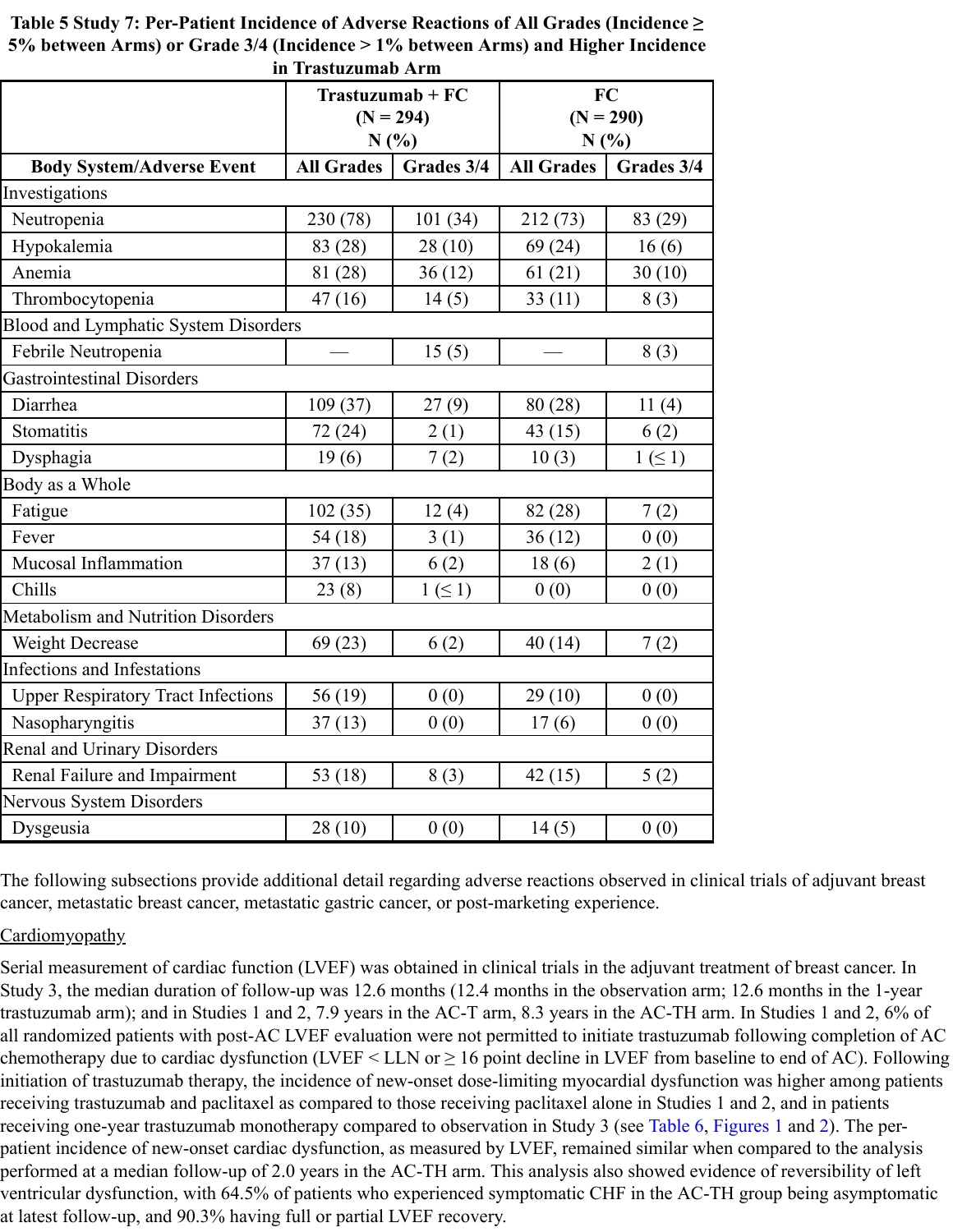|               | <b>Baseline</b>         | <b>Absolute LVEF Decrease</b> |                                                |             |  |  |
|---------------|-------------------------|-------------------------------|------------------------------------------------|-------------|--|--|
| $LVEF < 50\%$ | $\geq 10\%$<br>decrease | $\geq 16\%$<br>decrease       | $\leq$ 20% and $\geq$<br>10%                   | $\geq 20\%$ |  |  |
|               |                         |                               |                                                |             |  |  |
| 23.1%         | 18.5%                   | 11.2%                         | 37.9%                                          | 8.9%        |  |  |
| (428)         | (344)                   | (208)                         | (703)                                          | (166)       |  |  |
| 11.7%         | 7.0%                    | 3.0%                          | 22.1%                                          | 3.4%        |  |  |
| (137)         | (82)                    | (35)                          | (259)                                          | (40)        |  |  |
|               |                         |                               |                                                |             |  |  |
| 8.6%          | 7.0%                    | 3.8%                          | 22.4%                                          | 3.5%        |  |  |
| (144)         | (118)                   | (64)                          | (376)                                          | (59)        |  |  |
| 2.7%          | 2.0%                    | 1.2%                          | 11.9%                                          | 1.2%        |  |  |
| (46)          | (35)                    | (20)                          | (204)                                          | (21)        |  |  |
|               |                         |                               |                                                |             |  |  |
| 8.5%          | 5.9%                    | 3.3%                          | 34.5%                                          | 6.3%        |  |  |
| (90)          | (62)                    | (35)                          | (364)                                          | (67)        |  |  |
| 17%           | 13.3%                   | 9.8%                          | 44.3%                                          | 13.2%       |  |  |
| (182)         | (142)                   | (105)                         | (473)                                          | (141)       |  |  |
| 9.5%          | 6.6%                    | 3.3%                          | 34%                                            | 5.5%        |  |  |
| (100)         | (69)                    | (35)                          | (357)                                          | (58)        |  |  |
|               |                         |                               | <b>LVEF &lt;50% and Absolute Decrease from</b> |             |  |  |

Table 6<sup>\*</sup> Per-patient Incidence of New Onset Myocardial Dysfunction (by LVEF) Studies **1, 2, 3 and 4**

\* For Studies 1, 2 and 3, events are counted from the beginning of trastuzumab treatment. For Study 4, events are counted from the date of randomization.

† Studies 1 and 2 regimens: doxorubicin and cyclophosphamide followed by paclitaxel (AC→T) or paclitaxel plus trastuzumab (AC→TH).

‡ Median duration of follow-up for Studies 1 and 2 combined was 8.3 years in the AC→TH arm.

§ Median follow-up duration of 12.6 months in the one-year trastuzumab treatment arm.

¶ Study 4 regimens: doxorubicin and cyclophosphamide followed by docetaxel (AC→T) or docetaxel plus trastuzumab (AC→TH); docetaxel and carboplatin plus trastuzumab (TCH).

#### **Figure 1**

Studies 1 and 2: Cumulative Incidence of Time to First LVEF Decline of  $\geq 10$  Percentage Points from Baseline and to Below 50% with Death as a Competing Risk Event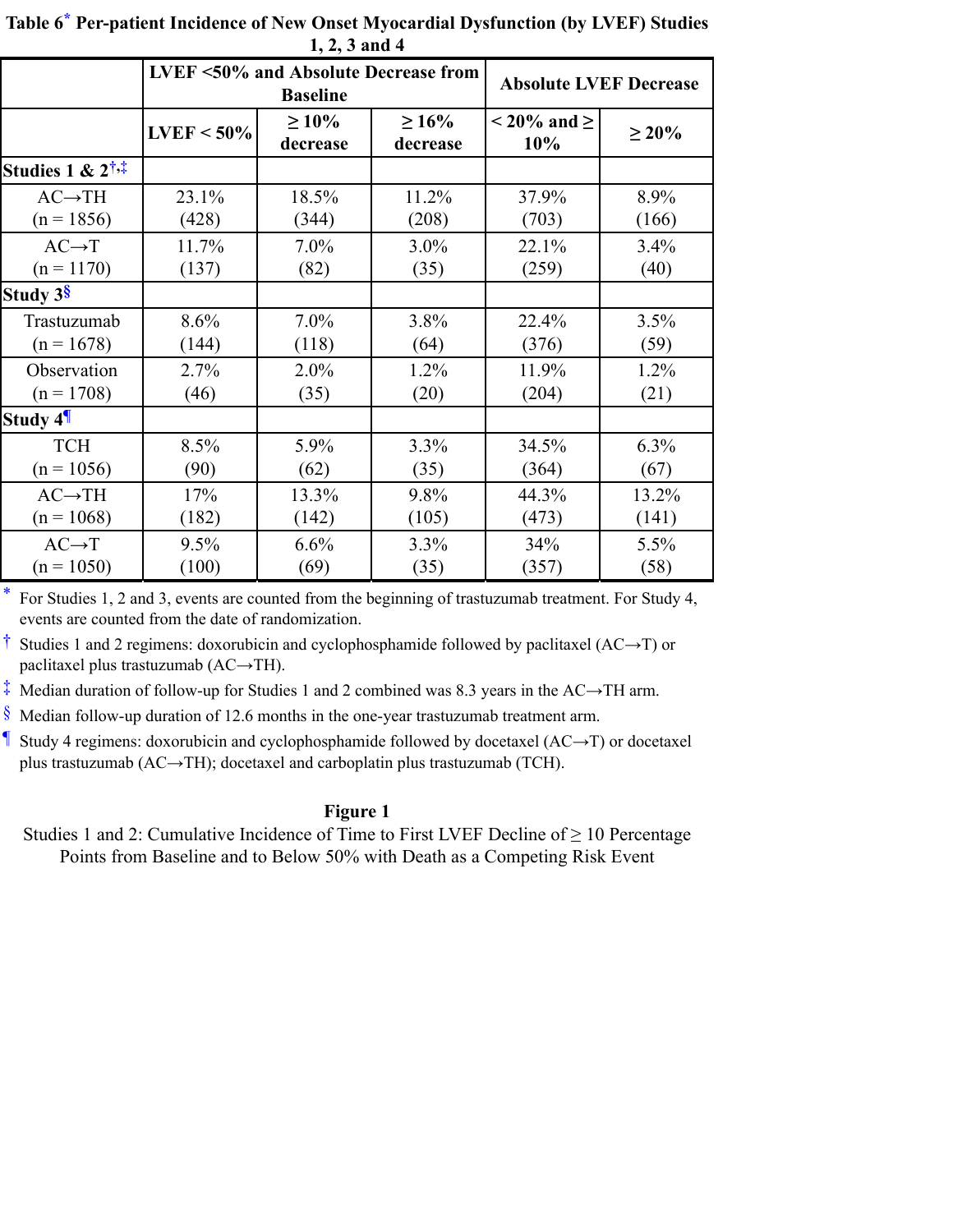

Time 0 is initiation of paclitaxel or trastuzumab + paclitaxel therapy.





Time 0 is the date of randomization.

#### **Figure 3**

Study 4: Cumulative Incidence of Time to First LVEF Decline of ≥10 Percentage Points from Baseline and to Below 50% with Death as a Competing Risk Event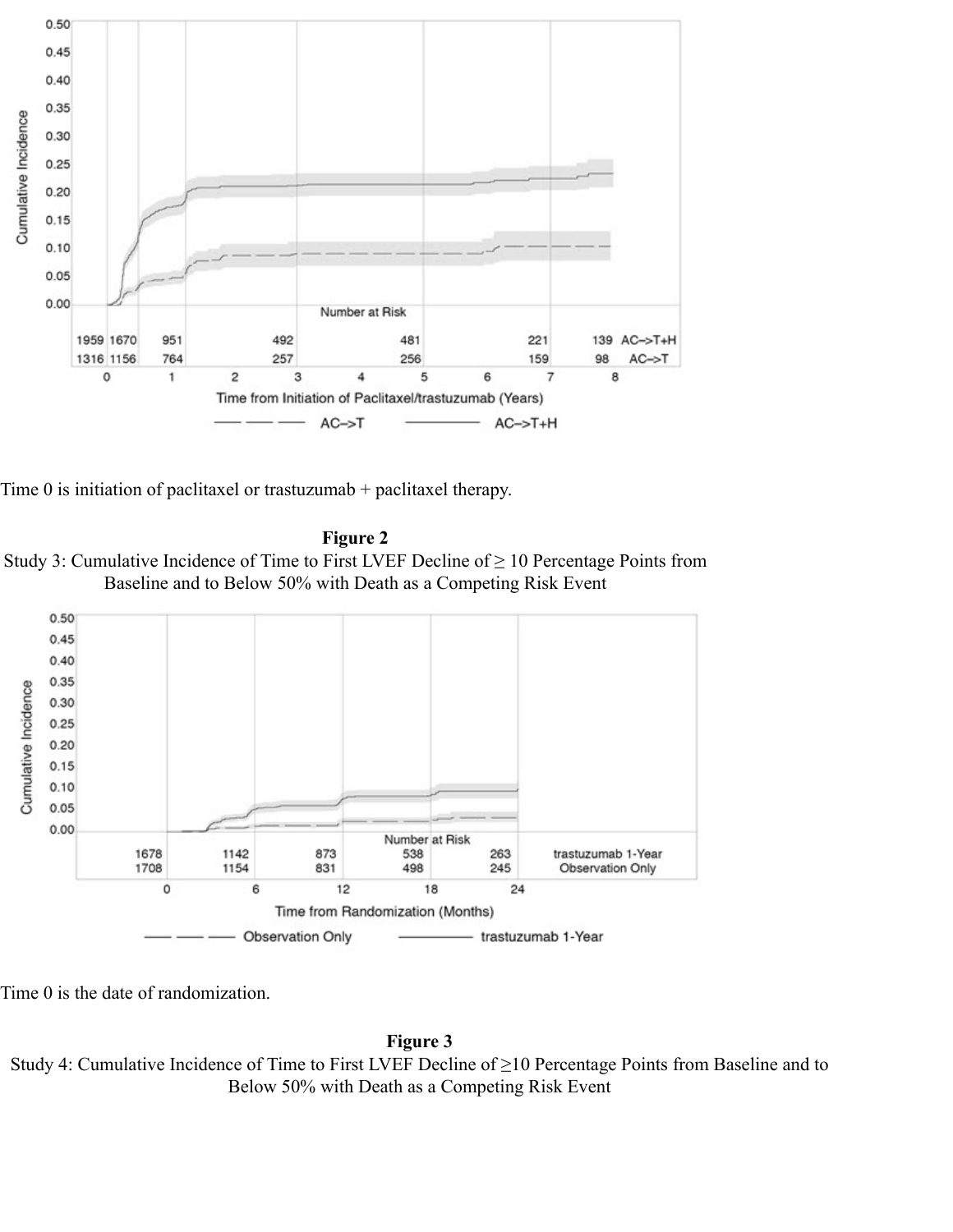

### Time 0 is the date of randomization.

The incidence of treatment emergent congestive heart failure among patients in the metastatic breast cancer trials was classified for severity using the New York Heart Association classification system (I–IV, where IV is the most severe level of cardiac failure) (see Table 2). In the metastatic breast cancer trials, the probability of cardiac dysfunction was highest in patients who received trastuzumab concurrently with anthracyclines.

In Study 7, 5.0% of patients in the trastuzumab plus chemotherapy arm compared to 1.1% of patients in the chemotherapy alone arm had LVEF value below 50% with  $a \ge 10\%$  absolute decrease in LVEF from pretreatment values.

#### Infusion Reactions

During the first infusion with trastuzumab, the symptoms most commonly reported were chills and fever, occurring in approximately 40% of patients in clinical trials. Symptoms were treated with acetaminophen, diphenhydramine, and meperidine (with or without reduction in the rate of trastuzumab infusion); permanent discontinuation of trastuzumab for infusion reactions was required in < 1% of patients. Other signs and/or symptoms may include nausea, vomiting, pain (in some cases at tumor sites), rigors, headache, dizziness, dyspnea, hypotension, elevated blood pressure, rash, and asthenia. Infusion reactions occurred in 21% and 35% of patients, and were severe in 1.4% and 9% of patients, on second or subsequent trastuzumab infusions administered as monotherapy or in combination with chemotherapy, respectively. In the post-marketing setting, severe infusion reactions, including hypersensitivity, anaphylaxis, and angioedema have been reported.

#### Anemia

In randomized controlled clinical trials, the overall incidence of anemia (30% vs. 21% [Study 5]), of selected NCI-CTC Grade 2 to 5 anemia (12.3% vs. 6.7% [Study 1]), and of anemia requiring transfusions (0.1% vs. 0 patients [Study 2]) were increased in patients receiving trastuzumab and chemotherapy compared with those receiving chemotherapy alone. Following the administration of trastuzumab as a single agent (Study 6), the incidence of NCI-CTC Grade 3 anemia was < 1%. In Study 7 (metastatic gastric cancer), on the trastuzumab containing arm as compared to the chemotherapy alone arm, the overall incidence of anemia was 28% compared to 21% and of NCI-CTC Grade 3/4 anemia was 12.2% compared to 10.3%.

#### Neutropenia

In randomized controlled clinical trials in the adjuvant setting, the incidence of selected NCI-CTC Grade 4 to 5 neutropenia (1.7% vs. 0.8% [Study 2]) and of selected Grade 2 to 5 neutropenia (6.4% vs. 4.3% [Study 1]) were increased in patients receiving trastuzumab and chemotherapy compared with those receiving chemotherapy alone. In a randomized, controlled trial in patients with metastatic breast cancer, the incidences of NCI-CTC Grade 3/4 neutropenia (32% vs. 22%) and of febrile neutropenia (23% vs. 17%) were also increased in patients randomized to trastuzumab in combination with myelosuppressive chemotherapy as compared to chemotherapy alone. In Study 7 (metastatic gastric cancer) on the trastuzumab containing arm as compared to the chemotherapy alone arm, the incidence of NCI-CTC Grade 3/4 neutropenia was 36.8% compared to 28.9%;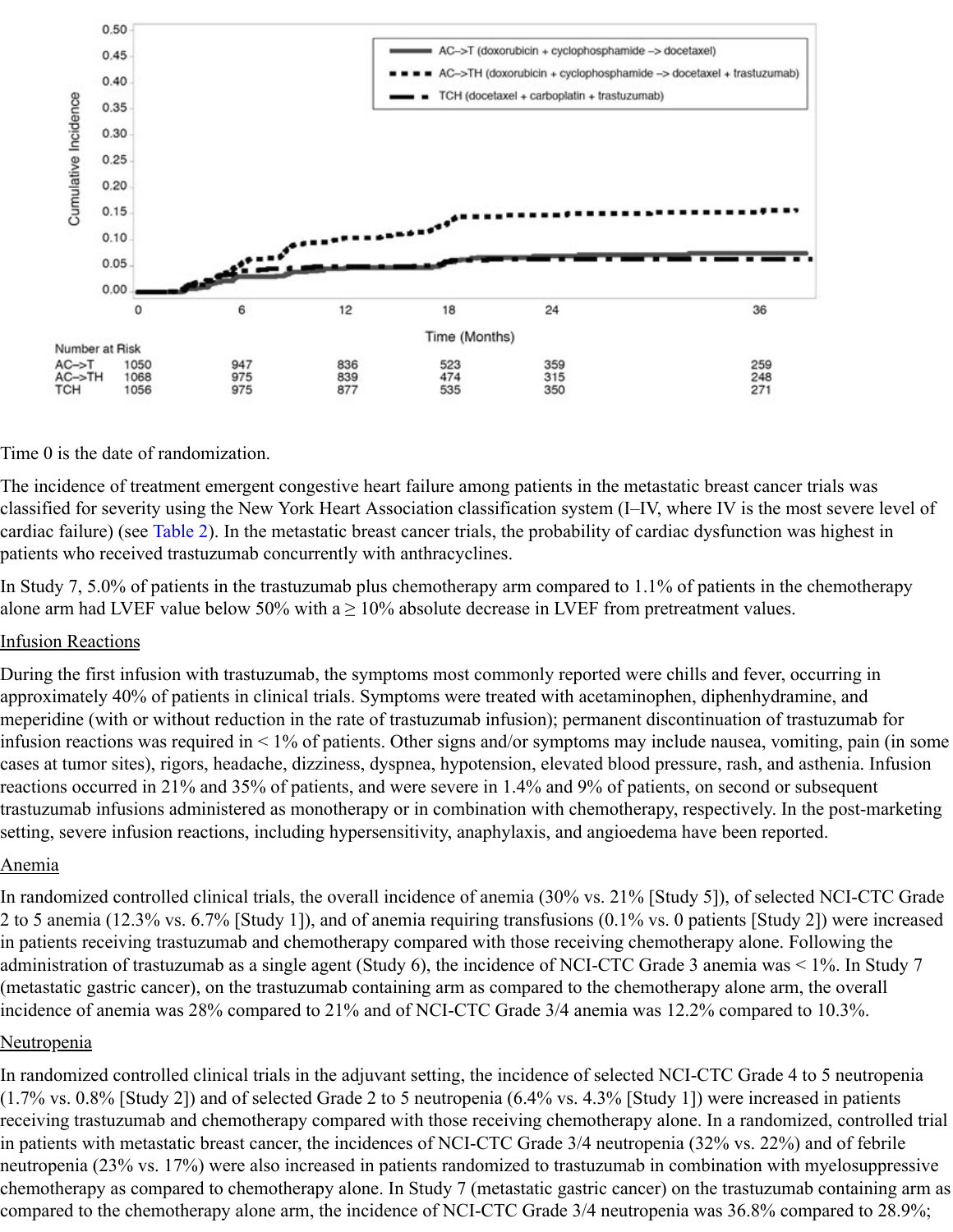febrile neutropenia 5.1% compared to 2.8%.

## Infection

The overall incidences of infection (46% vs. 30% [Study 5]), of selected NCI-CTC Grade 2 to 5 infection/febrile neutropenia (24.3% vs. 13.4% [Study 1]) and of selected Grade 3 to 5 infection/febrile neutropenia (2.9% vs. 1.4%) [Study 2]) were higher in patients receiving trastuzumab and chemotherapy compared with those receiving chemotherapy alone. The most common site of infections in the adjuvant setting involved the upper respiratory tract, skin, and urinary tract.

In Study 4, the overall incidence of infection was higher with the addition of trastuzumab to AC-T but not to TCH [44% (AC-TH), 37% (TCH), 38% (AC-T)]. The incidences of NCI-CTC Grade 3 to 4 infection were similar [25% (AC-TH), 21% (TCH), 23% (AC-T)] across the three arms.

In a randomized, controlled trial in treatment of metastatic breast cancer, the reported incidence of febrile neutropenia was higher (23% vs. 17%) in patients receiving trastuzumab in combination with myelosuppressive chemotherapy as compared to chemotherapy alone.

## Pulmonary Toxicity

## *Adjuvant Breast Cancer*

Among women receiving adjuvant therapy for breast cancer, the incidence of selected NCI-CTC Grade 2 to 5 pulmonary toxicity (14.3% vs. 5.4% [Study 1]) and of selected NCI-CTC Grade 3 to 5 pulmonary toxicity and spontaneous reported Grade 2 dyspnea (3.4% vs. 0.9% [Study 2]) was higher in patients receiving trastuzumab and chemotherapy compared with chemotherapy alone. The most common pulmonary toxicity was dyspnea (NCI-CTC Grade 2 to 5: 11.8% vs. 4.6% [Study 1]; NCI-CTC Grade 2 to 5: 2.4% vs. 0.2% [Study 2]).

Pneumonitis/pulmonary infiltrates occurred in 0.7% of patients receiving trastuzumab compared with 0.3% of those receiving chemotherapy alone. Fatal respiratory failure occurred in 3 patients receiving trastuzumab, one as a component of multi-organ system failure, as compared to 1 patient receiving chemotherapy alone.

In Study 3, there were 4 cases of interstitial pneumonitis in the one-year trastuzumab treatment arm compared to none in the observation arm at a median follow-up duration of 12.6 months.

### *Metastatic Breast Cancer*

Among women receiving trastuzumab for treatment of metastatic breast cancer, the incidence of pulmonary toxicity was also increased. Pulmonary adverse events have been reported in the post-marketing experience as part of the symptom complex of infusion reactions. Pulmonary events include bronchospasm, hypoxia, dyspnea, pulmonary infiltrates, pleural effusions, noncardiogenic pulmonary edema, and acute respiratory distress syndrome. For a detailed description, see *Warnings and Precautions (5.4)*.

### Thrombosis/Embolism

In 4 randomized, controlled clinical trials, the incidence of thrombotic adverse events was higher in patients receiving trastuzumab and chemotherapy compared to chemotherapy alone in three studies (2.6% vs. 1.5% [Study 1], 2.5% and 3.7% vs. 2.2% [Study 4] and 2.1% vs. 0% [Study 5]).

### Diarrhea

Among women receiving adjuvant therapy for breast cancer, the incidence of NCI-CTC Grade 2 to 5 diarrhea (6.7% vs. 5.4% [Study 1]) and of NCI-CTC Grade 3 to 5 diarrhea (2.2% vs. 0% [Study 2]), and of Grade 1 to 4 diarrhea (7% vs. 1% [Study 3; one-year trastuzumab treatment at 12.6 months median duration of follow-up]) were higher in patients receiving trastuzumab as compared to controls. In Study 4, the incidence of Grade 3 to 4 diarrhea was higher [5.7% AC-TH, 5.5% TCH vs. 3.0% AC-T] and of Grade 1 to 4 was higher [51% AC-TH, 63% TCH vs. 43% AC-T] among women receiving trastuzumab. Of patients receiving trastuzumab as a single agent for the treatment of metastatic breast cancer, 25% experienced diarrhea. An increased incidence of diarrhea was observed in patients receiving trastuzumab in combination with chemotherapy for treatment of metastatic breast cancer.

### Renal Toxicity

In Study 7 (metastatic gastric cancer) on the trastuzumab-containing arm as compared to the chemotherapy alone arm the incidence of renal impairment was 18% compared to 14.5%. Severe (Grade 3/4) renal failure was 2.7% on the trastuzumabcontaining arm compared to 1.7% on the chemotherapy only arm. Treatment discontinuation for renal insufficiency/failure was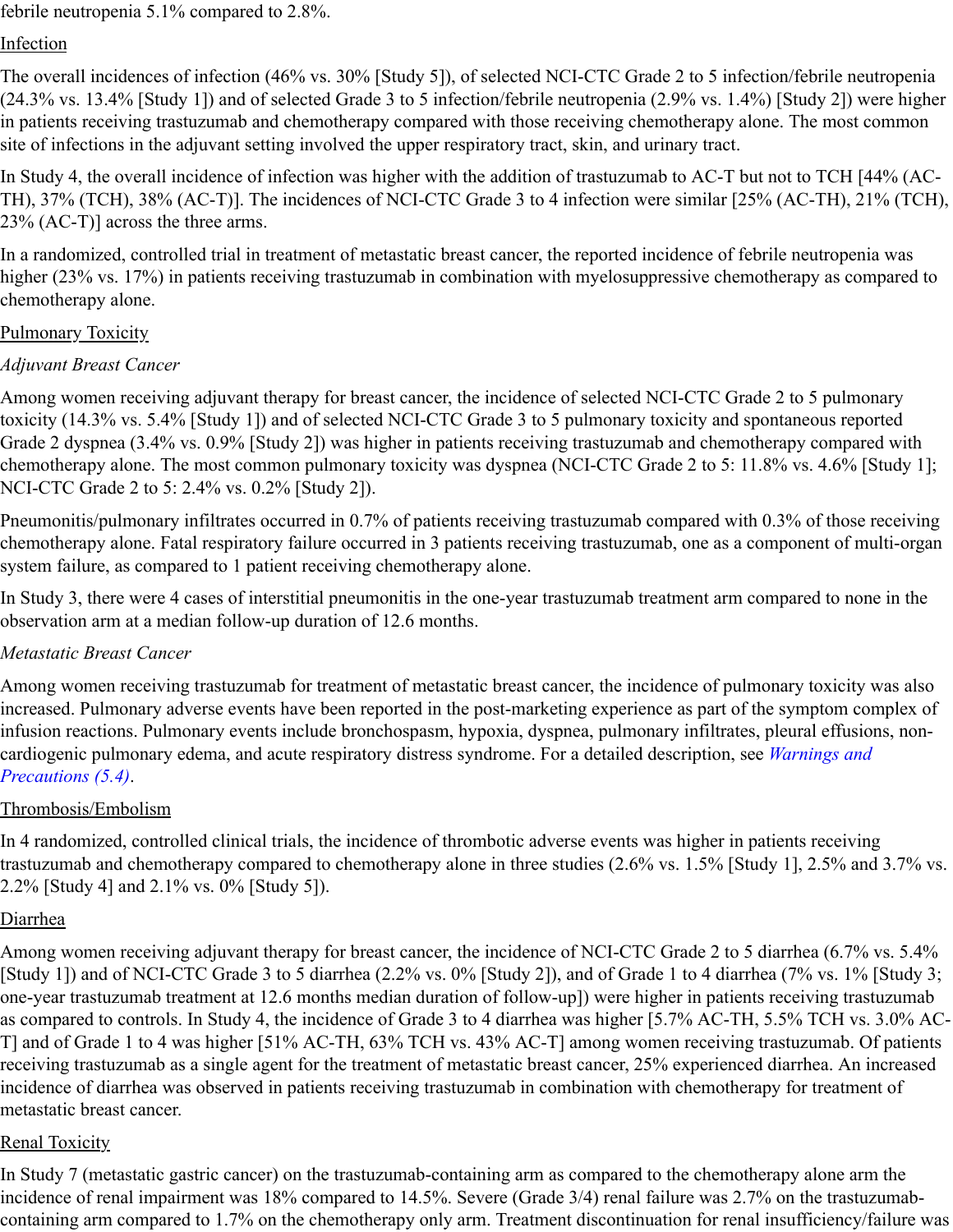2% on the trastuzumab-containing arm and 0.3% on the chemotherapy only arm.

In the post-marketing setting, rare cases of nephrotic syndrome with pathologic evidence of glomerulopathy have been reported. The time to onset ranged from 4 months to approximately 18 months from initiation of trastuzumab therapy. Pathologic findings included membranous glomerulonephritis, focal glomerulosclerosis, and fibrillary glomerulonephritis. Complications included volume overload and congestive heart failure.

### **6.2 Immunogenicity**

As with all therapeutic proteins, there is potential for immunogenicity. The detection of antibody formation is highly dependent on the sensitivity and specificity of the assay. Additionally, the observed incidence of antibody (including neutralizing antibody) positivity in an assay may be influenced by several factors, including assay methodology, sample handling, timing of sample collection, concomitant medications, and underlying disease. For these reasons, comparison of the incidence of antibodies in the studies described below with the incidence of antibodies in other studies or to other trastuzumab products may be misleading.

Among 903 women with metastatic breast cancer, human anti-human antibody (HAHA) to trastuzumab was detected in one patient using an enzyme-linked immunosorbent assay (ELISA). This patient did not experience an allergic reaction. Samples for assessment of HAHA were not collected in studies of adjuvant breast cancer.

# **6.3 Post-Marketing Experience**

The following adverse reactions have been identified during post-approval use of trastuzumab. Because these reactions are reported voluntarily from a population of uncertain size, it is not always possible to reliably estimate their frequency or establish a causal relationship to drug exposure.

- Infusion reaction *[see Warnings and Precautions (5.2)]*
- Oligohydramnios or oligohydramnios sequence, including pulmonary hypoplasia, skeletal abnormalities, and neonatal death *[see Warnings and Precautions (5.3)]*
- Glomerulopathy *[see Adverse Reactions (6.1)]*
- Immune thrombocytopenia
- Tumor lysis syndrome (TLS): Cases of possible TLS have been reported in patients treated with trastuzumab products. Patients with significant tumor burden (e.g. bulky metastases) may be at a higher risk. Patients could present with hyperuricemia, hyperphosphatemia, and acute renal failure which may represent possible TLS. Providers should consider additional monitoring and/or treatment as clinically indicated.

# **7 DRUG INTERACTIONS**

Patients who receive anthracycline after stopping trastuzumab products may be at increased risk of cardiac dysfunction because of trastuzumab's long washout period based on population PK analysis *[see Clinical Pharmacology (12.3)]*. If possible, physicians should avoid anthracycline-based therapy for up to 7 months after stopping trastuzumab products. If anthracyclines are used, the patient's cardiac function should be monitored carefully.

# **8 USE IN SPECIFIC POPULATIONS**

# **8.1 Pregnancy**

# Risk Summary

Trastuzumab products can cause fetal harm when administered to a pregnant woman. In post-marketing reports, use of trastuzumab during pregnancy resulted in cases of oligohydramnios and of oligohydramnios sequence, manifesting as pulmonary hypoplasia, skeletal abnormalities, and neonatal death *(see Data).* Apprise the patient of the potential risks to a fetus. There are clinical considerations if a trastuzumab product is used in a pregnant woman or if a patient becomes pregnant within 7 months following the last dose of a trastuzumab product *(see Clinical Considerations).*

The estimated background risk of major birth defects and miscarriage for the indicated population is unknown. In the U.S. general population, the estimated background risk of major birth defects and miscarriage in clinically recognized pregnancies is  $2\%$  to  $4\%$  and  $15\%$  to  $20\%$ , respectively.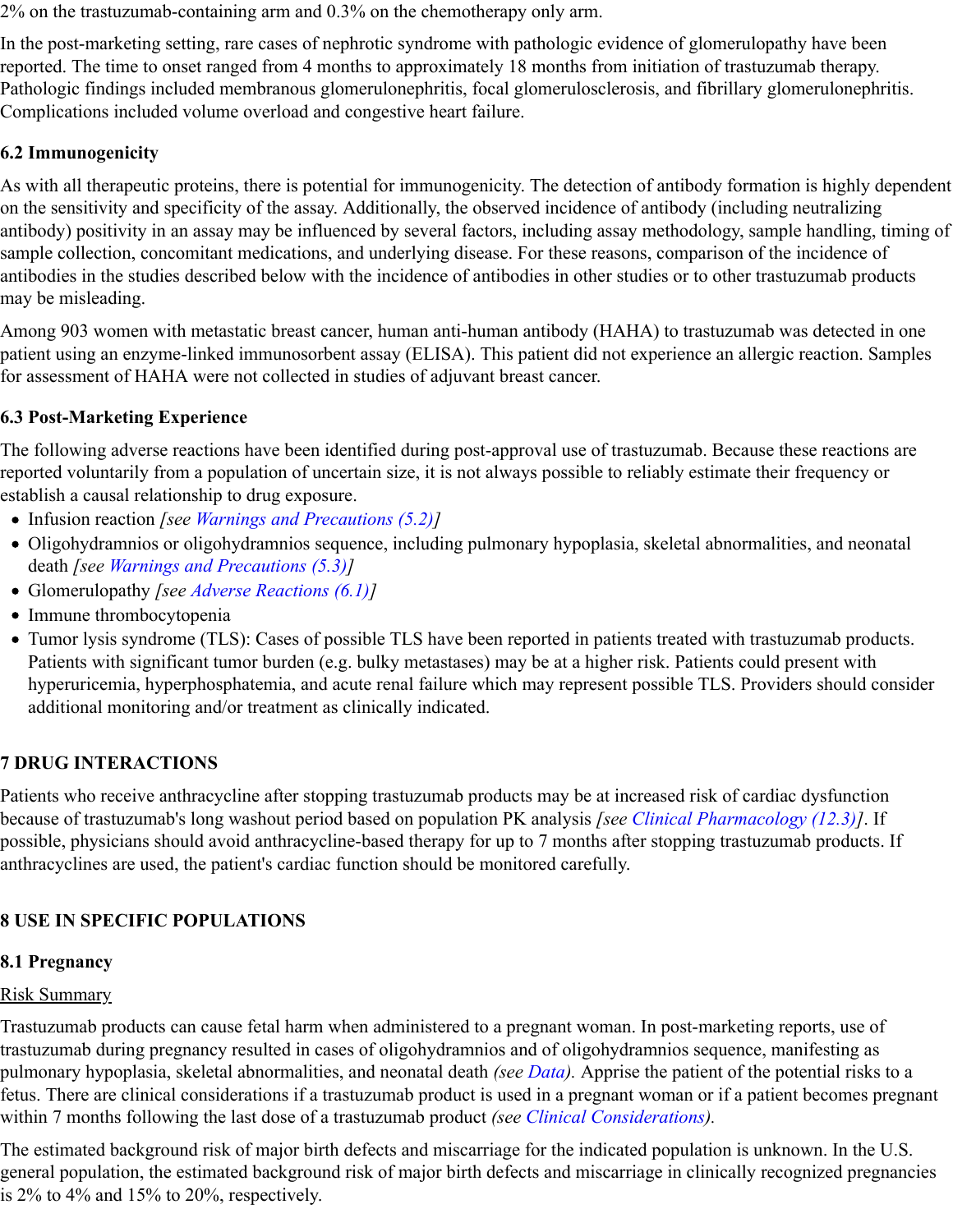#### Clinical Considerations

## *Fetal/Neonatal Adverse Reactions*

Monitor women who received TRAZIMERA during pregnancy or within 7 months prior to conception for oligohydramnios. If oligohydramnios occurs, perform fetal testing that is appropriate for gestational age and consistent with community standards of care.

## Data

## *Human Data*

In post-marketing reports, use of trastuzumab during pregnancy resulted in cases of oligohydramnios and of oligohydramnios sequence, manifesting in the fetus as pulmonary hypoplasia, skeletal abnormalities and neonatal death. These case reports described oligohydramnios in pregnant women who received trastuzumab either alone or in combination with chemotherapy. In some case reports, amniotic fluid index increased after trastuzumab was stopped. In one case, trastuzumab therapy resumed after amniotic index improved, and oligohydramnios recurred.

# *Animal Data*

In studies where trastuzumab was administered to pregnant cynomolgus monkeys during the period of organogenesis at doses up to 25 mg/kg given twice weekly (up to 25 times the recommended weekly human dose of 2 mg/kg), trastuzumab crossed the placental barrier during the early (Gestation Days 20 to 50) and late (Gestation Days 120 to 150) phases of gestation. The resulting concentrations of trastuzumab in fetal serum and amniotic fluid were approximately 33% and 25%, respectively, of those present in the maternal serum but were not associated with adverse developmental effects.

## **8.2 Lactation**

## Risk Summary

There is no information regarding the presence of trastuzumab products in human milk, the effects on the breastfed infant, or the effects on milk production. Published data suggest human IgG is present in human milk but does not enter the neonatal and infant circulation in substantial amounts. Trastuzumab was present in the milk of lactating cynomolgus monkeys but not associated with neonatal toxicity *(see Data).* Consider the developmental and health benefits of breastfeeding along with the mother's clinical need for TRAZIMERA treatment and any potential adverse effects on the breastfed child from TRAZIMERA or from the underlying maternal condition. This consideration should also take into account the trastuzumab product wash out period of 7 months *[see Clinical Pharmacology (12.3)].*

### Data

In lactating cynomolgus monkeys, trastuzumab was present in breast milk at about 0.3% of maternal serum concentrations after pre-(beginning Gestation Day 120) and post-partum (through Post-partum Day 28) doses of 25 mg/kg administered twice weekly (25 times the recommended weekly human dose of 2 mg/kg of trastuzumab products). Infant monkeys with detectable serum levels of trastuzumab did not exhibit any adverse effects on growth or development from birth to 1 month of age.

# **8.3 Females and Males of Reproductive Potential**

### Pregnancy Testing

Verify the pregnancy status of females of reproductive potential prior to the initiation of TRAZIMERA.

### Contraception

# *Females*

Trastuzumab products can cause embryo-fetal harm when administered during pregnancy. Advise females of reproductive potential to use effective contraception during treatment with TRAZIMERA and for 7 months following the last dose of TRAZIMERA *[see Use in Specific Populations (8.1) and Clinical Pharmacology (12.3)].*

# **8.4 Pediatric Use**

The safety and effectiveness of trastuzumab products in pediatric patients have not been established.

# **8.5 Geriatric Use**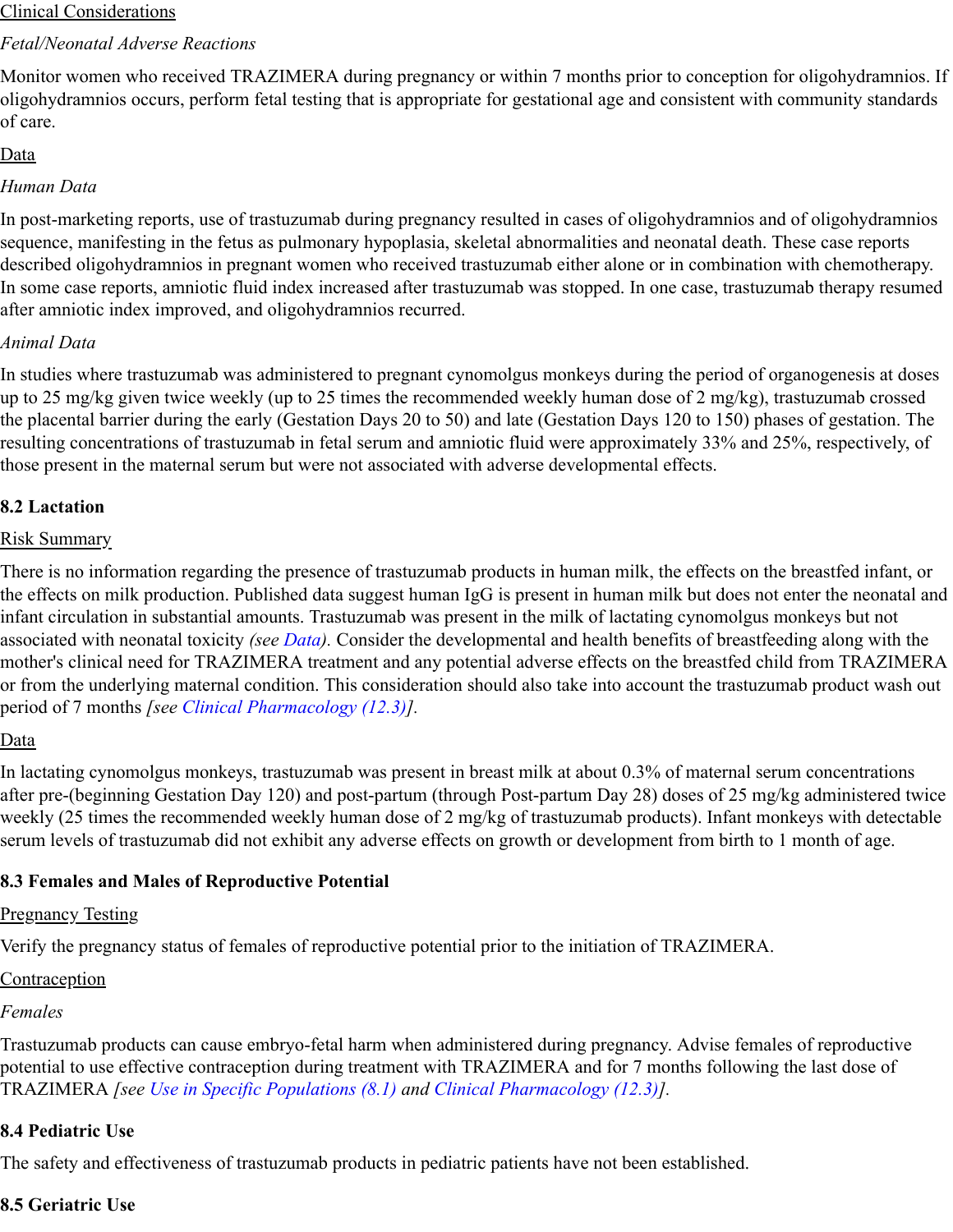Trastuzumab has been administered to 386 patients who were 65 years of age or over (253 in the adjuvant treatment and 133 in metastatic breast cancer treatment settings). The risk of cardiac dysfunction was increased in geriatric patients as compared to younger patients in both those receiving treatment for metastatic disease in Studies 5 and 6, or adjuvant therapy in Studies 1 and 2. Limitations in data collection and differences in study design of the 4 studies of trastuzumab in adjuvant treatment of breast cancer preclude a determination of whether the toxicity profile of trastuzumab in older patients is different from younger patients. The reported clinical experience is not adequate to determine whether the efficacy improvements (ORR, TTP, OS, DFS) of trastuzumab treatment in older patients is different from that observed in patients <65 years of age for metastatic disease and adjuvant treatment.

In Study 7 (metastatic gastric cancer), of the 294 patients treated with trastuzumab, 108 (37%) were 65 years of age or older, while 13 (4.4%) were 75 and over. No overall differences in safety or effectiveness were observed.

# **10 OVERDOSAGE**

There is no experience with overdosage in human clinical trials. Single doses higher than 8 mg/kg have not been tested.

# **11 DESCRIPTION**

Trastuzumab-qyyp is a humanized IgG1 kappa monoclonal antibody that selectively binds with high affinity to the extracellular domain of the human epidermal growth factor receptor 2 protein, HER2. Trastuzumab-qyyp is produced by recombinant DNA technology in a mammalian cell (Chinese Hamster Ovary) culture.

TRAZIMERA (trastuzumab-qyyp) for injection is a sterile, white, preservative-free lyophilized powder with a cake-like appearance, for intravenous administration.

Each multiple-dose vial of TRAZIMERA delivers 420 mg trastuzumab-qyyp, 7.9 mg L-histidine, 9.5 mg L-histidine HCl monohydrate, 1.7 mg polysorbate 20, and 386 mg sucrose. Reconstitution with 20 mL of the appropriate diluent (BWFI or SWFI) yields a solution containing 21 mg/mL trastuzumab-qyyp that delivers 20 mL (420 mg trastuzumab-qyyp), at a pH of approximately 6. If TRAZIMERA is reconstituted with SWFI without preservative, the reconstituted solution is considered single-dose.

# **12 CLINICAL PHARMACOLOGY**

# **12.1 Mechanism of Action**

The HER2 (or c-erbB2) proto-oncogene encodes a transmembrane receptor protein of 185 kDa, which is structurally related to the epidermal growth factor receptor. Trastuzumab products have been shown, in both *in vitro* assays and in animals, to inhibit the proliferation of human tumor cells that overexpress HER2.

Trastuzumab products are mediators of antibody-dependent cellular cytotoxicity (ADCC). *In vitro*, trastuzumab productmediated ADCC has been shown to be preferentially exerted on HER2 overexpressing cancer cells compared with cancer cells that do not overexpress HER2.

### **12.2 Pharmacodynamics**

### Cardiac Electrophysiology

The effects of trastuzumab on electrocardiographic (ECG) endpoints, including QTc interval duration, were evaluated in patients with HER2 positive solid tumors. Trastuzumab had no clinically relevant effect on the QTc interval duration and there was no apparent relationship between serum trastuzumab concentrations and change in QTcF interval duration in patients with HER2 positive solid tumors.

### **12.3 Pharmacokinetics**

The pharmacokinetics of trastuzumab were evaluated in a pooled population pharmacokinetic (PK) model analysis of 1,582 subjects with primarily breast cancer and metastatic gastric cancer (MGC) receiving intravenous trastuzumab. Total trastuzumab clearance increases with decreasing concentrations due to parallel linear and non-linear elimination pathways.

Although the average trastuzumab exposure was higher following the first cycle in breast cancer patients receiving the three-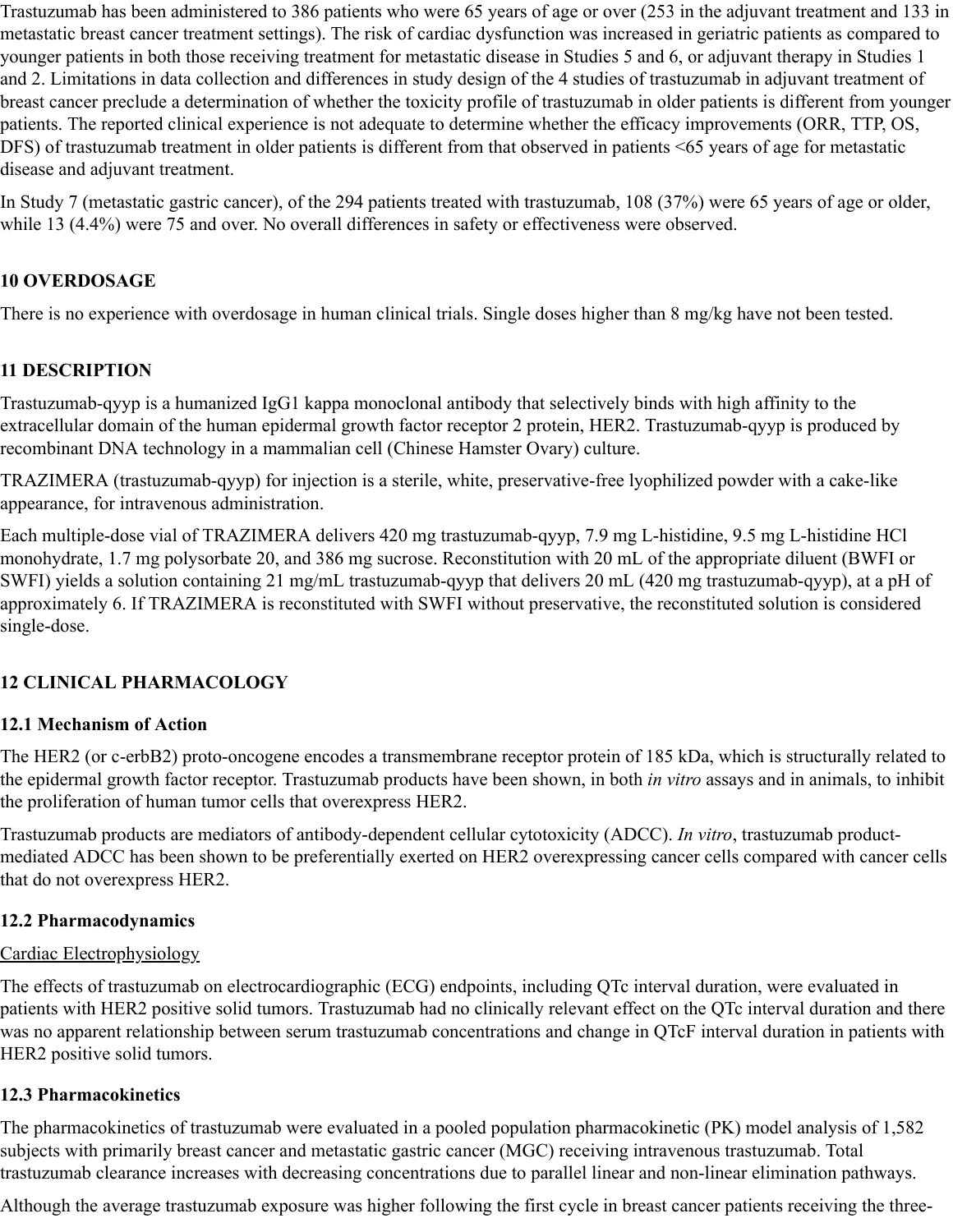weekly schedule compared to the weekly schedule of trastuzumab, the average steady-state exposure was essentially the same at both dosages. The average trastuzumab exposure following the first cycle and at steady state as well as the time to steady state was higher in breast cancer patients compared to MGC patients at the same dosage; however, the reason for this exposure difference is unknown. Additional predicted trastuzumab exposure and PK parameters following the first trastuzumab cycle and at steady state exposure are described in Tables 7 and 8, respectively.

Population PK based simulations indicate that following discontinuation of trastuzumab, concentrations in at least 95% of breast cancer patients and MGC patients will decrease to approximately 3% of the population predicted steady-state trough serum concentration (approximately 97% washout) by 7 months *[see Warnings and Precautions (5.1)* and *Use in Specific Populations (8.1, 8.3)]*.

| <b>Schedule</b>                      | Primary<br>tumor type | N    | $C_{\min}$<br>$(\mu g/mL)$        | $C_{max}$<br>$(\mu g/mL)$       | $AUC_{0-21}$ days<br>$(\mu g.day/mL)$ |
|--------------------------------------|-----------------------|------|-----------------------------------|---------------------------------|---------------------------------------|
| $8 \text{ mg/kg} + 6$<br>$mg/kg$ q3w | Breast cancer         | 1195 | 29.4<br>$(5.8 \text{ to } 59.5)$  | 178<br>$(117 \text{ to } 291)$  | 1373<br>$(736 \text{ to } 2245)$      |
|                                      | <b>MGC</b>            | 274  | 23.1<br>$(6.1 \text{ to } 50.3)$  | 132<br>$(84.2 \text{ to } 225)$ | 1109<br>$(588 \text{ to } 1938)$      |
| $4 \text{ mg/kg} + 2$<br>$mg/kg$ qw  | Breast cancer         | 1195 | 37.7<br>$(12.3 \text{ to } 70.9)$ | 88.3<br>$(58 \text{ to } 144)$  | 1066<br>$(586 \text{ to } 1754)$      |

Table 7 Population Predicted Cycle 1 PK Exposures (Median with 5<sup>th</sup> to 95<sup>th</sup> Percentiles) **in Breast Cancer and MGC Patients**

Table 8 Population Predicted Steady State PK Exposures (Median with 5<sup>th</sup> to 95<sup>th</sup> **Percentiles) in Breast Cancer and MGC Patients**

| Schedule tumor                                 | Primary<br>type         | N    | $\star$<br>$C_{\text{min,ss}}$<br>$(\mu g/mL)$ | $C_{\text{max,ss}}$ †<br>$(\mu g/mL)$ | $AUC_{ss, 0-21}$<br>days<br>$(\mu g.day/mL)$ | Time to<br>steady-<br>state<br>(week) | <b>Total CL</b><br>range at<br>steady-state<br>(L/day) |
|------------------------------------------------|-------------------------|------|------------------------------------------------|---------------------------------------|----------------------------------------------|---------------------------------------|--------------------------------------------------------|
| $8$ mg/kg +                                    | <b>Breast</b><br>cancer | 1195 | 47.4<br>$(5 \text{ to } 115)$                  | 179<br>$(107 \text{ to } 309)$        | 1794<br>$(673)$ to<br>3618)                  | 12                                    | $0.173$ to $0.283$                                     |
| $6 \frac{\text{mg}}{\text{kg}}$<br>q3w         | <b>MGC</b>              | 274  | 32.9<br>$(6.1 \text{ to } 88.9)$               | 131<br>$(72.5)$ to<br>251)            | 1338<br>$(557)$ to<br>2875)                  | 9                                     | 0.189 to 0.337                                         |
| $4 \text{ mg/kg} +$<br>$2 \text{ mg/kg}$<br>qw | <b>Breast</b><br>cancer | 1195 | 66.1<br>$(14.9 \text{ to }$<br>142)            | 109<br>(51.0)<br>209)                 | 1765<br>$(647)$ to<br>3578)                  | 12                                    | $0.201$ to $0.244$                                     |

\* Steady-state trough serum concentration of trastuzumab

† Maximum steady-state serum concentration of trastuzumab

# Specific Populations

Based on a population pharmacokinetic analysis, no clinically significant differences were observed in the pharmacokinetics of trastuzumab based on age (<65 (n = 1294); >65 (n = 288)), race (Asian (n = 264); non-Asian (n = 1324)) and renal impairment (mild (creatinine clearance [CLcr] 60 to 90 mL/min) ( $n = 636$ ) or moderate (CLcr 30 to 60 mL/min) ( $n = 133$ )). The pharmacokinetics of trastuzumab products in patients with severe renal impairment, end-stage renal disease with or without hemodialysis, or hepatic impairment are unknown.

# Drug Interaction Studies

There have been no formal drug interaction studies performed with trastuzumab products in humans. Clinically significant interactions between trastuzumab and concomitant medications used in clinical trials have not been observed.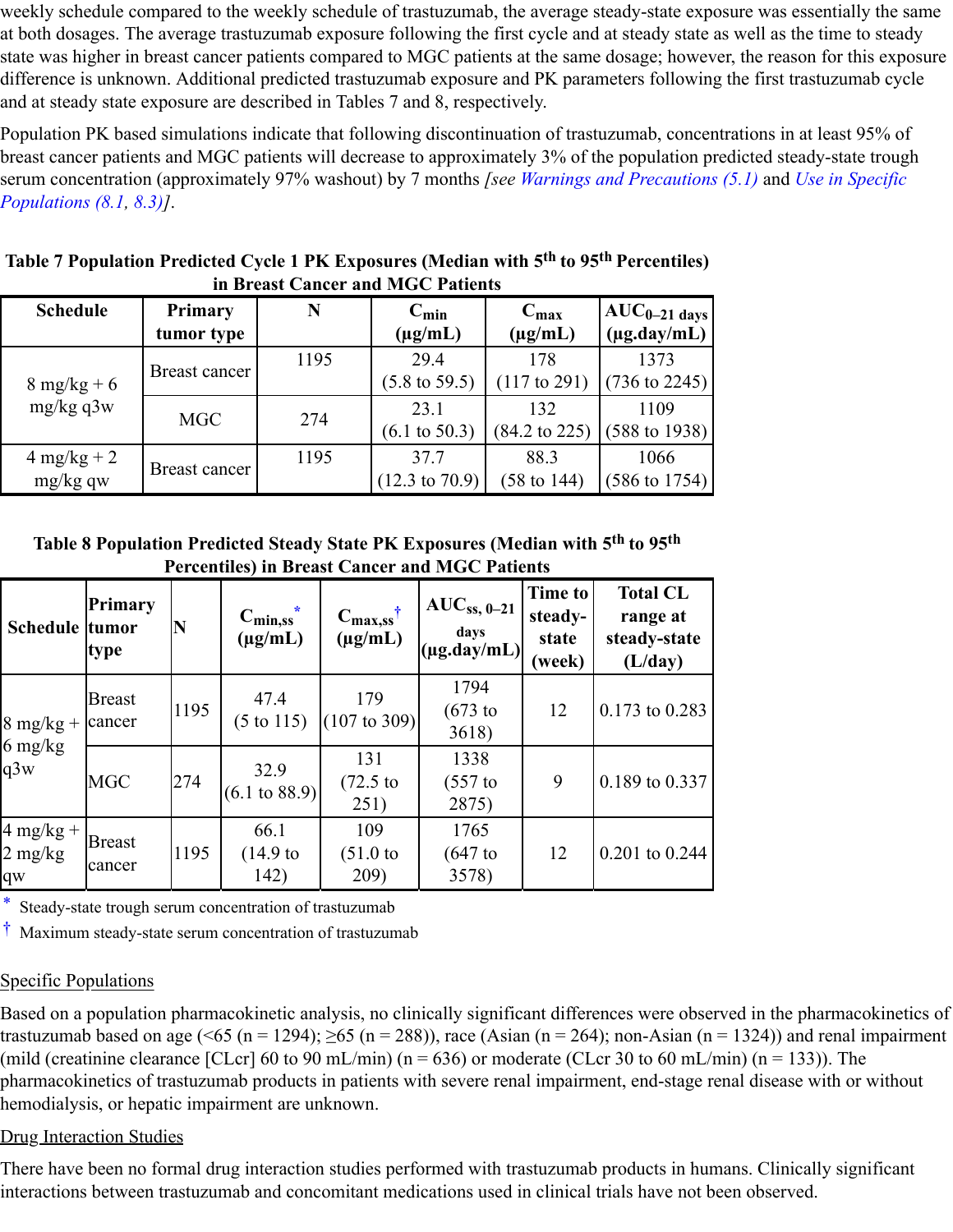#### *Paclitaxel and Doxorubicin*

Concentrations of paclitaxel and doxorubicin and their major metabolites (i.e., 6-α hydroxyl-paclitaxel [POH], and doxorubicinol [DOL], respectively) were not altered in the presence of trastuzumab when used as combination therapy in clinical trials. Trastuzumab concentrations were not altered as part of this combination therapy.

### *Docetaxel and Carboplatin*

When trastuzumab was administered in combination with docetaxel or carboplatin, neither the plasma concentrations of docetaxel or carboplatin nor the plasma concentrations of trastuzumab were altered.

## *Cisplatin and Capecitabine*

In a drug interaction substudy conducted in patients in Study 7, the pharmacokinetics of cisplatin, capecitabine and their metabolites were not altered when administered in combination with trastuzumab.

# **13 NONCLINICAL TOXICOLOGY**

## **13.1 Carcinogenesis, Mutagenesis, Impairment of Fertility**

Trastuzumab products have not been tested for carcinogenic potential.

No evidence of mutagenic activity was observed when trastuzumab was tested in the standard Ames bacterial and human peripheral blood lymphocyte mutagenicity assays at concentrations of up to 5000 mcg/mL. In an *in vivo* micronucleus assay, no evidence of chromosomal damage to mouse bone marrow cells was observed following bolus intravenous doses of up to 118 mg/kg of trastuzumab.

A fertility study was conducted in female cynomolgus monkeys at doses up to 25 times the weekly recommended human dose of 2 mg/kg of trastuzumab and has revealed no evidence of impaired fertility, as measured by menstrual cycle duration and female sex hormone levels.

# **14 CLINICAL STUDIES**

### **14.1 Adjuvant Breast Cancer**

The safety and efficacy of trastuzumab in women receiving adjuvant chemotherapy for HER2 overexpressing breast cancer were evaluated in an integrated analysis of two randomized, open-label, clinical trials (Studies 1 and 2) with a total of 4063 women at the protocol-specified final overall survival analysis, a third randomized, open-label, clinical trial (Study 3) with a total of 3386 women at definitive Disease-Free Survival analysis for one-year trastuzumab treatment versus observation, and a fourth randomized, open-label clinical trial with a total of 3222 patients (Study 4).

### Studies 1 and 2

In Studies 1 and 2, breast tumor specimens were required to show HER2 overexpression (3+ by IHC) or gene amplification (by FISH). HER2 testing was verified by a central laboratory prior to randomization (Study 2) or was required to be performed at a reference laboratory (Study 1). Patients with a history of active cardiac disease based on symptoms, abnormal electrocardiographic, radiologic, or left ventricular ejection fraction findings or uncontrolled hypertension (diastolic > 100 mm Hg or systolic  $> 200$  mm Hg) were not eligible.

Patients were randomized (1:1) to receive doxorubicin and cyclophosphamide followed by paclitaxel (AC→paclitaxel) alone or paclitaxel plus trastuzumab (AC→paclitaxel + trastuzumab). In both trials, patients received four 21-day cycles of doxorubicin 60 mg/m<sup>2</sup> and cyclophosphamide 600 mg/m<sup>2</sup>. Paclitaxel was administered either weekly (80 mg/m<sup>2</sup>) or every 3 weeks (175 mg/m<sup>2</sup>) for a total of 12 weeks in Study 1; paclitaxel was administered only by the weekly schedule in Study 2. Trastuzumab was administered at 4 mg/kg on the day of initiation of paclitaxel and then at a dose of 2 mg/kg weekly for a total of 52 weeks. Trastuzumab treatment was permanently discontinued in patients who developed congestive heart failure, or persistent/recurrent LVEF decline *[see Dosage and Administration (2.3)]*. Radiation therapy, if administered, was initiated after the completion of chemotherapy. Patients with ER+ and/or PR+ tumors received hormonal therapy. The primary endpoint of the combined efficacy analysis was Disease-Free Survival (DFS), defined as the time from randomization to recurrence, occurrence of contralateral breast cancer, other second primary cancer, or death. The secondary endpoint was overall survival (OS).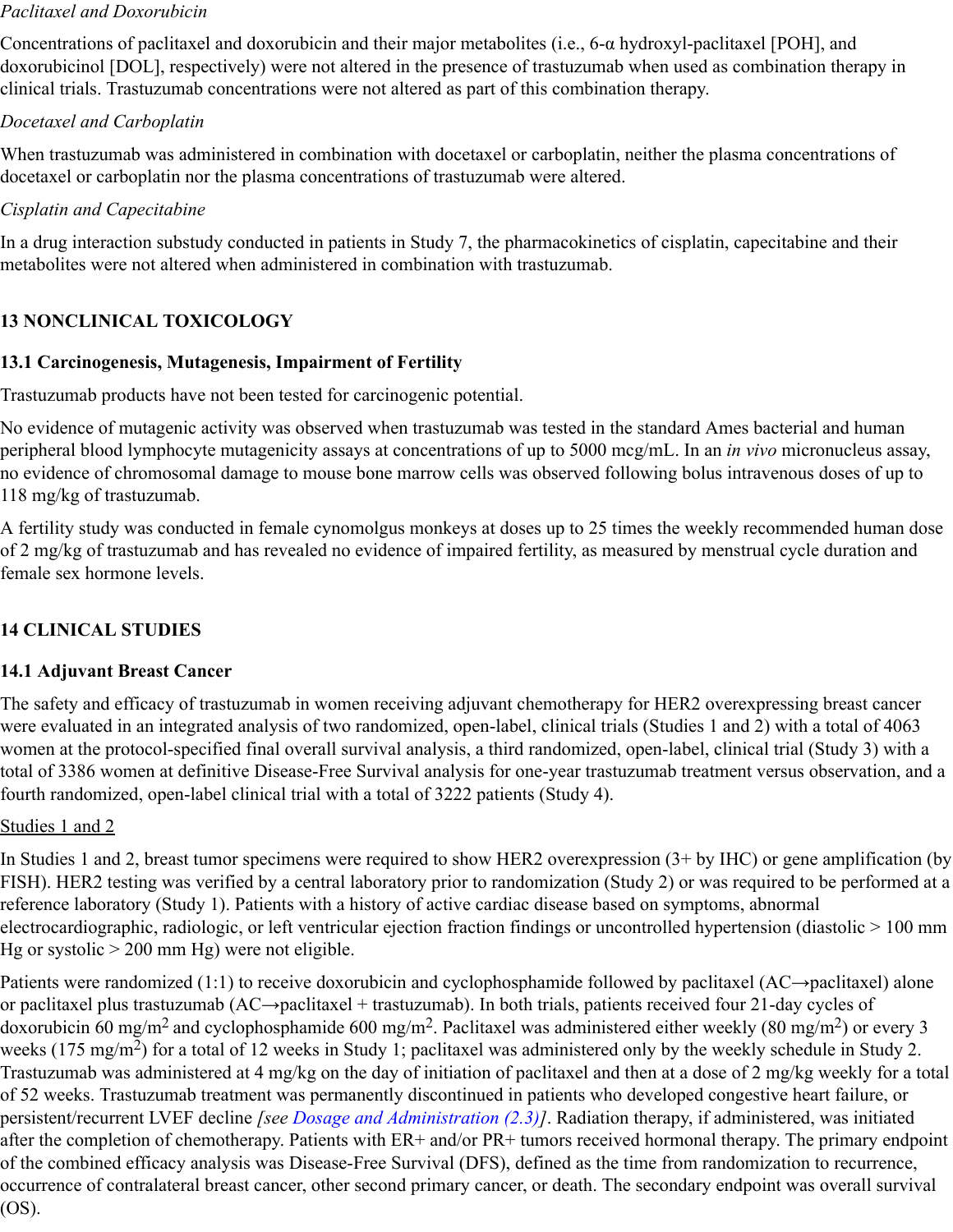A total of 3752 patients were included in the joint efficacy analysis of the primary endpoint of DFS following a median followup of 2.0 years in the AC $\rightarrow$ paclitaxel + trastuzumab arm. The pre-planned final OS analysis from the joint analysis included 4063 patients and was performed when 707 deaths had occurred after a median follow-up of 8.3 years in the AC→paclitaxel + trastuzumab arm. The data from both arms in Study 1 and two of the three study arms in Study 2 were pooled for efficacy analyses. The patients included in the primary DFS analysis had a median age of 49 years (range, 22 to 80 years;  $6\% > 65$ years), 84% were white, 7% black, 4% Hispanic, and 4% Asian/Pacific Islander. Disease characteristics included 90% infiltrating ductal histology, 38% T1, 91% nodal involvement, 27% intermediate and 66% high grade pathology, and 53% ER+ and/or PR+ tumors. Similar demographic and baseline characteristics were reported for the efficacy evaluable population, after 8.3 years of median follow-up in the  $AC \rightarrow$  paclitaxel + trastuzumab arm.

# <u>Study 3</u>

In Study 3, breast tumor specimens were required to show HER2 overexpression (3+ by IHC) or gene amplification (by FISH) as determined at a central laboratory. Patients with node-negative disease were required to have  $\geq$  T1c primary tumor. Patients with a history of congestive heart failure or LVEF < 55%, uncontrolled arrhythmias, angina requiring medication, clinically significant valvular heart disease, evidence of transmural infarction on ECG, poorly controlled hypertension (systolic > 180 mm Hg or diastolic  $> 100$  mm Hg) were not eligible.

Study 3 was designed to compare one and two years of three-weekly trastuzumab treatment versus observation in patients with HER2 positive EBC following surgery, established chemotherapy and radiotherapy (if applicable). Patients were randomized (1:1:1) upon completion of definitive surgery, and at least four cycles of chemotherapy to receive no additional treatment, or one year of trastuzumab treatment or two years of trastuzumab treatment. Patients undergoing a lumpectomy had also completed standard radiotherapy. Patients with ER+ and/or PgR+ disease received systemic adjuvant hormonal therapy at investigator discretion. Trastuzumab was administered with an initial dose of 8 mg/kg followed by subsequent doses of 6 mg/kg once every three weeks. The main outcome measure was Disease-Free Survival (DFS), defined as in Studies 1 and 2.

A protocol-specified interim efficacy analysis comparing one-year trastuzumab treatment to observation was performed at a median follow-up duration of 12.6 months in the trastuzumab arm and formed the basis for the definitive DFS results from this study. Among the 3386 patients randomized to the observation  $(n = 1693)$  and trastuzumab one-year  $(n = 1693)$  treatment arms, the median age was 49 years (range 21 to 80), 83% were Caucasian, and 13% were Asian. Disease characteristics: 94% infiltrating ductal carcinoma, 50% ER+ and/or PgR+, 57% node positive, 32% node negative, and in 11% of patients, nodal status was not assessable due to prior neo-adjuvant chemotherapy. Ninety-six percent (1055/1098) of patients with nodenegative disease had high-risk features: among the 1098 patients with node-negative disease, 49% (543) were ER− and PgR−, and 47% (512) were ER and/or PgR + and had at least one of the following high-risk features: pathological tumor size greater than 2 cm, Grade 2 to 3, or age < 35 years. Prior to randomization, 94% of patients had received anthracycline-based chemotherapy regimens.

After the definitive DFS results comparing observation to one-year trastuzumab treatment were disclosed, a prospectively planned analysis that included comparison of one year versus two years of trastuzumab treatment at a median follow-up duration of 8 years was performed. Based on this analysis, extending trastuzumab treatment for a duration of two years did not show additional benefit over treatment for one year [Hazard Ratios of two-years trastuzumab versus one-year trastuzumab treatment in the intent to treat (ITT) population for Disease-Free Survival (DFS) =  $0.99$  (95% CI: 0.87, 1.13), p-value =  $0.90$ and Overall Survival  $(OS) = 0.98 (0.83, 1.15)$ ; p-value = 0.78].

# Study 4

In Study 4, breast tumor specimens were required to show HER2 gene amplification (FISH+ only) as determined at a central laboratory. Patients were required to have either node-positive disease, or node-negative disease with at least one of the following high-risk features: ER/PR-negative, tumor size > 2 cm, age < 35 years, or histologic and/or nuclear Grade 2 or 3. Patients with a history of CHF, myocardial infarction, Grade 3 or 4 cardiac arrhythmia, angina requiring medication, clinically significant valvular heart disease, poorly controlled hypertension (diastolic > 100 mm Hg), any T4 or N2 or known N3 or M1 breast cancer were not eligible.

Patients were randomized (1:1:1) to receive doxorubicin and cyclophosphamide followed by docetaxel (AC-T), doxorubicin and cyclophosphamide followed by docetaxel plus trastuzumab (AC-TH), or docetaxel and carboplatin plus trastuzumab (TCH). In both the AC-T and AC-TH arms, doxorubicin 60 mg/m<sup>2</sup> and cyclophosphamide 600 mg/m<sup>2</sup> were administered every 3 weeks for four cycles; docetaxel  $100 \text{ mg/m}^2$  was administered every 3 weeks for four cycles. In the TCH arm, docetaxel 75 mg/m<sup>2</sup> and carboplatin (at a target AUC of 6 mg/mL/min as a 30- to 60-minute infusion) were administered every 3 weeks for six cycles. Trastuzumab was administered weekly (initial dose of 4 mg/kg followed by weekly dose of 2 mg/kg) concurrently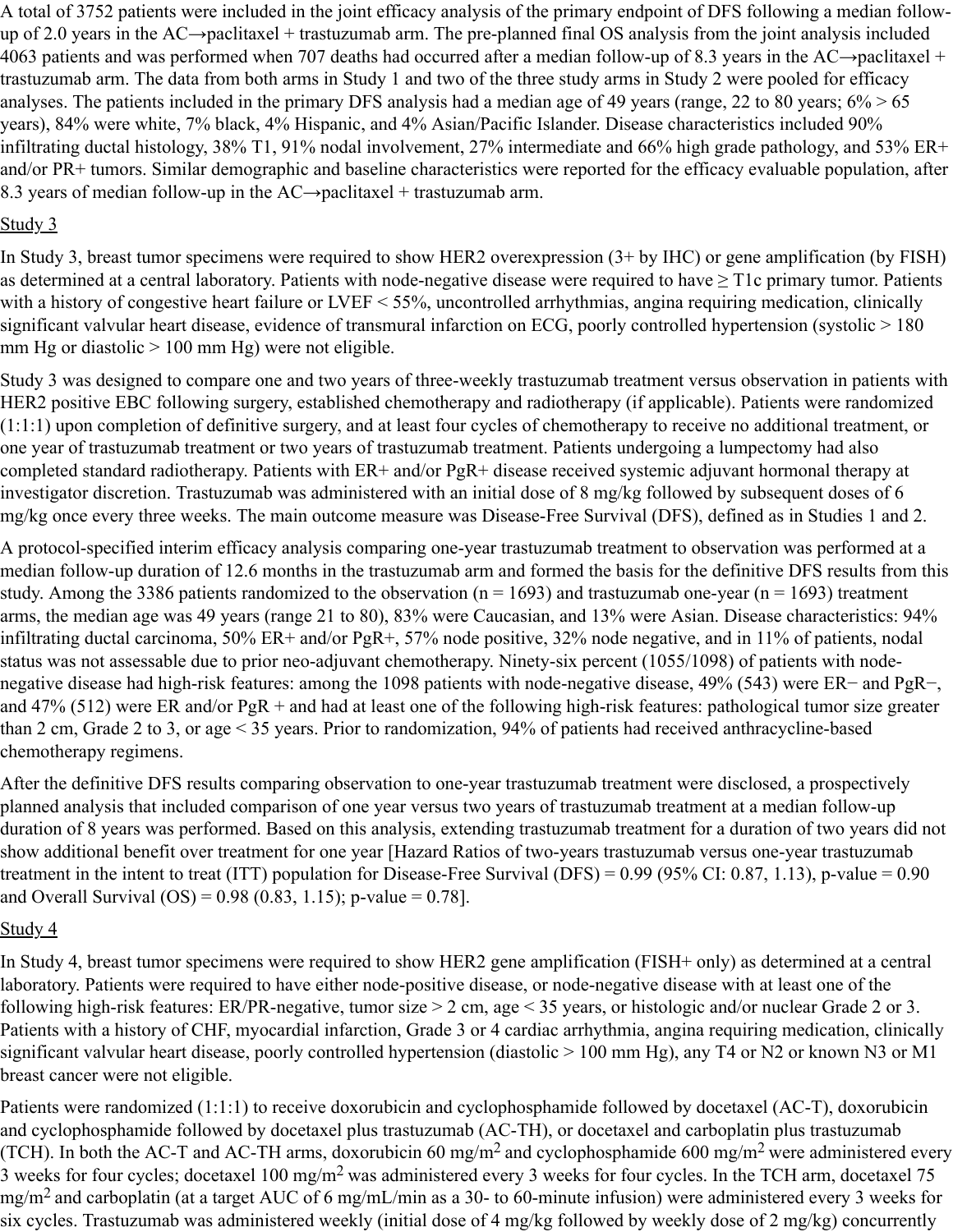with either T or TC, and then every 3 weeks (6 mg/kg) as monotherapy for a total of 52 weeks. Radiation therapy, if administered, was initiated after completion of chemotherapy. Patients with ER+ and/or PR+ tumors received hormonal therapy. Disease-Free Survival (DFS) was the main outcome measure.

Among the 3222 patients randomized, the median age was 49 (range 22 to 74 years;  $6\% \ge 65$  years). Disease characteristics included 54% ER+ and/or PR+ and 71% node positive. Prior to randomization, all patients underwent primary surgery for breast cancer.

The results for DFS for the integrated analysis of Studies 1 and 2, Study 3, and Study 4 and OS results for the integrated analysis of Studies 1 and 2, and Study 3 are presented in Table 9. For Studies 1 and 2, the duration of DFS following a median follow-up of 2.0 years in the AC→TH arm is presented in Figure 4, and the duration of OS after a median follow-up of 8.3 years in the AC→TH arm is presented in Figure 5. The duration of DFS for Study 4 is presented in Figure 6. Across all four studies, at the time of definitive DFS analysis, there were insufficient numbers of patients within each of the following subgroups to determine if the treatment effect was different from that of the overall patient population: patients with low tumor grade, patients within specific ethnic/racial subgroups (Black, Hispanic, Asian/Pacific Islander patients), and patients > 65 years of age. For Studies 1 and 2, the OS hazard ratio was 0.64 (95% CI: 0.55, 0.74). At 8.3 years of median follow-up [AC→TH], the survival rate was estimated to be 86.9% in the AC→TH arm and 79.4% in the AC→T arm. The final OS analysis results from Studies 1 and 2 indicate that OS benefit by age, hormone receptor status, number of positive lymph nodes, tumor size and grade, and surgery/radiation therapy was consistent with the treatment effect in the overall population. In patients  $\leq 50$  years of age (n = 2197), the OS hazard ratio was 0.65 (95% CI: 0.52, 0.81) and in patients > 50 years of age (n = 1866), the OS hazard ratio was 0.63 (95% CI: 0.51, 0.78). In the subgroup of patients with hormone receptor-positive disease (ER-positive and/or PR-positive) (n = 2223), the hazard ratio for OS was 0.63 (95% CI: 0.51, 0.78). In the subgroup of patients with hormone receptor-negative disease (ER-negative and PR-negative) (n = 1830), the hazard ratio for OS was 0.64 (95% CI: 0.52, 0.80). In the subgroup of patients with tumor size  $\leq 2$  cm (n = 1604), the hazard ratio for OS was 0.52 (95% CI: 0.39, 0.71). In the subgroup of patients with tumor size  $> 2$  cm (n = 2448), the hazard ratio for OS was 0.67 (95% CI: 0.56, 0.80).

|                                                                          |                   | v, anu stuuy                                                                                   |                              |                                                                   |
|--------------------------------------------------------------------------|-------------------|------------------------------------------------------------------------------------------------|------------------------------|-------------------------------------------------------------------|
|                                                                          | <b>DFS</b> events | <b>DFS Hazard</b><br>ratio<br>$(95\% \text{ CI})$<br>p-value                                   | <b>Deaths</b><br>(OS events) | <b>OS Hazard ratio</b><br>p-value                                 |
| Studies $1 + 2^*$                                                        |                   |                                                                                                |                              |                                                                   |
| $AC \rightarrow TH$<br>$(n = 1872)^{\dagger}$<br>$(n = 2031)^{\ddagger}$ | $133^{\dagger}$   | $0.48^{\dagger}$ .<br>(0.39, 0.59)<br>$p < 0.0001$ <sup>T</sup>                                | $289^{\ddagger}$             | $0.64^{\ddagger,\S}$<br>(0.55, 0.74)<br>$p < 0.0001$ <sup>1</sup> |
| $AC \rightarrow T$<br>$(n = 1880)^{\dagger}$<br>$(n = 2032)^{\ddagger}$  | $261^{\dagger}$   |                                                                                                | $418^{\ddagger}$             |                                                                   |
| Study $3^{\#}$                                                           |                   |                                                                                                |                              |                                                                   |
| $Chemo \rightarrow Trastuzumab$<br>$(n = 1693)$                          | 127               | 0.54<br>(0.44, 0.67)<br>$p < 0.0001^{\bar{P}}$                                                 | 31                           | 0.75<br>$p = NS^{\beta}$                                          |
| Chemo->Observation<br>$(n = 1693)$                                       | 219               |                                                                                                | 40                           |                                                                   |
| Study 4 <sup>à</sup>                                                     |                   |                                                                                                |                              |                                                                   |
| <b>TCH</b><br>$(n = 1075)$                                               | 134               | 0.67<br>$(0.54 - 0.84)$<br>$p=0.0006$ <sup>[<math>\ddot{\ }</math>,<math>\dot{e}</math>]</sup> | 56                           |                                                                   |
| $AC \rightarrow TH$<br>$(n = 1074)$                                      | 121               | 0.60<br>$(0.48 - 0.76)$<br>$p < 0.0001$ <sup>[[,<math>\dot{a}</math>]</sup>                    | 49                           |                                                                   |

**Table 9 Efficacy Results from Adjuvant Treatment of Breast Cancer (Studies 1 + 2, Study 3, and Study 4)**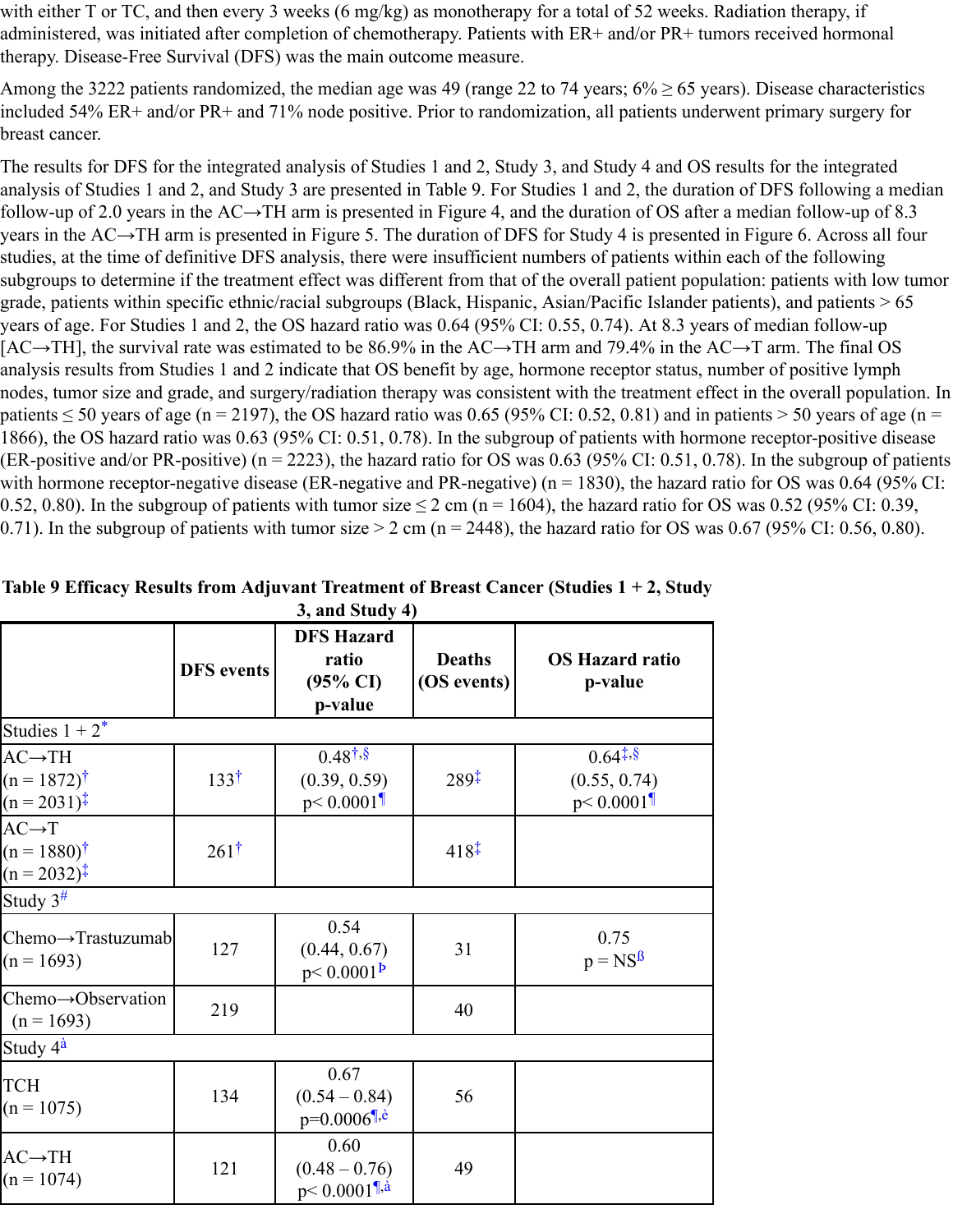|                                    | <b>DFS</b> events | <b>DFS Hazard</b><br>ratio<br>$(95\% \text{ CI})$<br>p-value | <b>Deaths</b><br>(OS events) | <b>OS Hazard ratio</b><br>p-value |
|------------------------------------|-------------------|--------------------------------------------------------------|------------------------------|-----------------------------------|
| $AC \rightarrow T$<br>$(n = 1073)$ | 180               |                                                              | 80                           |                                   |

 $CI =$ confidence interval.

- \* Studies 1 and 2 regimens: doxorubicin and cyclophosphamide followed by paclitaxel (AC→T) or paclitaxel plus trastuzumab (AC→TH).
- † Efficacy evaluable population, for the primary DFS analysis, following a median follow-up of 2.0 years in the AC→TH arm.
- ‡ Efficacy evaluable population, for the final OS analysis, following 707 deaths (8.3 years of median follow-up in the  $AC \rightarrow TH$  arm).
- § Hazard ratio estimated by Cox regression stratified by clinical trial, intended paclitaxel schedule, number of positive nodes, and hormone receptor status.
- ¶ stratified log-rank test.
- $#$  At definitive DFS analysis with median duration of follow-up of 12.6 months in the one-year trastuzumab treatment arm.
- Þ log-rank test.
- $\beta$  NS = non-significant.
- $\hat{a}$  Study 4 regimens: doxorubicin and cyclophosphamide followed by docetaxel (AC→T) or docetaxel plus trastuzumab (AC→TH); docetaxel and carboplatin plus trastuzumab (TCH).
- $\dot{e}$  A two-sided alpha level of 0.025 for each comparison.

#### **Figure 4**

Duration of Disease-Free Survival in Patients with Adjuvant Treatment of Breast Cancer (Studies 1 and 2)



**Figure 5** Duration of Overall Survival in Patients with Adjuvant Treatment of Breast Cancer (Studies 1 and 2)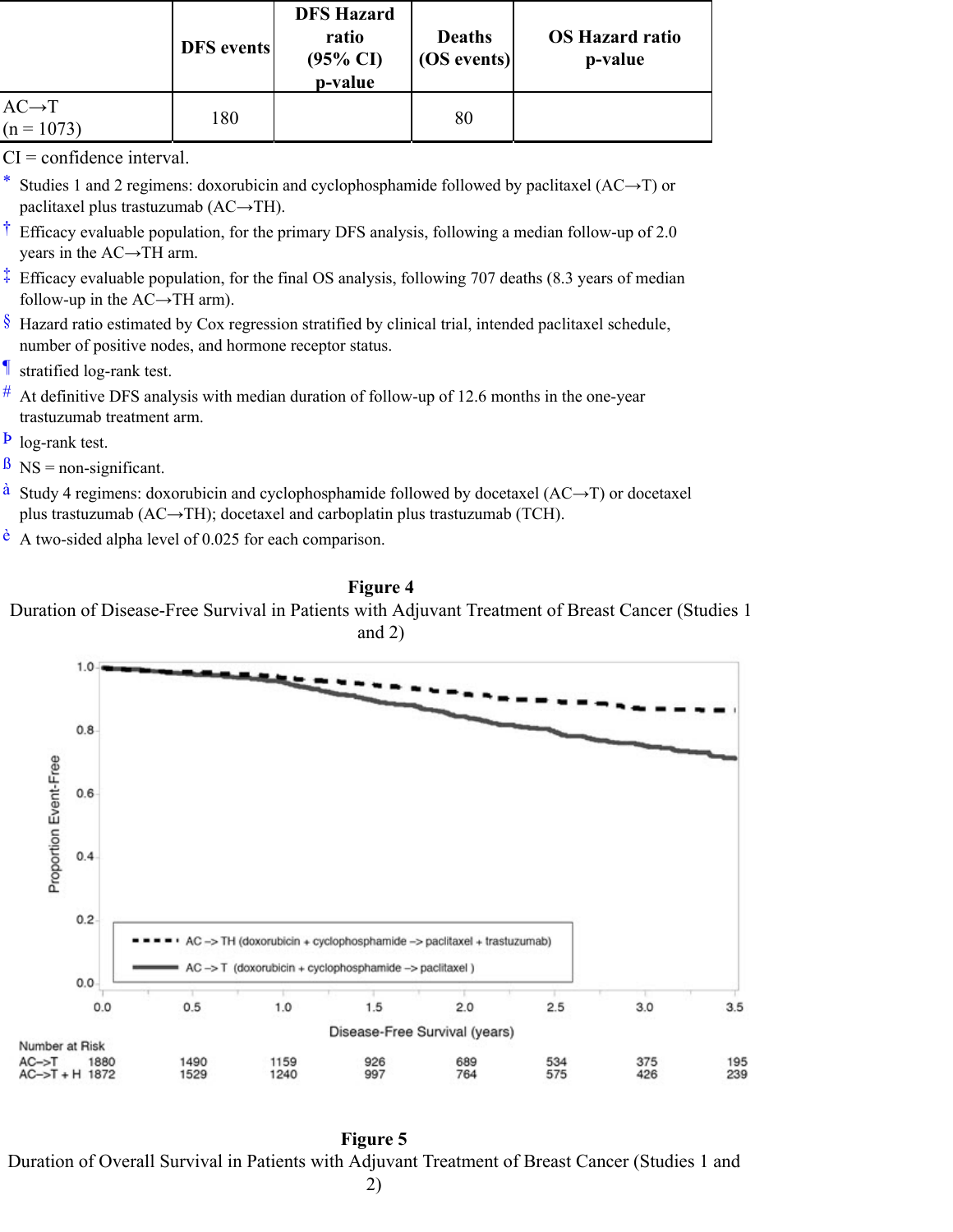

**Figure 6** Duration of Disease-Free Survival in Patients with Adjuvant Treatment of Breast Cancer (Study 4)



AC=doxorubicin and cyclophosphamide; T=docetaxel; TCH=docetaxel, platinum salt, and trastuzumab; TH=docetaxel and trastuzumab. Kaplan-Meier estimates are shown.

Exploratory analyses of DFS as a function of HER2 overexpression or gene amplification were conducted for patients in Studies 2 and 3, where central laboratory testing data were available. The results are shown in Table 10. The number of events in Study 2 was small with the exception of the IHC 3+/FISH+ subgroup, which constituted 81% of those with data. Definitive conclusions cannot be drawn regarding efficacy within other subgroups due to the small number of events. The number of events in Study 3 was adequate to demonstrate significant effects on DFS in the IHC 3+/FISH unknown and the FISH +/IHC unknown subgroups.

#### **Table 10 Treatment Outcomes in Studies 2 and 3 as a Function of HER2 Overexpression or Amplification**

| <br>$\overline{\phantom{0}}$ |  |
|------------------------------|--|
|                              |  |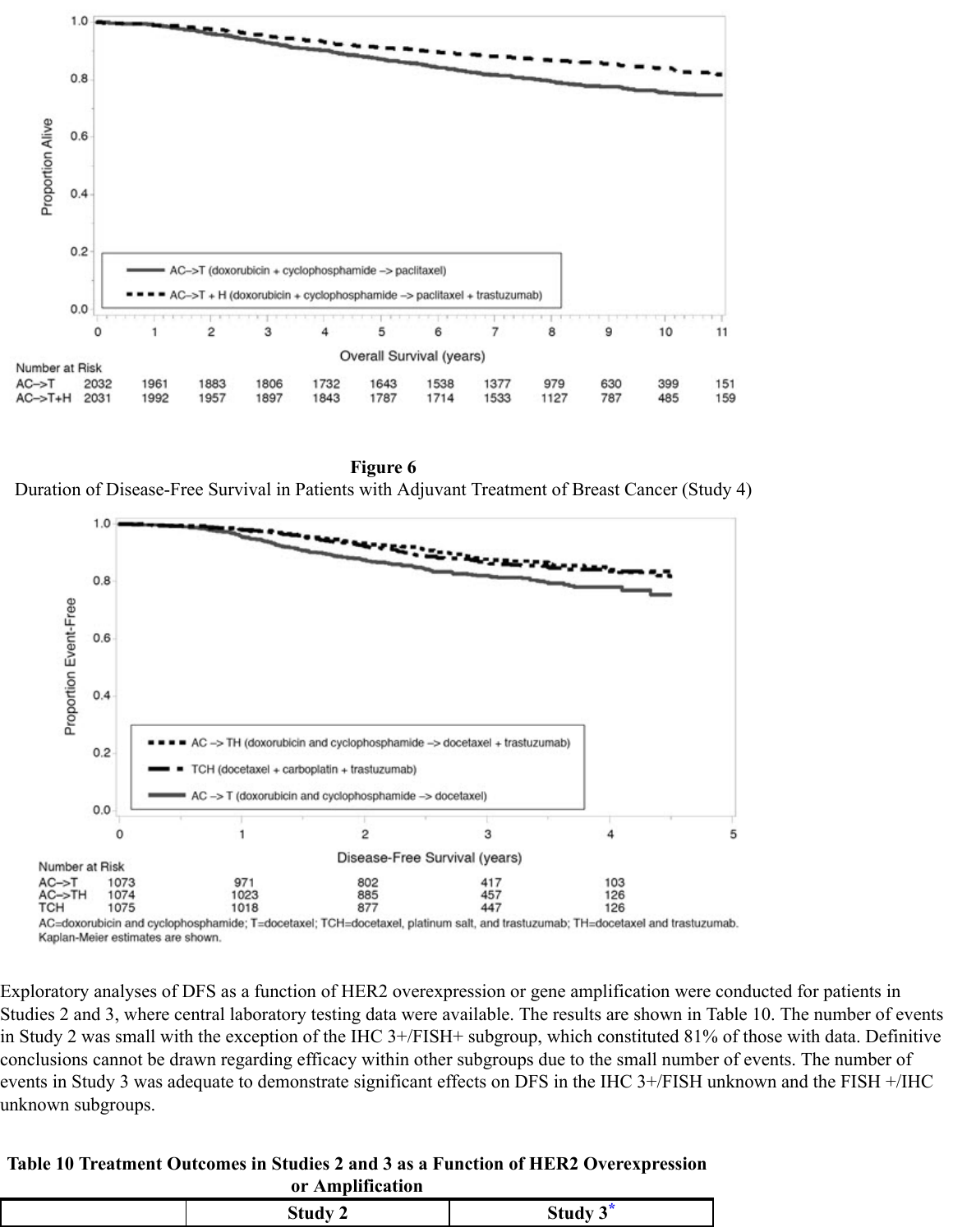| <b>HER2 Assay Result<sup>†</sup></b> | <b>Number of</b><br><b>Patients</b> | <b>Hazard Ratio</b><br><b>DFS</b><br>$(95\% \text{ CI})$ | Number of<br><b>Patients</b> | <b>Hazard Ratio</b><br><b>DFS</b><br>$(95\% \text{ CI})$ |
|--------------------------------------|-------------------------------------|----------------------------------------------------------|------------------------------|----------------------------------------------------------|
| $H C$ 3+                             |                                     |                                                          |                              |                                                          |
| $FISH (+)$                           | 1170                                | 0.42<br>(0.27, 0.64)                                     | 91                           | 0.56<br>(0.13, 2.50)                                     |
| $FISH(-)$                            | 51                                  | 0.71<br>(0.04, 11.79)                                    | 8                            |                                                          |
| FISH Unknown                         | 51                                  | 0.69<br>(0.09, 5.14)                                     | 2258                         | 0.53<br>(0.41, 0.69)                                     |
| $HIC < 3+ / FISH (+)$                | 174                                 | 1.01<br>(0.18, 5.65)                                     | $299*$                       | 0.53<br>(0.20, 1.42)                                     |
| IHC unknown / FISH<br>$(+)$          |                                     |                                                          | 724                          | 0.59<br>(0.38, 0.93)                                     |

\* Median follow-up duration of 12.6 months in the one-year trastuzumab treatment arm.

<sup>†</sup> IHC by HercepTest, FISH by PathVysion (HER2/CEP17 ratio  $\geq$  2.0) as performed at a central laboratory.

‡ All cases in this category in Study 3 were IHC 2+.

#### **14.2 Metastatic Breast Cancer**

The safety and efficacy of trastuzumab in treatment of women with metastatic breast cancer were studied in a randomized, controlled clinical trial in combination with chemotherapy (Study 5,  $n = 469$  patients) and an open-label single agent clinical trial (Study 6, n = 222 patients). Both trials studied patients with metastatic breast cancer whose tumors overexpress the HER2 protein. Patients were eligible if they had 2 or 3 levels of overexpression (based on a 0 to 3 scale) by immunohistochemical assessment of tumor tissue performed by a central testing lab.

### Previously Untreated Metastatic Breast Cancer (Study 5)

Study 5 was a multicenter, randomized, open-label clinical trial conducted in 469 women with metastatic breast cancer who had not been previously treated with chemotherapy for metastatic disease. Tumor specimens were tested by IHC (Clinical Trial Assay, CTA) and scored as 0, 1+, 2+, or 3+, with 3+ indicating the strongest positivity. Only patients with 2+ or 3+ positive tumors were eligible (about 33% of those screened). Patients were randomized to receive chemotherapy alone or in combination with trastuzumab given intravenously as a 4 mg/kg loading dose followed by weekly doses of trastuzumab at 2 mg/kg. For those who had received prior anthracycline therapy in the adjuvant setting, chemotherapy consisted of paclitaxel  $(175 \text{ mg/m}^2)$  over 3 hours every 21 days for at least six cycles); for all other patients, chemotherapy consisted of anthracycline plus cyclophosphamide (AC: doxorubicin 60 mg/m<sup>2</sup> or epirubicin 75 mg/m<sup>2</sup> plus 600 mg/m<sup>2</sup> cyclophosphamide every 21 days for six cycles). Sixty-five percent of patients randomized to receive chemotherapy alone in this study received trastuzumab at the time of disease progression as part of a separate extension study.

Based upon the determination by an independent response evaluation committee, the patients randomized to trastuzumab and chemotherapy experienced a significantly longer median time to disease progression, a higher overall response rate (ORR), and a longer median duration of response as compared with patients randomized to chemotherapy alone. Patients randomized to trastuzumab and chemotherapy also had a longer median survival (see Table 11). These treatment effects were observed both in patients who received trastuzumab plus paclitaxel and in those who received trastuzumab plus AC; however the magnitude of the effects was greater in the paclitaxel subgroup.

|                                                              | <b>Combined Results</b>                             | <b>Paclitaxel Subgroup</b>                  |            | <b>AC Subgroup</b>                            |                      |
|--------------------------------------------------------------|-----------------------------------------------------|---------------------------------------------|------------|-----------------------------------------------|----------------------|
| Trastuzumab<br>$+ All$<br><b>Chemotherapy</b><br>$(n = 235)$ | All<br>$ Chemotherapy  + Paclitaxel$<br>$(n = 234)$ | Trastuzumab <br> Paclitaxel  <br>$(n = 92)$ | $(n = 96)$ | <b>Trastuzumab</b><br>$+ AC^*$<br>$(n = 143)$ | AC<br>$(n =$<br>138) |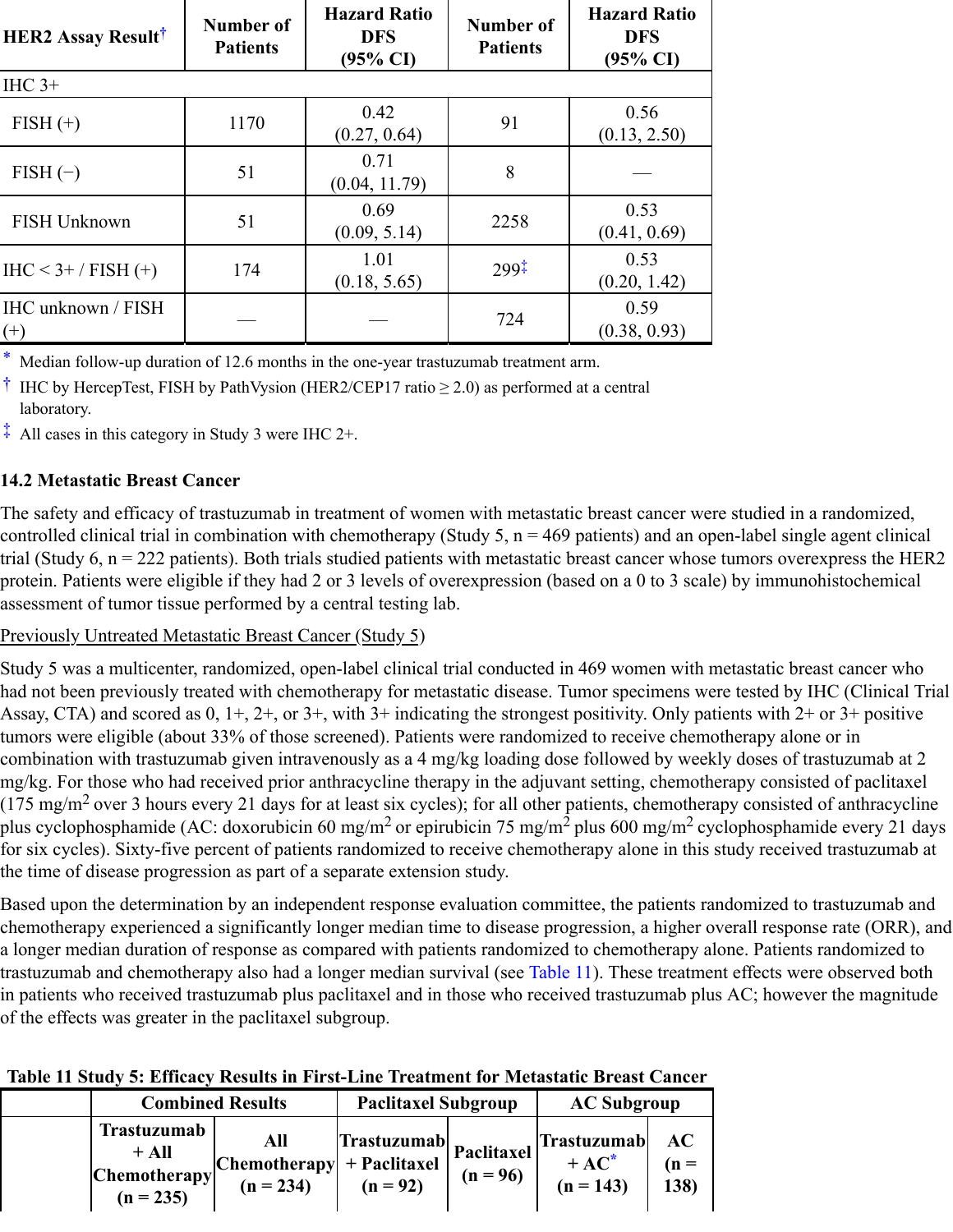|                                                             | <b>Combined Results</b>                                      |                                    | <b>Paclitaxel Subgroup</b>                |                          | <b>AC Subgroup</b>                            |                      |
|-------------------------------------------------------------|--------------------------------------------------------------|------------------------------------|-------------------------------------------|--------------------------|-----------------------------------------------|----------------------|
|                                                             | <b>Trastuzumab</b><br>$+ All$<br>Chemotherapy<br>$(n = 235)$ | All<br>Chemotherapy<br>$(n = 234)$ | Trastuzumab<br>+ Paclitaxel<br>$(n = 92)$ | Paclitaxel<br>$(n = 96)$ | <b>Trastuzumab</b><br>$+ AC^*$<br>$(n = 143)$ | AC<br>$(n =$<br>138) |
| Primary Endpoint                                            |                                                              |                                    |                                           |                          |                                               |                      |
| Median<br><b>TTP</b><br>$(mos)^{\dagger,\ddagger}$          | 7.2                                                          | 4.5                                | 6.7                                       | 2.5                      | 7.6                                           | 5.7                  |
| 95% CI                                                      | 7,8                                                          | 4, 5                               | 5, 10                                     | 2, 4                     | 7, 9                                          | 5, 7                 |
| p-value <sup>§</sup>                                        |                                                              | ${}< 0.0001$                       | ${}< 0.0001$                              |                          | 0.002                                         |                      |
| <b>Secondary Endpoints</b>                                  |                                                              |                                    |                                           |                          |                                               |                      |
| Overall<br>Response<br>Rate <sup>†</sup>                    | 45                                                           | 29                                 | 38                                        | 15                       | 50                                            | 38                   |
| 95% CI                                                      | 39, 51                                                       | 23, 35                             | 28, 48                                    | 8, 22                    | 42, 58                                        | 30, 46               |
| p-value                                                     | ${}< 0.001$                                                  |                                    | ${}< 0.001$                               |                          | 0.10                                          |                      |
| Median<br>Resp<br>Duration<br>$(mos)$ <sup>†,‡</sup>        | 8.3                                                          | 5.8                                | 8.3                                       | 4.3                      | 8.4                                           | 6.4                  |
| 25%,<br>75%<br>Quartile                                     | 6, 15                                                        | 4,8                                | 5, 11                                     | 4,7                      | 6, 15                                         | 4,8                  |
| Med<br>Survival<br>$(mos)$ <sup><math>\ddagger</math></sup> | 25.1                                                         | 20.3                               | 22.1                                      | 18.4                     | 26.8                                          | 21.4                 |
| 95% CI                                                      | 22, 30                                                       | 17, 24                             | 17, 29                                    | 13, 24                   | 23, 33                                        | 18, 27               |
| $p$ -values                                                 |                                                              | 0.05                               | 0.17                                      |                          | 0.16                                          |                      |

\* AC = Anthracycline (doxorubicin or epirubicin) and cyclophosphamide.

† Assessed by an independent Response Evaluation Committee.

‡ Kaplan-Meier Estimate.

§ log-rank test.

 $\sqrt{\ }$   $\chi$ 2-test.

Data from Study 5 suggest that the beneficial treatment effects were largely limited to patients with the highest level of HER2 protein overexpression  $(3+)$  (see Table 12).

**Table 12 Treatment Effects in Study 5 as a Function of HER2 Overexpression or Amplification**

| <b>HER2 Assay Result</b> | Number of<br><b>Patients</b><br>(N) | <b>Relative Risk<sup>*</sup></b> for Time to<br><b>Disease Progression</b><br>$(95\% \text{ CI})$ | <b>Relative Risk*</b> for<br><b>Mortality</b><br>$(95\% \text{ CI})$ |  |  |
|--------------------------|-------------------------------------|---------------------------------------------------------------------------------------------------|----------------------------------------------------------------------|--|--|
| $CTA 2+ or 3+$           | 469                                 | 0.49(0.40, 0.61)                                                                                  | 0.80(0.64, 1.00)                                                     |  |  |
| FISH $(+)^\dagger$       | 325                                 | 0.44(0.34, 0.57)                                                                                  | 0.70(0.53, 0.91)                                                     |  |  |
| $FISH(-)$                | 126                                 | 0.62(0.42, 0.94)                                                                                  | 1.06(0.70, 1.63)                                                     |  |  |

\* The relative risk represents the risk of progression or death in the trastuzumab plus chemotherapy arm versus the chemotherapy arm.

† FISH testing results were available for 451 of the 469 patients enrolled on study.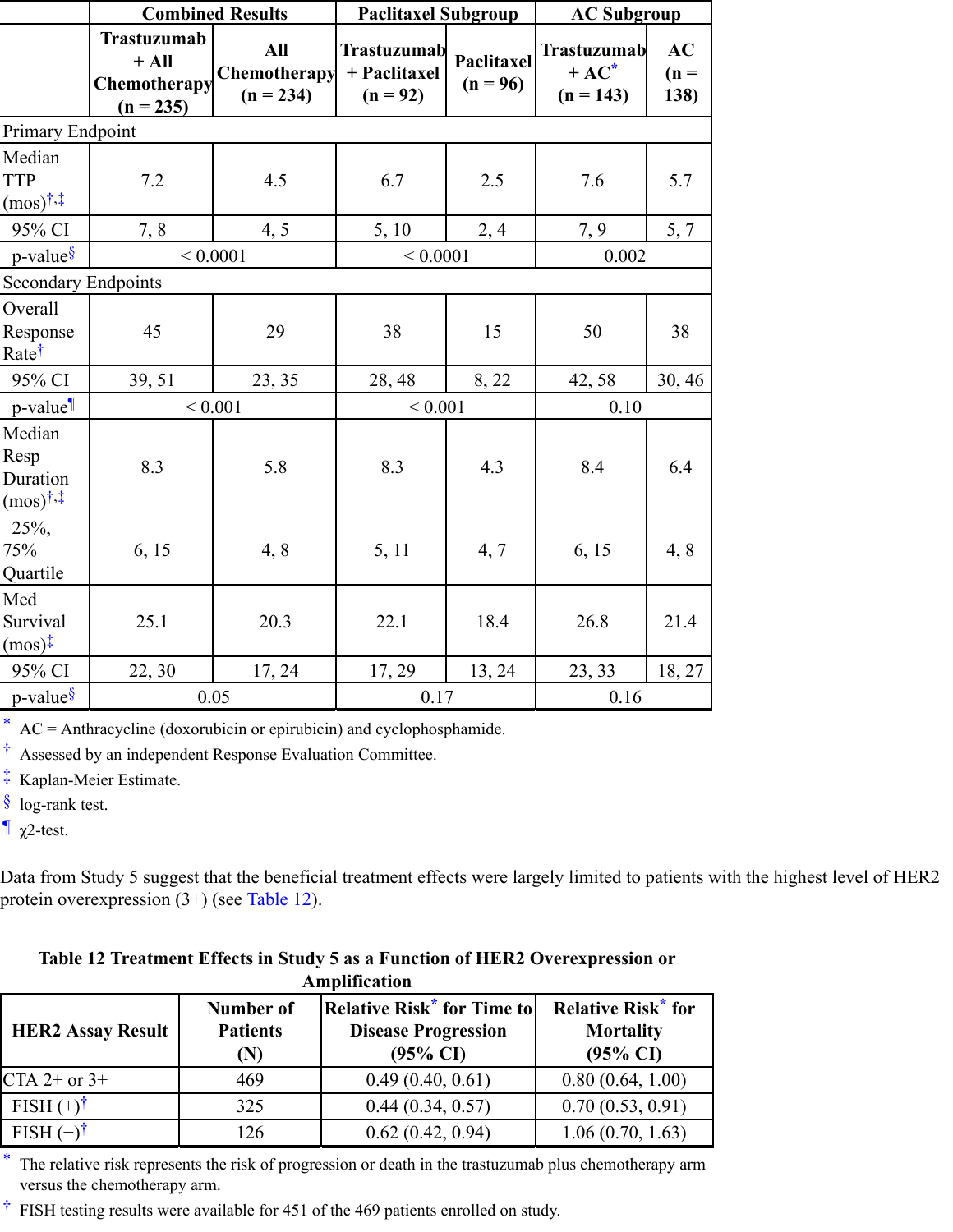| <b>HER2 Assay Result</b> | Number of<br><b>Patients</b><br>(N) | <b>Relative Risk<sup>*</sup></b> for Time to<br><b>Disease Progression</b><br>$(95\% \text{ CI})$ | <b>Relative Risk*</b> for<br><b>Mortality</b><br>$(95\% \text{ CI})$ |
|--------------------------|-------------------------------------|---------------------------------------------------------------------------------------------------|----------------------------------------------------------------------|
| $CTA 2+$                 | 120                                 | 0.76(0.50, 1.15)                                                                                  | 1.26(0.82, 1.94)                                                     |
| $FISH (+)$               | 32                                  | 0.54(0.21, 1.35)                                                                                  | 1.31(0.53, 3.27)                                                     |
| $FISH(-)$                | 83                                  | 0.77(0.48, 1.25)                                                                                  | 1.11(0.68, 1.82)                                                     |
| $CTA$ 3+                 | 349                                 | 0.42(0.33, 0.54)                                                                                  | 0.70(0.51, 0.90)                                                     |
| $FISH (+)$               | 293                                 | 0.42(0.32, 0.55)                                                                                  | 0.67(0.51, 0.89)                                                     |
| $FISH(-)$                | 43                                  | 0.43(0.20, 0.94)                                                                                  | 0.88(0.39, 1.98)                                                     |
|                          |                                     |                                                                                                   |                                                                      |

\* The relative risk represents the risk of progression or death in the trastuzumab plus chemotherapy arm versus the chemotherapy arm.

† FISH testing results were available for 451 of the 469 patients enrolled on study.

# Previously Treated Metastatic Breast Cancer (Study 6)

Trastuzumab was studied as a single agent in a multicenter, open-label, single-arm clinical trial (Study 6) in patients with HER2 overexpressing metastatic breast cancer who had relapsed following one or two prior chemotherapy regimens for metastatic disease. Of 222 patients enrolled, 66% had received prior adjuvant chemotherapy, 68% had received two prior chemotherapy regimens for metastatic disease, and 25% had received prior myeloablative treatment with hematopoietic rescue. Patients were treated with a loading dose of 4 mg/kg IV followed by weekly doses of trastuzumab at 2 mg/kg IV.

The ORR (complete response + partial response), as determined by an independent Response Evaluation Committee, was 14%, with a 2% complete response rate and a 12% partial response rate. Complete responses were observed only in patients with disease limited to skin and lymph nodes. The overall response rate in patients whose tumors tested as CTA 3+ was 18% while in those that tested as CTA  $2+$ , it was  $6\%$ .

# **14.3 Metastatic Gastric Cancer**

The safety and efficacy of trastuzumab in combination with cisplatin and a fluoropyrimidine (capecitabine or 5-fluorouracil) were studied in patients previously untreated for metastatic gastric or gastroesophageal junction adenocarcinoma (Study 7). In this open-label, multi-center trial, 594 patients were randomized 1:1 to trastuzumab in combination with cisplatin and a fluoropyrimidine (FC+T) or chemotherapy alone (FC). Randomization was stratified by extent of disease (metastatic vs. locally advanced), primary site (gastric vs. gastroesophageal junction), tumor measurability (yes vs. no), ECOG performance status (0,1 vs. 2), and fluoropyrimidine (capecitabine vs. 5-fluorouracil). All patients were either HER2 gene amplified (FISH+) or HER2 overexpressing (IHC 3+). Patients were also required to have adequate cardiac function (e.g., LVEF  $> 50\%$ ).

On the trastuzumab-containing arm, trastuzumab was administered as an IV infusion at an initial dose of 8 mg/kg followed by 6 mg/kg every 3 weeks until disease progression. On both study arms cisplatin was administered at a dose of 80 mg/m<sup>2</sup> Day 1 every 3 weeks for 6 cycles as a 2 hour IV infusion. On both study arms, capecitabine was administered at 1000 mg/m<sup>2</sup> dose orally twice daily (total daily dose 2000 mg/m<sup>2</sup>) for 14 days of each 21 day cycle for 6 cycles. Alternatively, continuous intravenous infusion (CIV) 5-fluorouracil was administered at a dose of 800 mg/m<sup>2</sup>/day from Day 1 through Day 5 every three weeks for 6 cycles.

The median age of the study population was 60 years (range: 21 to 83); 76% were male; 53% were Asian, 38% Caucasian, 5% Hispanic, 5% other racial/ethnic groups; 91% had ECOG PS of 0 or 1; 82% had primary gastric cancer and 18% had primary gastroesophageal adenocarcinoma. Of these patients, 23% had undergone prior gastrectomy, 7% had received prior neoadjuvant and/or adjuvant therapy, and 2% had received prior radiotherapy.

The main outcome measure of Study 7 was overall survival (OS), analyzed by the unstratified log-rank test. The final OS analysis based on 351 deaths was statistically significant (nominal significance level of 0.0193). An updated OS analysis was conducted at one year after the final analysis. The efficacy results of both the final and the updated analyses are summarized in Table 13 and Figure 7.

**Table 13 Study 7: Overall Survival in ITT Population**

| Table To bluu t is O'teran bur treat in ITT Topulation |     |     |  |  |  |
|--------------------------------------------------------|-----|-----|--|--|--|
|                                                        | Arm | Arm |  |  |  |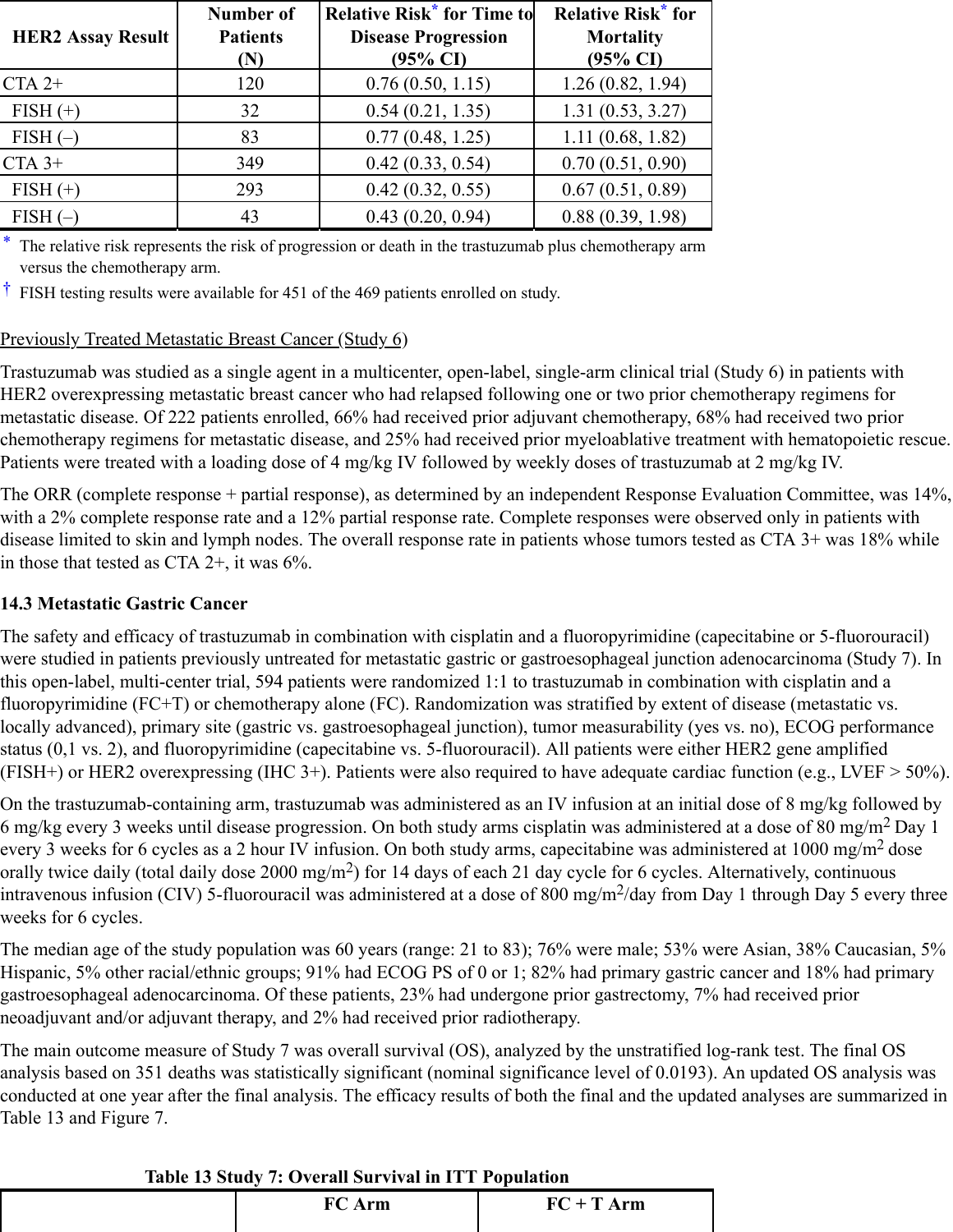|                                              | $N = 296$    | $N = 298$     |  |  |
|----------------------------------------------|--------------|---------------|--|--|
| Definitive (Second Interim) Overall Survival |              |               |  |  |
| No. Deaths $(\% )$                           | 184 (62.2%)  | $167(56.0\%)$ |  |  |
| Median                                       | 11.0         | 13.5          |  |  |
| 95% CI (mos.)                                | (9.4, 12.5)  | (11.7, 15.7)  |  |  |
| <b>Hazard Ratio</b>                          | 0.73         |               |  |  |
| 95% CI                                       | (0.60, 0.91) |               |  |  |
| p-value <sup>*</sup> , two-sided             | 0.0038       |               |  |  |
| <b>Updated Overall Survival</b>              |              |               |  |  |
| No. Deaths $(\% )$                           | 227 (76.7%)  | 221 (74.2%)   |  |  |
| Median                                       | 11.7         | 13.1          |  |  |
| 95% CI (mos.)                                | (10.3, 13.0) | (11.9, 15.1)  |  |  |
| <b>Hazard Ratio</b>                          | 0.80         |               |  |  |
| 95% CI                                       | (0.67, 0.97) |               |  |  |

\* Comparing with the nominal significance level of 0.0193.

> **Figure 7** Updated Overall Survival in Patients with Metastatic Gastric Cancer (Study 7)



An exploratory analysis of OS in patients based on HER2 gene amplification (FISH) and protein overexpression (IHC) testing is summarized in Table 14.

| Table 14 Exploratory Analyses by HER2 Status Using Updated Overall Survival Results |  |  |  |
|-------------------------------------------------------------------------------------|--|--|--|
|                                                                                     |  |  |  |

|                 | $FC + T$              |
|-----------------|-----------------------|
| $(N = 296)^{*}$ | $(N = 298)^{\dagger}$ |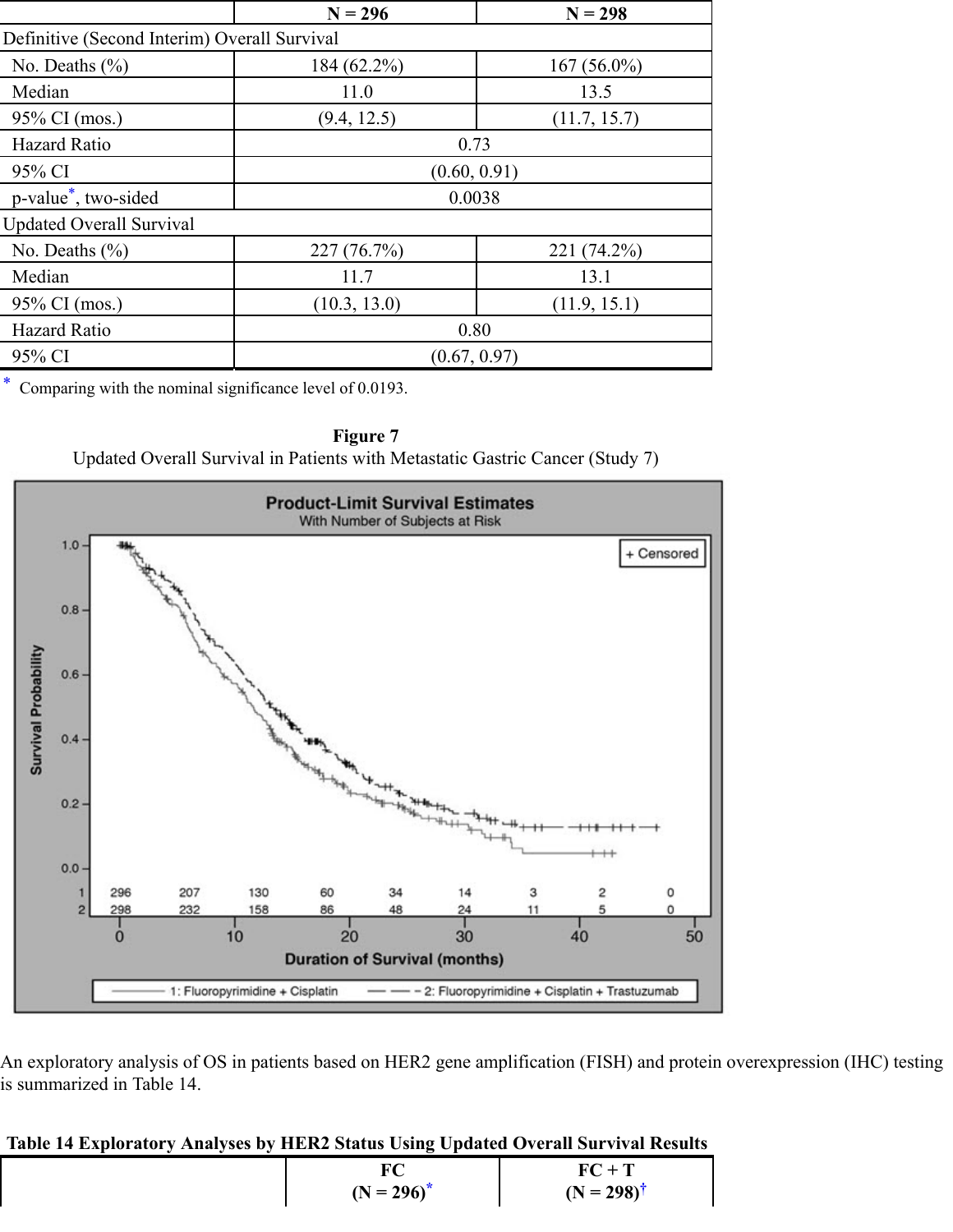|                                                    | <b>FC</b>        | $FC + T$              |
|----------------------------------------------------|------------------|-----------------------|
|                                                    | $(N = 296)^{*}$  | $(N = 298)^{\dagger}$ |
| FISH+ / IHC 0, $1+$ subgroup (N=133)               |                  |                       |
| No. Deaths $/$ n $(\%)$                            | 57/71 (80%)      | 56/62 (90%)           |
| Median OS Duration (mos.)                          | 8.8              | 8.3                   |
| 95% CI (mos.)                                      | (6.4, 11.7)      | (6.2, 10.7)           |
| Hazard ratio (95% CI)                              | 1.33(0.92, 1.92) |                       |
| $FISH+ / IHC2+ subgroup (N=160)$                   |                  |                       |
| No. Deaths $/$ n $(\%)$                            | 65/80 (81%)      | $64/80(80\%)$         |
| Median OS Duration (mos.)                          | 10.8             | 12.3                  |
| 95% CI (mos.)                                      | (6.8, 12.8)      | (9.5, 15.7)           |
| Hazard ratio (95% CI)                              | 0.78(0.55, 1.10) |                       |
| FISH+ or FISH- / IHC3+ $\ddagger$ subgroup (N=294) |                  |                       |
| No. Deaths $/$ n $(\%)$                            | 104/143 (73%)    | 96/151(64%)           |
| Median OS Duration (mos.)                          | 13.2             | 18.0                  |
| 95% CI (mos.)                                      | (11.5, 15.2)     | (15.5, 21.2)          |
| Hazard ratio (95% CI)                              | 0.66(0.50, 0.87) |                       |

\* Two patients on the FC arm who were FISH+ but IHC status unknown were excluded from the exploratory subgroup analyses.

† Five patients on the trastuzumab-containing arm who were FISH+, but IHC status unknown were excluded from the exploratory subgroup analyses.

‡ Includes 6 patients on chemotherapy arm, 10 patients on trastuzumab arm with FISH-, IHC3+ and 8 patients on chemotherapy arm, 8 patients on trastuzumab arm with FISH status unknown, IHC 3+.

# **16 HOW SUPPLIED/STORAGE AND HANDLING**

### **16.1 How Supplied**

TRAZIMERA (trastuzumab-qyyp) for injection 420 mg/vial is supplied in a multiple-dose vial as a sterile, white lyophilized powder. Each carton contains one multiple-dose vial of TRAZIMERA and one vial (20 mL) of Bacteriostatic Water for Injection (BWFI) containing 1.1% benzyl alcohol as a preservative.

NDC 0069-0305-01.

### **16.2 Storage**

Store TRAZIMERA vials in the refrigerator at 2°C to 8°C (36°F to 46°F) in the original carton to protect from light.

If needed, unopened TRAZIMERA vials may be removed from the refrigerator and stored at room temperature up to 30°C (86°F) for a single period of up to 3 months in the original carton to protect from light. Once removed from the refrigerator, do not return to the refrigerator and discard after 3 months or by the expiration date stamped on the vial, whichever occurs first. Write the revised expiration date in the space provided on the carton labeling.

# **17 PATIENT COUNSELING INFORMATION**

### Cardiomyopathy

Advise patients to contact a health care professional immediately for any of the following: new onset or worsening shortness of breath, cough, swelling of the ankles/legs, swelling of the face, palpitations, weight gain of more than 5 pounds in 24 hours, dizziness or loss of consciousness *[see Boxed Warning]*.

### Embryo-Fetal Toxicity

Advise pregnant women and females of reproductive potential that TRAZIMERA exposure during pregnancy or within 7 months prior to conception can result in fetal harm. Advise female patients to contact their healthcare provider with a